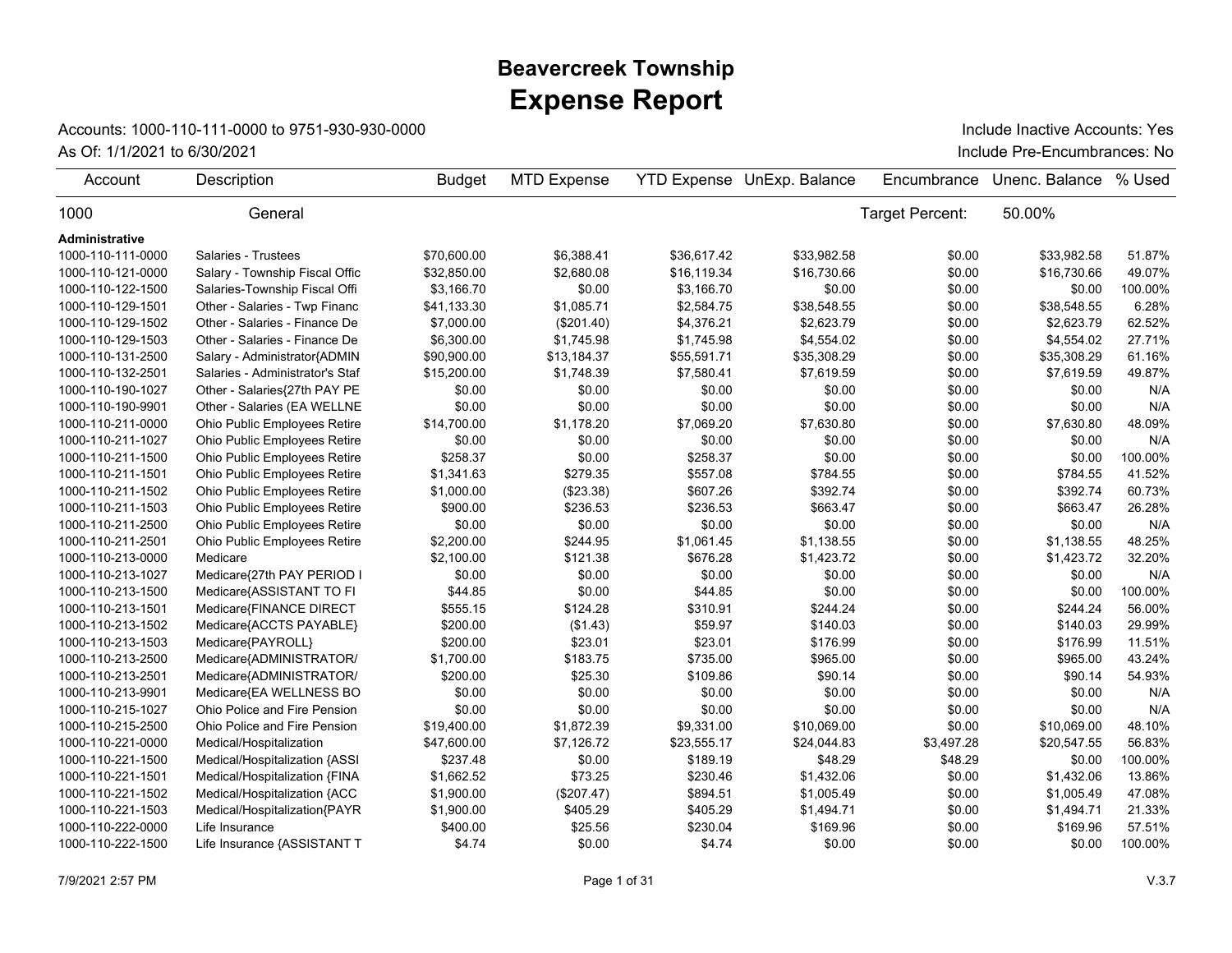| <b>Expense Report</b>        |                                   |               |                    |                    |                |              |                |          |  |
|------------------------------|-----------------------------------|---------------|--------------------|--------------------|----------------|--------------|----------------|----------|--|
| As Of: 1/1/2021 to 6/30/2021 |                                   |               |                    |                    |                |              |                |          |  |
| Account                      | Description                       | <b>Budget</b> | <b>MTD Expense</b> | <b>YTD Expense</b> | UnExp. Balance | Encumbrance  | Unenc. Balance | % Used   |  |
| 1000-110-222-1501            | Life Insurance {FINANCE DIR       | \$10.26       | \$0.98             | \$2.94             | \$7.32         | \$0.00       | \$7.32         | 28.65%   |  |
| 1000-110-222-1502            | Life Insurance {ACCTS PAYA        | \$15.00       | (\$0.98)           | \$13.16            | \$1.84         | \$0.00       | \$1.84         | 87.73%   |  |
| 1000-110-222-1503            | Life Insurance{PAYROLL}           | \$15.00       | \$2.94             | \$2.94             | \$12.06        | \$0.00       | \$12.06        | 19.60%   |  |
| 1000-110-222-2500            | Life Insurance{ADMINISTRAT        | \$100.00      | \$7.00             | \$91.00            | \$9.00         | \$0.00       | \$9.00         | 91.00%   |  |
| 1000-110-222-2501            | Life Insurance (ADMINISTRA        | \$50.00       | \$3.50             | \$14.00            | \$36.00        | \$0.00       | \$36.00        | 28.00%   |  |
| 1000-110-223-0000            | Dental Insurance                  | \$2,800.00    | \$130.86           | \$948.32           | \$1,851.68     | \$0.00       | \$1,851.68     | 33.87%   |  |
| 1000-110-223-1500            | Dental Insurance {ASSISTAN        | \$11.04       | \$0.00             | \$8.62             | \$2.42         | \$2.42       | \$0.00         | 100.00%  |  |
| 1000-110-223-1501            | Dental Insurance {FINANCE         | \$101.96      | \$0.00             | \$2.70             | \$99.26        | \$0.00       | \$99.26        | 2.65%    |  |
| 1000-110-223-1502            | Dental Insurance {ACCTS PA        | \$113.00      | (\$13.78)          | \$47.66            | \$65.34        | \$0.00       | \$65.34        | 42.18%   |  |
| 1000-110-223-1503            | Dental Insurance{PAYROLL}         | \$113.00      | \$24.24            | \$24.24            | \$88.76        | \$0.00       | \$88.76        | 21.45%   |  |
| 1000-110-223-2500            | Dental Insurance                  | \$0.00        | \$0.00             | \$0.00             | \$0.00         | \$0.00       | \$0.00         | N/A      |  |
| 1000-110-230-0000            | <b>Workers' Compensation</b>      | \$8,000.00    | \$0.00             | \$2,087.74         | \$5,912.26     | \$0.00       | \$5,912.26     | 26.10%   |  |
| 1000-110-230-1503            | Workers' Compensation{FINA        | \$1,000.00    | \$0.00             | \$835.10           | \$164.90       | \$0.00       | \$164.90       | 83.51%   |  |
| 1000-110-240-1500            | Unemployment Compensatio          | \$13,000.00   | \$0.00             | \$688.32           | \$12,311.68    | \$0.00       | \$12,311.68    | 5.29%    |  |
| 1000-110-240-1501            | Unemployment Compensatio          | \$0.00        | \$0.00             | \$0.00             | \$0.00         | \$0.00       | \$0.00         | N/A      |  |
| 1000-110-240-1502            | Unemployment Compensatio          | \$0.00        | \$0.00             | \$0.00             | \$0.00         | \$0.00       | \$0.00         | N/A      |  |
| 1000-110-240-1503            | Unemployment Compensatio          | \$0.00        | \$0.00             | \$0.00             | \$0.00         | \$0.00       | \$0.00         | N/A      |  |
| 1000-110-251-2500            | Uniform, Tool and Equipment       | \$20,000.00   | \$0.00             | \$384.61           | \$19,615.39    | \$0.00       | \$19,615.39    | 1.92%    |  |
| 1000-110-290-1016            | Other - Employee Fringe Ben       | \$53,000.00   | \$812.70           | \$25,658.48        | \$27,341.52    | \$1,257.00   | \$26,084.52    | 50.78%   |  |
| 1000-110-311-0000            | Accounting and Legal Fees         | \$58,000.00   | \$1,899.00         | \$31,478.00        | \$26,522.00    | \$14,251.00  | \$12,271.00    | 78.84%   |  |
| 1000-110-311-1503            | Accounting and Legal Fees {F      | \$5,000.00    | \$0.00             | \$0.00             | \$5,000.00     | \$0.00       | \$5,000.00     | 0.00%    |  |
| 1000-110-312-0000            | <b>Auditing Services</b>          | \$14,000.00   | \$0.00             | \$0.00             | \$14,000.00    | \$0.00       | \$14,000.00    | 0.00%    |  |
| 1000-110-313-0000            | <b>Uniform Accounting Network</b> | \$4,200.00    | \$0.00             | \$1,074.00         | \$3,126.00     | \$0.00       | \$3,126.00     | 25.57%   |  |
| 1000-110-314-0000            | <b>Tax Collection Fees</b>        | \$35,870.00   | \$0.00             | \$5,020.81         | \$30,849.19    | \$0.00       | \$30,849.19    | 14.00%   |  |
| 1000-110-315-0000            | <b>Election Expenses</b>          | \$9,000.00    | \$0.00             | \$0.00             | \$9,000.00     | \$0.00       | \$9,000.00     | $0.00\%$ |  |
| 1000-110-316-0000            | <b>Engineering Services</b>       | \$200,912.50  | \$11,588.00        | \$84,581.02        | \$116,331.48   | \$116,331.48 | \$0.00         | 100.00%  |  |
| 1000-110-319-2500            | Other - Professional and Tech     | \$4,000.00    | \$0.00             | \$0.00             | \$4,000.00     | \$0.00       | \$4,000.00     | $0.00\%$ |  |
| 1000-110-321-0000            | Rents and Leases                  | \$316.79      | \$16.78            | \$100.70           | \$216.09       | \$120.09     | \$96.00        | 69.70%   |  |
| 1000-110-321-1503            | Rents and Leases {FINANCE         | \$1,534.61    | \$25.17            | \$160.49           | \$1,374.12     | \$174.12     | \$1,200.00     | 21.80%   |  |
| 1000-110-322-0000            | Garbage and Trash Removal         | \$4,165.57    | \$592.68           | \$2,627.08         | \$1,538.49     | \$1,538.49   | \$0.00         | 100.00%  |  |
| 1000-110-323-1009            | Repairs and Maintenance{RE        | \$3,000.00    | \$0.00             | \$1,886.06         | \$1,113.94     | \$613.94     | \$500.00       | 83.33%   |  |
| 1000-110-330-0000            | <b>Travel and Meeting Expense</b> | \$2,477.00    | \$0.00             | \$39.94            | \$2,437.06     | \$0.00       | \$2,437.06     | 1.61%    |  |
| 1000-110-330-1503            | Travel and Meeting Expense {      | \$5,150.95    | \$149.32           | \$703.31           | \$4,447.64     | \$3,082.64   | \$1,365.00     | 73.50%   |  |
| 1000-110-330-2500            | Travel and Meeting Expense{       | \$5,000.00    | \$0.00             | \$0.00             | \$5,000.00     | \$0.00       | \$5,000.00     | 0.00%    |  |
| 1000-110-341-0000            | Telephone                         | \$5,016.95    | \$0.00             | \$0.00             | \$5,016.95     | \$16.95      | \$5,000.00     | 0.34%    |  |
| 1000-110-341-2500            | Telephone{ADMINISTRATOR           | \$2,020.00    | \$0.00             | \$0.00             | \$2,020.00     | \$0.00       | \$2,020.00     | 0.00%    |  |
| 1000-110-342-0000            | Postage                           | \$1,000.00    | \$500.00           | \$1,000.00         | \$0.00         | \$0.00       | \$0.00         | 100.00%  |  |
| 1000-110-343-0000            | Postage Machine Rental            | \$500.00      | \$0.00             | \$0.00             | \$500.00       | \$0.00       | \$500.00       | 0.00%    |  |
| 1000-110-344-0000            | Printing                          | \$3,000.00    | \$174.33           | \$1,882.03         | \$1,117.97     | \$1,045.93   | \$72.04        | 97.60%   |  |
| 1000-110-345-1005            | Advertising{TOWNSHIP LEG          | \$10,000.00   | \$2,373.12         | \$5,485.76         | \$4,514.24     | \$4,514.24   | \$0.00         | 100.00%  |  |
| 1000-110-345-1503            | Advertising {FINANCE DEPA         | \$860.00      | \$0.00             | \$0.00             | \$860.00       | \$0.00       | \$860.00       | 0.00%    |  |
| 1000-110-351-0000            | Electricity                       | \$5,325.55    | \$382.52           | \$2,261.63         | \$3,063.92     | \$493.47     | \$2,570.45     | 51.73%   |  |
| 1000-110-351-1006            | Electricity{LIGHTING TUNNE        | \$0.00        | \$0.00             | \$0.00             | \$0.00         | \$0.00       | \$0.00         | N/A      |  |
| 1000-110-360-0000            | <b>Contracted Services</b>        | \$85,000.00   | \$26,514.34        | \$33,915.51        | \$51,084.49    | \$13,394.55  | \$37,689.94    | 55.66%   |  |
| 1000-110-360-1503            | Contracted Services {FINANC       | \$14,500.00   | \$1,282.55         | \$9,495.59         | \$5,004.41     | \$4,587.25   | \$417.16       | 97.12%   |  |
| 1000-110-370-1007            | Payment to Another Political      | \$1,200.00    | \$0.00             | \$0.00             | \$1,200.00     | \$0.00       | \$1,200.00     | 0.00%    |  |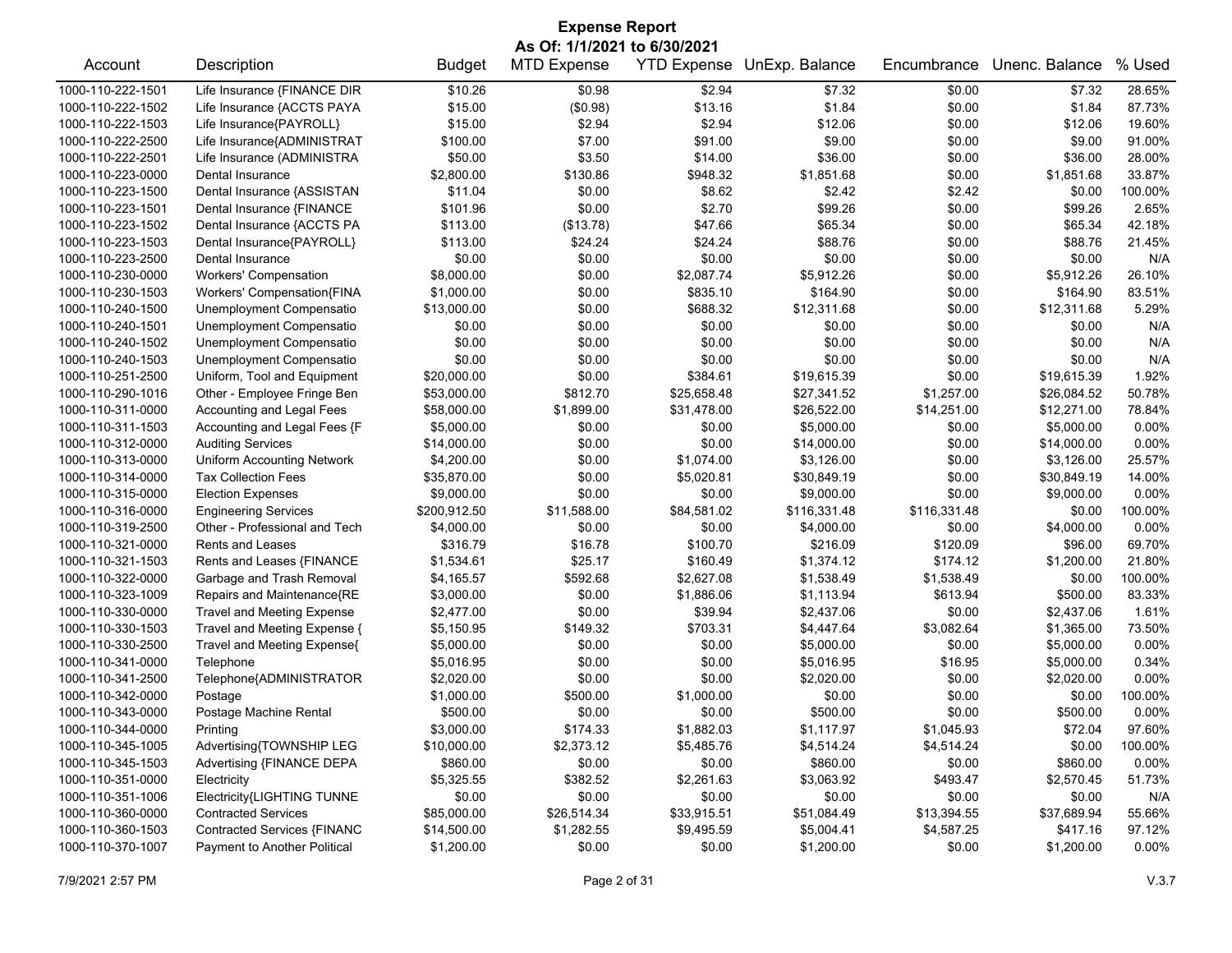| <b>Expense Report</b>                   |                                    |                |                    |              |                            |              |                |         |  |
|-----------------------------------------|------------------------------------|----------------|--------------------|--------------|----------------------------|--------------|----------------|---------|--|
|                                         | As Of: 1/1/2021 to 6/30/2021       |                |                    |              |                            |              |                |         |  |
| Account                                 | Description                        | <b>Budget</b>  | <b>MTD Expense</b> |              | YTD Expense UnExp. Balance | Encumbrance  | Unenc. Balance | % Used  |  |
| 1000-110-370-1008                       | Payment to Another Political       | \$12,000.00    | \$0.00             | \$5,762.00   | \$6,238.00                 | \$5,762.00   | \$476.00       | 96.03%  |  |
| 1000-110-370-1009                       | Payment to Another Political       | \$3,000.00     | \$0.00             | \$0.00       | \$3,000.00                 | \$0.00       | \$3,000.00     | 0.00%   |  |
| 1000-110-389-0000                       | Other - Insurance and Bondin       | \$31,136.97    | \$0.00             | \$31,136.97  | \$0.00                     | \$0.00       | \$0.00         | 100.00% |  |
| 1000-110-410-0000                       | <b>Office Supplies</b>             | \$2,374.00     | \$24.80            | \$1,901.48   | \$472.52                   | \$405.70     | \$66.82        | 97.19%  |  |
| 1000-110-410-1503                       | Office Supplies {FINANCE DE        | \$4,400.00     | \$80.89            | \$2,715.38   | \$1,684.62                 | \$673.41     | \$1,011.21     | 77.02%  |  |
| 1000-110-420-1010                       | <b>Operating Supplies{JANITORI</b> | \$144.00       | \$0.00             | \$0.00       | \$144.00                   | \$0.00       | \$144.00       | 0.00%   |  |
| 1000-110-420-6002                       | Operating Supplies{FUEL}           | \$1,600.00     | \$32.94            | \$289.94     | \$1,310.06                 | \$1,241.69   | \$68.37        | 95.73%  |  |
| 1000-110-519-0000                       | Other - Dues and Fees              | \$6,899.00     | \$978.30           | \$4,123.82   | \$2,775.18                 | \$0.00       | \$2,775.18     | 59.77%  |  |
| 1000-110-519-1503                       | Other - Dues and Fees {FINA        | \$1,101.00     | \$0.00             | \$304.00     | \$797.00                   | \$297.00     | \$500.00       | 54.59%  |  |
| 1000-110-520-0000                       | <b>Compensation and Damages</b>    | \$3,400.00     | \$0.00             | \$0.00       | \$3,400.00                 | \$0.00       | \$3,400.00     | 0.00%   |  |
| 1000-110-599-0000                       | Other - Other Expenses             | \$10,000.00    | \$0.00             | \$72.76      | \$9,927.24                 | \$0.00       | \$9,927.24     | 0.73%   |  |
| 1000-110-740-1503                       | Machinery, Equipment and Fu        | \$2,412.50     | \$24.20            | \$1,363.78   | \$1,048.72                 | \$0.00       | \$1,048.72     | 56.53%  |  |
| 1000-110-740-2500                       | Machinery, Equipment and Fu        | \$1,000.00     | \$0.00             | \$0.00       | \$1,000.00                 | \$225.00     | \$775.00       | 22.50%  |  |
| 1000-110-750-0000                       | <b>Motor Vehicles</b>              | \$23,362.02    | \$1,705.05         | \$14,638.61  | \$8,723.41                 | \$8,723.41   | \$0.00         | 100.00% |  |
|                                         | <b>Administrative Totals:</b>      | \$1,047,863.41 | \$87,630.67        | \$449,203.19 | \$598,660.22               | \$182,297.35 | \$416,362.87   | 60.27%  |  |
| <b>Townhalls</b>                        |                                    |                |                    |              |                            |              |                |         |  |
| 1000-120-190-0000                       | Other-Salaries                     | \$0.00         | \$0.00             | \$0.00       | \$0.00                     | \$0.00       | \$0.00         | N/A     |  |
| 1000-120-211-0000                       | Ohio Public Employees Retire       | \$0.00         | \$0.00             | \$0.00       | \$0.00                     | \$0.00       | \$0.00         | N/A     |  |
| 1000-120-213-0000                       | Medicare                           | \$0.00         | \$0.00             | \$0.00       | \$0.00                     | \$0.00       | \$0.00         | N/A     |  |
| 1000-120-221-0000                       | Medical/Hospitalization            | \$0.00         | \$0.00             | \$0.00       | \$0.00                     | \$0.00       | \$0.00         | N/A     |  |
| 1000-120-222-0000                       | Life Insurance                     | \$0.00         | \$0.00             | \$0.00       | \$0.00                     | \$0.00       | \$0.00         | N/A     |  |
| 1000-120-223-0000                       | Dental Insurance                   | \$0.00         | \$0.00             | \$0.00       | \$0.00                     | \$0.00       | \$0.00         | N/A     |  |
| 1000-120-323-0000                       | Repairs and Maintenance            | \$300.00       | \$0.00             | \$0.00       | \$300.00                   | \$0.00       | \$300.00       | 0.00%   |  |
| 1000-120-352-0000                       | Water and Sewage                   | \$676.41       | \$39.69            | \$235.17     | \$441.24                   | \$441.24     | \$0.00         | 100.00% |  |
| 1000-120-359-0000                       | Other - Utilities                  | \$5,941.39     | \$70.17            | \$3,910.22   | \$2,031.17                 | \$2,031.17   | \$0.00         | 100.00% |  |
| 1000-120-420-0000                       | <b>Operating Supplies</b>          | \$900.00       | \$58.75            | \$584.08     | \$315.92                   | \$55.32      | \$260.60       | 71.04%  |  |
| 1000-120-599-1015                       | Other - Other Expenses{TOW         | \$5,324.00     | \$420.50           | \$2,801.00   | \$2,523.00                 | \$2,523.00   | \$0.00         | 100.00% |  |
| 1000-120-740-0000                       | Machinery, Equipment and Fu        | \$86,056.24    | \$22,247.00        | \$54,117.62  | \$31,938.62                | \$17,779.77  | \$14,158.85    | 83.55%  |  |
|                                         | <b>Townhalls Totals:</b>           | \$99,198.04    | \$22,836.11        | \$61,648.09  | \$37,549.95                | \$22,830.50  | \$14,719.45    | 85.16%  |  |
| <b>Community Development &amp; Risk</b> |                                    |                |                    |              |                            |              |                |         |  |
| 1000-130-190-6000                       | Other - Salaries{CD&R}             | \$211,820.00   | \$24,246.22        | \$102,429.12 | \$109,390.88               | \$0.00       | \$109,390.88   | 48.36%  |  |
| 1000-130-211-6000                       | Ohio Public Employees Retire       | \$29,655.00    | \$3,354.78         | \$14,176.61  | \$15,478.39                | \$0.00       | \$15,478.39    | 47.81%  |  |
| 1000-130-213-6000                       | Medicare{CD&R}                     | \$4,236.00     | \$339.47           | \$1,401.74   | \$2,834.26                 | \$0.00       | \$2,834.26     | 33.09%  |  |
| 1000-130-221-6000                       | Medical/Hospitalization{CD&R       | \$44,000.00    | \$2,523.09         | \$19,077.47  | \$24,922.53                | \$0.00       | \$24,922.53    | 43.36%  |  |
| 1000-130-222-6000                       | Life Insurance{CD&R}               | \$200.00       | \$21.00            | \$182.00     | \$18.00                    | \$0.00       | \$18.00        | 91.00%  |  |
| 1000-130-223-6000                       | Dental Insurance{CD&R}             | \$1,600.00     | \$93.26            | \$676.02     | \$923.98                   | \$0.00       | \$923.98       | 42.25%  |  |
| 1000-130-251-6000                       | Uniform, Tool and Equipment        | \$0.00         | \$0.00             | \$0.00       | \$0.00                     | \$0.00       | \$0.00         | N/A     |  |
| 1000-130-311-6000                       | Accounting and Legal Fees{Z        | \$15,000.00    | \$1,520.00         | \$5,826.00   | \$9,174.00                 | \$6,162.00   | \$3,012.00     | 79.92%  |  |
| 1000-130-318-6000                       | Training Services{CD&R}            | \$2,000.00     | \$0.00             | \$0.00       | \$2,000.00                 | \$65.00      | \$1,935.00     | 3.25%   |  |
| 1000-130-323-6000                       | Repairs and Maintenance{CD         | \$100.00       | \$0.00             | \$0.00       | \$100.00                   | \$0.00       | \$100.00       | 0.00%   |  |
| 1000-130-330-6000                       | Travel and Meeting Expense{        | \$500.00       | \$0.00             | \$0.00       | \$500.00                   | \$0.00       | \$500.00       | 0.00%   |  |
| 1000-130-341-6000                       | Telephone {CD&R}                   | \$0.00         | \$0.00             | \$0.00       | \$0.00                     | \$0.00       | \$0.00         | N/A     |  |
| 1000-130-342-6000                       | Postage{CD&R}                      | \$500.00       | \$0.00             | \$0.00       | \$500.00                   | \$490.40     | \$9.60         | 98.08%  |  |
| 1000-130-344-6000                       | Printing{CD&R}                     | \$300.00       | \$0.00             | \$0.00       | \$300.00                   | \$0.00       | \$300.00       | 0.00%   |  |
| 1000-130-345-6000                       | Advertising{CD&R}                  | \$3,895.20     | \$0.00             | \$395.20     | \$3,500.00                 | \$0.00       | \$3,500.00     | 10.15%  |  |
| 1000-130-360-6000                       | Contracted Services{CD&R}          | \$10,000.00    | \$0.00             | \$7,045.75   | \$2,954.25                 | \$2,775.00   | \$179.25       | 98.21%  |  |
|                                         |                                    |                |                    |              |                            |              |                |         |  |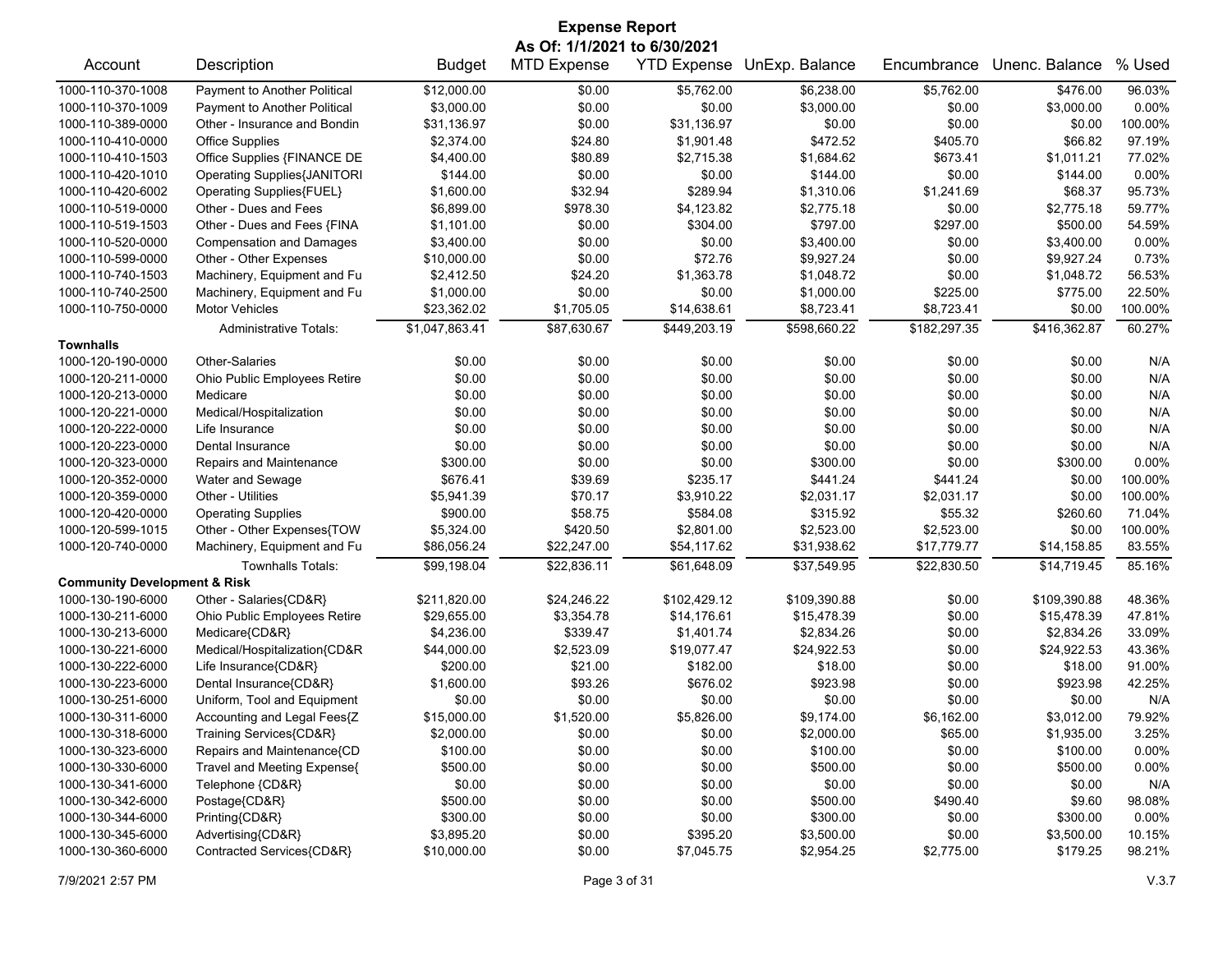| <b>Expense Report</b>        |                                      |               |                    |              |                            |             |                |         |  |
|------------------------------|--------------------------------------|---------------|--------------------|--------------|----------------------------|-------------|----------------|---------|--|
| As Of: 1/1/2021 to 6/30/2021 |                                      |               |                    |              |                            |             |                |         |  |
| Account                      | Description                          | <b>Budget</b> | <b>MTD Expense</b> |              | YTD Expense UnExp. Balance | Encumbrance | Unenc. Balance | % Used  |  |
| 1000-130-389-6000            | Other - Insurance and Bondin         | \$450.00      | \$0.00             | \$0.00       | \$450.00                   | \$0.00      | \$450.00       | 0.00%   |  |
| 1000-130-410-6000            | Office Supplies{CD&R}                | \$750.00      | \$0.00             | \$279.99     | \$470.01                   | \$32.97     | \$437.04       | 41.73%  |  |
| 1000-130-420-6000            | Operating Supplies{CD&R}             | \$150.00      | \$0.00             | \$0.00       | \$150.00                   | \$0.00      | \$150.00       | 0.00%   |  |
| 1000-130-420-6002            | Operating Supplies{FUEL CD           | \$500.00      | \$0.00             | \$0.00       | \$500.00                   | \$0.00      | \$500.00       | 0.00%   |  |
| 1000-130-430-3000            | Small Tools and Minor Equip          | \$1,000.00    | \$333.99           | \$366.39     | \$633.61                   | \$413.56    | \$220.05       | 78.00%  |  |
| 1000-130-430-6000            | Small Tools and Minor Equip          | \$380.78      | \$0.00             | \$141.07     | \$239.71                   | \$0.00      | \$239.71       | 37.05%  |  |
| 1000-130-519-6000            | Other - Dues and Fees{CD&R           | \$150.00      | \$0.00             | \$15.00      | \$135.00                   | \$86.00     | \$49.00        | 67.33%  |  |
| 1000-130-599-6000            | Other - Other Expenses{CD&           | \$1,000.00    | \$0.00             | \$0.00       | \$1,000.00                 | \$0.00      | \$1,000.00     | 0.00%   |  |
| 1000-130-740-6000            | Machinery, Equipment and Fu          | \$2,000.00    | \$0.00             | \$531.00     | \$1,469.00                 | \$0.00      | \$1,469.00     | 26.55%  |  |
|                              | Community Development & Risk Totals: | \$330,186.98  | \$32,431.81        | \$152,543.36 | \$177,643.62               | \$10,024.93 | \$167,618.69   | 49.24%  |  |
| <b>Human Resources</b>       |                                      |               |                    |              |                            |             |                |         |  |
| 1000-190-190-2000            | Other - Salaries{HUMAN RES           | \$11,700.00   | \$605.75           | \$2,865.31   | \$8,834.69                 | \$0.00      | \$8,834.69     | 24.49%  |  |
| 1000-190-211-2000            | Ohio Public Employees Retire         | \$1,700.00    | \$80.61            | \$385.41     | \$1,314.59                 | \$0.00      | \$1,314.59     | 22.67%  |  |
| 1000-190-213-2000            | Medicare{HUMAN RESOURC               | \$300.00      | \$8.00             | \$37.18      | \$262.82                   | \$0.00      | \$262.82       | 12.39%  |  |
| 1000-190-221-2000            | Medical/Hospitalization{HUM          | \$1,900.00    | \$127.17           | \$767.41     | \$1,132.59                 | \$0.00      | \$1,132.59     | 40.39%  |  |
| 1000-190-222-2000            | Life Insurance{HUMAN RESO            | \$15.00       | \$0.98             | \$7.42       | \$7.58                     | \$0.00      | \$7.58         | 49.47%  |  |
| 1000-190-223-2000            | Dental Insurance{HUMAN RE            | \$113.00      | \$7.86             | \$39.90      | \$73.10                    | \$0.00      | \$73.10        | 35.31%  |  |
| 1000-190-318-2000            | Training Services{HUMAN RE           | \$1,173.00    | \$500.00           | \$500.00     | \$673.00                   | \$0.00      | \$673.00       | 42.63%  |  |
| 1000-190-319-2000            | Other - Professional and Tech        | \$259.00      | \$0.00             | \$0.00       | \$259.00                   | \$0.00      | \$259.00       | 0.00%   |  |
| 1000-190-330-2000            | Travel and Meeting Expense{          | \$1,500.00    | \$0.00             | \$0.00       | \$1,500.00                 | \$0.00      | \$1,500.00     | 0.00%   |  |
| 1000-190-360-2000            | Contracted Services{HUMAN            | \$7,500.00    | \$0.00             | \$131.30     | \$7,368.70                 | \$0.00      | \$7,368.70     | 1.75%   |  |
| 1000-190-410-2000            | Office Supplies{HUMAN RES            | \$300.00      | \$0.00             | \$122.52     | \$177.48                   | \$0.00      | \$177.48       | 40.84%  |  |
| 1000-190-510-2000            | Dues and Fees{HUMAN RES              | \$615.67      | \$0.00             | \$315.67     | \$300.00                   | \$0.00      | \$300.00       | 51.27%  |  |
| 1000-190-740-2000            | Machinery, Equipment and Fu          | \$1,000.00    | \$124.14           | \$294.03     | \$705.97                   | \$147.00    | \$558.97       | 44.10%  |  |
|                              | <b>Human Resources Totals:</b>       | \$28,075.67   | \$1,454.51         | \$5,466.15   | \$22,609.52                | \$147.00    | \$22,462.52    | 19.99%  |  |
| <b>Highways</b>              |                                      |               |                    |              |                            |             |                |         |  |
| 1000-330-190-4000            | Other - Salaries{GENERAL R           | \$0.00        | \$0.00             | \$0.00       | \$0.00                     | \$0.00      | \$0.00         | N/A     |  |
| 1000-330-211-4000            | Ohio Public Employees Retire         | \$0.00        | \$0.00             | \$0.00       | \$0.00                     | \$0.00      | \$0.00         | N/A     |  |
| 1000-330-213-4000            | Medicare{GENERAL ROAD}               | \$0.00        | \$0.00             | \$0.00       | \$0.00                     | \$0.00      | \$0.00         | N/A     |  |
| 1000-330-221-4000            | Medical/Hospitalization{GENE         | \$0.00        | \$0.00             | \$0.00       | \$0.00                     | \$0.00      | \$0.00         | N/A     |  |
| 1000-330-222-4000            | Life Insurance{GENERAL RO            | \$0.00        | \$0.00             | \$0.00       | \$0.00                     | \$0.00      | \$0.00         | N/A     |  |
| 1000-330-223-4000            | Dental Insurance{GENERAL             | \$0.00        | \$0.00             | \$0.00       | \$0.00                     | \$0.00      | \$0.00         | N/A     |  |
| 1000-330-360-4999            | Internal Billing                     | \$25,000.00   | \$982.31           | \$6,486.45   | \$18,513.55                | \$18,513.55 | \$0.00         | 100.00% |  |
|                              | <b>Highways Totals:</b>              | \$25,000.00   | \$982.31           | \$6,486.45   | \$18,513.55                | \$18,513.55 | \$0.00         | 100.00% |  |
| <b>Health Districts</b>      |                                      |               |                    |              |                            |             |                |         |  |
| 1000-420-370-0000            | Payment to Another Political         | \$25,500.00   | \$0.00             | \$12,916.62  | \$12,583.38                | \$0.00      | \$12,583.38    | 50.65%  |  |
|                              | <b>Health Districts Totals:</b>      | \$25,500.00   | \$0.00             | \$12,916.62  | \$12,583.38                | \$0.00      | \$12,583.38    | 50.65%  |  |
| <b>Parks and Recreation</b>  |                                      |               |                    |              |                            |             |                |         |  |
| 1000-610-190-0000            | Other - Salaries                     | \$0.00        | \$0.00             | \$0.00       | \$0.00                     | \$0.00      | \$0.00         | N/A     |  |
| 1000-610-190-8010            | Other - Salaries {PARKS: FU          | \$0.00        | \$0.00             | \$0.00       | \$0.00                     | \$0.00      | \$0.00         | N/A     |  |
| 1000-610-190-8011            | Other - Salaries {PARKS: PA          | \$0.00        | \$0.00             | \$0.00       | \$0.00                     | \$0.00      | \$0.00         | N/A     |  |
| 1000-610-211-0000            | Ohio Public Employees Retire         | \$0.00        | \$0.00             | \$0.00       | \$0.00                     | \$0.00      | \$0.00         | N/A     |  |
| 1000-610-211-8010            | Ohio Public Employees Retire         | \$0.00        | \$0.00             | \$0.00       | \$0.00                     | \$0.00      | \$0.00         | N/A     |  |
| 1000-610-211-8011            | Ohio Public Employees Retire         | \$0.00        | \$0.00             | \$0.00       | \$0.00                     | \$0.00      | \$0.00         | N/A     |  |
| 1000-610-213-0000            | Medicare                             | \$0.00        | \$0.00             | \$0.00       | \$0.00                     | \$0.00      | \$0.00         | N/A     |  |
| 1000-610-213-8010            | Medicare{PARKS: FULL-TIM             | \$0.00        | \$0.00             | \$0.00       | \$0.00                     | \$0.00      | \$0.00         | N/A     |  |
|                              |                                      |               |                    |              |                            |             |                |         |  |

7/9/2021 2:57 PM Page 4 of 31 V.3.7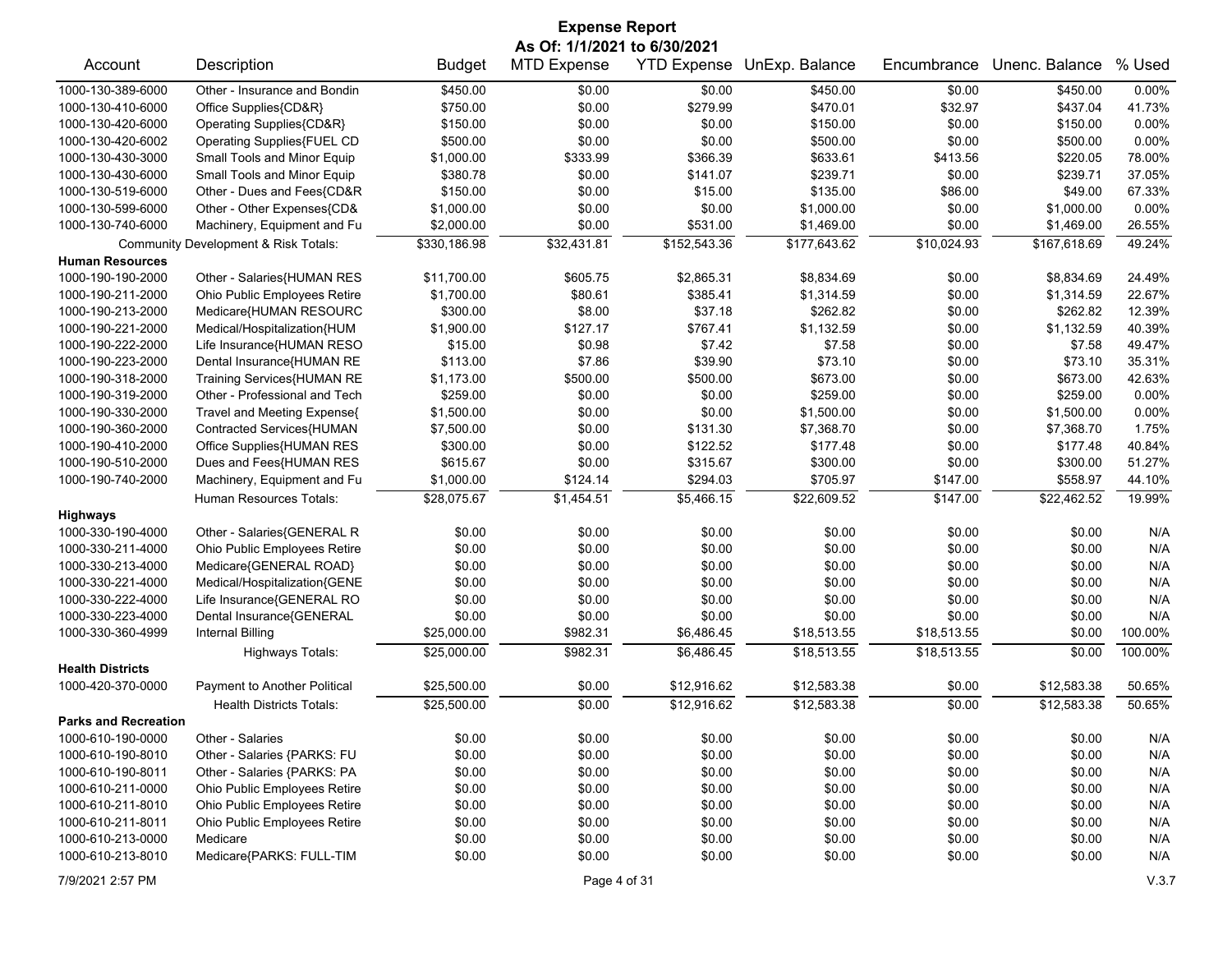| <b>Expense Report</b>         |                                    |               |                    |                    |                |             |                |         |
|-------------------------------|------------------------------------|---------------|--------------------|--------------------|----------------|-------------|----------------|---------|
| As Of: 1/1/2021 to 6/30/2021  |                                    |               |                    |                    |                |             |                |         |
| Account                       | Description                        | <b>Budget</b> | <b>MTD Expense</b> | <b>YTD Expense</b> | UnExp. Balance | Encumbrance | Unenc. Balance | % Used  |
| 1000-610-213-8011             | Medicare{PARKS: PART-TIM           | \$0.00        | \$0.00             | \$0.00             | \$0.00         | \$0.00      | \$0.00         | N/A     |
| 1000-610-323-0000             | Repairs and Maintenance            | \$0.00        | \$0.00             | \$0.00             | \$0.00         | \$0.00      | \$0.00         | N/A     |
| 1000-610-323-8000             | Repairs and Maintenance {PA        | \$1,831.25    | \$295.74           | \$1,115.49         | \$715.76       | \$715.76    | \$0.00         | 100.00% |
| 1000-610-351-0000             | Electricity                        | \$0.00        | \$0.00             | \$0.00             | \$0.00         | \$0.00      | \$0.00         | N/A     |
| 1000-610-351-8000             | Electricity {PARKS}                | \$2,569.19    | \$51.98            | \$346.51           | \$2,222.68     | \$1,822.68  | \$400.00       | 84.43%  |
| 1000-610-352-0000             | Water and Sewage                   | \$0.00        | \$0.00             | \$0.00             | \$0.00         | \$0.00      | \$0.00         | N/A     |
| 1000-610-352-8000             | Water and Sewage (PARKS)           | \$500.00      | \$0.00             | \$0.00             | \$500.00       | \$0.00      | \$500.00       | 0.00%   |
| 1000-610-360-4999             | <b>Internal Billing</b>            | \$12,000.00   | \$493.59           | \$1,875.07         | \$10,124.93    | \$10,124.93 | \$0.00         | 100.00% |
| 1000-610-370-8000             | Payment to Another Political       | \$0.00        | \$0.00             | \$0.00             | \$0.00         | \$0.00      | \$0.00         | N/A     |
| 1000-610-370-8001             | Payment to Another Political       | \$0.00        | \$0.00             | \$0.00             | \$0.00         | \$0.00      | \$0.00         | N/A     |
| 1000-610-420-0000             | <b>Operating Supplies</b>          | \$0.00        | \$0.00             | \$0.00             | \$0.00         | \$0.00      | \$0.00         | N/A     |
| 1000-610-420-8000             | <b>Operating Supplies {PARKS}</b>  | \$1,000.00    | \$0.00             | \$133.61           | \$866.39       | \$866.39    | \$0.00         | 100.00% |
| 1000-610-730-0000             | Improvement of Sites               | \$0.00        | \$0.00             | \$0.00             | \$0.00         | \$0.00      | \$0.00         | N/A     |
| 1000-610-730-3000             | Improvement of Sites               | \$0.00        | \$0.00             | \$0.00             | \$0.00         | \$0.00      | \$0.00         | N/A     |
| 1000-610-730-8000             | Improvement of Sites {PARK         | \$89,800.00   | \$80,300.00        | \$80,300.00        | \$9,500.00     | \$9,500.00  | \$0.00         | 100.00% |
|                               | Parks and Recreation Totals:       | \$107,700.44  | \$81,141.31        | \$83,770.68        | \$23,929.76    | \$23,029.76 | \$900.00       | 99.16%  |
| Library                       |                                    |               |                    |                    |                |             |                |         |
| 1000-690-190-1600             | Other - Salaries{LIBRARY}          | \$0.00        | \$0.00             | \$0.00             | \$0.00         | \$0.00      | \$0.00         | N/A     |
| 1000-690-190-1610             | Other - Salaries{LIBRARY: F        | \$0.00        | \$0.00             | \$0.00             | \$0.00         | \$0.00      | \$0.00         | N/A     |
| 1000-690-190-1611             | Other - Salaries{LIBRARY: P        | \$0.00        | \$0.00             | \$0.00             | \$0.00         | \$0.00      | \$0.00         | N/A     |
| 1000-690-211-1600             | Ohio Public Employees Retire       | \$0.00        | \$0.00             | \$0.00             | \$0.00         | \$0.00      | \$0.00         | N/A     |
| 1000-690-211-1610             | Ohio Public Employees Retire       | \$0.00        | \$0.00             | \$0.00             | \$0.00         | \$0.00      | \$0.00         | N/A     |
| 1000-690-211-1611             | Ohio Public Employees Retire       | \$0.00        | \$0.00             | \$0.00             | \$0.00         | \$0.00      | \$0.00         | N/A     |
| 1000-690-213-1600             | Medicare{LIBRARY}                  | \$0.00        | \$0.00             | \$0.00             | \$0.00         | \$0.00      | \$0.00         | N/A     |
| 1000-690-213-1610             | Medicare{LIBRARY: FULL-TI          | \$0.00        | \$0.00             | \$0.00             | \$0.00         | \$0.00      | \$0.00         | N/A     |
| 1000-690-213-1611             | Medicare{LIBRARY: PART-TI          | \$0.00        | \$0.00             | \$0.00             | \$0.00         | \$0.00      | \$0.00         | N/A     |
| 1000-690-323-1600             | Repairs and Maintenance{LIB        | \$8,506.25    | \$2,145.70         | \$4,852.26         | \$3,653.99     | \$3,653.99  | \$0.00         | 100.00% |
| 1000-690-360-1600             | <b>Contracted Services (LIBRAR</b> | \$1,500.00    | \$0.00             | \$0.00             | \$1,500.00     | \$0.00      | \$1,500.00     | 0.00%   |
| 1000-690-360-4999             | <b>Internal Billing</b>            | \$8,500.00    | \$1,751.39         | \$3,244.39         | \$5,255.61     | \$5,255.61  | \$0.00         | 100.00% |
| 1000-690-420-1600             | <b>Operating Supplies{LIBRARY</b>  | \$500.00      | \$0.00             | \$153.95           | \$346.05       | \$346.05    | \$0.00         | 100.00% |
| 1000-690-730-1600             | Improvement of Sites{LIBRAR        | \$10,000.00   | \$0.00             | \$0.00             | \$10,000.00    | \$0.00      | \$10,000.00    | 0.00%   |
|                               | Library Totals:                    | \$29,006.25   | \$3,897.09         | \$8,250.60         | \$20,755.65    | \$9,255.65  | \$11,500.00    | 60.35%  |
| <b>Information Technology</b> |                                    |               |                    |                    |                |             |                |         |
| 1000-710-190-3000             | Other - Salaries{INFORMATI         | \$0.00        | \$0.00             | \$0.00             | \$0.00         | \$0.00      | \$0.00         | N/A     |
| 1000-710-211-3000             | Ohio Public Employees Retire       | \$0.00        | \$0.00             | \$0.00             | \$0.00         | \$0.00      | \$0.00         | N/A     |
| 1000-710-213-3000             | Medicare{INFORMATION TE            | \$0.00        | \$0.00             | \$0.00             | \$0.00         | \$0.00      | \$0.00         | N/A     |
| 1000-710-221-3000             | Medical/Hospitalization{INFO       | \$0.00        | \$0.00             | \$0.00             | \$0.00         | \$0.00      | \$0.00         | N/A     |
| 1000-710-222-3000             | Life Insurance{INFORMATIO          | \$0.00        | \$0.00             | \$0.00             | \$0.00         | \$0.00      | \$0.00         | N/A     |
| 1000-710-223-3000             | Dental Insurance{INFORMATI         | \$0.00        | \$0.00             | \$0.00             | \$0.00         | \$0.00      | \$0.00         | N/A     |
| 1000-710-240-3000             | Unemployment Compensatio           | \$600.00      | \$0.00             | \$0.00             | \$600.00       | \$0.00      | \$600.00       | 0.00%   |
| 1000-710-318-3000             | Training Services{INFORMAT         | \$3,500.00    | \$0.00             | \$0.00             | \$3,500.00     | \$0.00      | \$3,500.00     | 0.00%   |
| 1000-710-323-3000             | Repairs and Maintenance{INF        | \$6,000.00    | \$0.00             | \$0.00             | \$6,000.00     | \$69.55     | \$5,930.45     | 1.16%   |
| 1000-710-360-3000             | Contracted Services{INFORM         | \$165,909.60  | \$8,466.55         | \$91,096.48        | \$74,813.12    | \$74,813.12 | \$0.00         | 100.00% |
| 1000-710-420-3000             | <b>Operating Supplies{INFORM</b>   | \$4,000.00    | \$0.00             | \$0.00             | \$4,000.00     | \$364.61    | \$3,635.39     | 9.12%   |
| 1000-710-430-3000             | Small Tools and Minor Equip        | \$10,000.00   | \$0.00             | \$3,501.88         | \$6,498.12     | \$0.00      | \$6,498.12     | 35.02%  |
| 1000-710-740-3000             | Machinery, Equipment and Fu        | \$31,784.68   | \$964.26           | \$21,433.02        | \$10,351.66    | \$3,604.47  | \$6,747.19     | 78.77%  |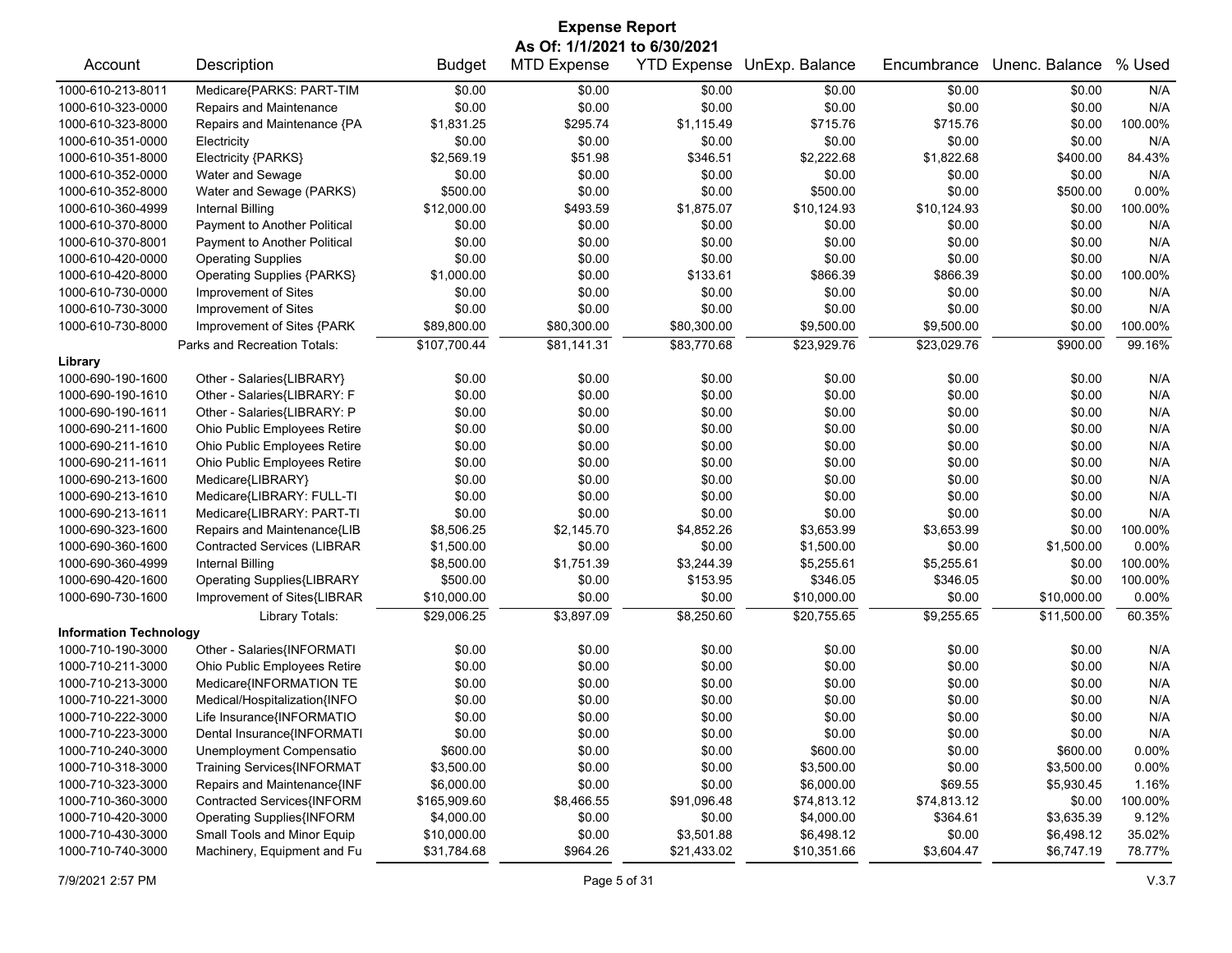|                                           |                                    |                | <b>Expense Report</b> |                |                            |                 |                |         |  |
|-------------------------------------------|------------------------------------|----------------|-----------------------|----------------|----------------------------|-----------------|----------------|---------|--|
| As Of: 1/1/2021 to 6/30/2021              |                                    |                |                       |                |                            |                 |                |         |  |
| Account                                   | Description                        | <b>Budget</b>  | <b>MTD Expense</b>    |                | YTD Expense UnExp. Balance | Encumbrance     | Unenc. Balance | % Used  |  |
|                                           | Information Technology Totals:     | \$221,794.28   | \$9,430.81            | \$116,031.38   | \$105,762.90               | \$78,851.75     | \$26,911.15    | 87.87%  |  |
| <b>Capital Outlay</b>                     |                                    |                |                       |                |                            |                 |                |         |  |
| 1000-760-720-0000                         | <b>Buildings</b>                   | \$7,600.00     | \$0.00                | \$0.00         | \$7,600.00                 | \$0.00          | \$7,600.00     | 0.00%   |  |
| 1000-760-730-0000                         | Improvement of Sites               | \$226,735.29   | \$0.00                | \$1,724.45     | \$225,010.84               | \$46,774.00     | \$178,236.84   | 21.39%  |  |
| 1000-760-790-1001                         | Other - Capital Outlay{SENIO       | \$0.00         | \$0.00                | \$0.00         | \$0.00                     | \$0.00          | \$0.00         | N/A     |  |
| 1000-760-790-1851                         | Other - Capital Outlay{PROJE       | \$0.00         | \$0.00                | \$0.00         | \$0.00                     | \$0.00          | \$0.00         | N/A     |  |
| 1000-760-790-1852                         | <b>Traffic Lights</b>              | \$0.00         | \$0.00                | \$0.00         | \$0.00                     | \$0.00          | \$0.00         | N/A     |  |
|                                           | Capital Outlay Totals:             | \$234,335.29   | \$0.00                | \$1,724.45     | \$232,610.84               | \$46,774.00     | \$185,836.84   | 20.70%  |  |
| <b>Transfers</b>                          |                                    |                |                       |                |                            |                 |                |         |  |
| 1000-910-910-0000                         | Transfers - Out                    | \$0.00         | \$0.00                | \$0.00         | \$0.00                     | \$0.00          | \$0.00         | N/A     |  |
|                                           | <b>Transfers Totals:</b>           | \$0.00         | \$0.00                | \$0.00         | \$0.00                     | \$0.00          | \$0.00         | N/A     |  |
| <b>Advances</b>                           |                                    |                |                       |                |                            |                 |                |         |  |
| 1000-920-920-0000                         | Advances - Out                     | \$400,000.00   | \$0.00                | \$400,000.00   | \$0.00                     | \$0.00          | \$0.00         | 100.00% |  |
|                                           | <b>Advances Totals:</b>            | \$400,000.00   | \$0.00                | \$400,000.00   | \$0.00                     | \$0.00          | \$0.00         | 100.00% |  |
| <b>Contingencies</b><br>1000-930-930-0000 | Contingencies                      | \$545,876.54   | \$0.00                | \$0.00         | \$545,876.54               | \$0.00          | \$545,876.54   | 0.00%   |  |
|                                           | <b>Contingencies Totals:</b>       | \$545,876.54   | \$0.00                | \$0.00         | \$545,876.54               | \$0.00          | \$545,876.54   | 0.00%   |  |
| <b>Other Financing Uses</b>               |                                    |                |                       |                |                            |                 |                |         |  |
| 1000-990-990-0000                         | <b>Budget Stabilization</b>        | \$68,037.00    | \$0.00                | \$0.00         | \$68,037.00                | \$0.00          | \$68,037.00    | 0.00%   |  |
|                                           | Other Financing Uses Totals:       | \$68,037.00    | \$0.00                | \$0.00         | \$68,037.00                | \$0.00          | \$68,037.00    | 0.00%   |  |
| 1000 Total:                               |                                    | \$3,162,573.90 | \$239,804.62          | \$1,298,040.97 | \$1,864,532.93             | \$391,724.49    | \$1,472,808.44 | 53.43%  |  |
|                                           |                                    |                |                       |                |                            |                 |                |         |  |
| 2011                                      | <b>Motor Vehicle License</b>       |                |                       |                |                            | Target Percent: | 50.00%         |         |  |
| <b>Highways</b>                           |                                    |                |                       |                |                            |                 |                |         |  |
| 2011-330-360-4800                         | Contracted Services{PAVING         | \$15,000.00    | \$0.00                | \$0.00         | \$15,000.00                | \$15,000.00     | \$0.00         | 100.00% |  |
| 2011-330-420-4400                         | <b>Operating Supplies (EQUIPM</b>  | \$0.00         | \$0.00                | \$0.00         | \$0.00                     | \$0.00          | \$0.00         | N/A     |  |
| 2011-330-420-4600                         | Operating Supplies (ROAD M         | \$0.00         | \$0.00                | \$0.00         | \$0.00                     | \$0.00          | \$0.00         | N/A     |  |
|                                           | <b>Highways Totals:</b>            | \$15,000.00    | \$0.00                | \$0.00         | \$15,000.00                | \$15,000.00     | \$0.00         | 100.00% |  |
| <b>Contingencies</b>                      |                                    |                |                       |                |                            |                 |                |         |  |
| 2011-930-930-0000                         | Contingencies                      | \$26,103.78    | \$0.00                | \$0.00         | \$26,103.78                | \$0.00          | \$26,103.78    | 0.00%   |  |
|                                           | <b>Contingencies Totals:</b>       | \$26,103.78    | \$0.00                | \$0.00         | \$26,103.78                | \$0.00          | \$26,103.78    | 0.00%   |  |
| <b>Other Financing Uses</b>               |                                    |                |                       |                |                            |                 |                |         |  |
| 2011-990-990-0000                         | Other - Other Financing Uses       | \$888.00       | \$0.00                | \$0.00         | \$888.00                   | \$0.00          | \$888.00       | 0.00%   |  |
|                                           | Other Financing Uses Totals:       | \$888.00       | \$0.00                | \$0.00         | \$888.00                   | \$0.00          | \$888.00       | 0.00%   |  |
| 2011 Total:                               |                                    | \$41,991.78    | \$0.00                | \$0.00         | \$41,991.78                | \$15,000.00     | \$26,991.78    | 35.72%  |  |
| 2021                                      | Gasoline                           |                |                       |                |                            | Target Percent: | 50.00%         |         |  |
| <b>Highways</b>                           |                                    |                |                       |                |                            |                 |                |         |  |
| 2021-330-360-4800                         | Contracted Services{PAVING         | \$50,000.00    | \$0.00                | \$0.00         | \$50,000.00                | \$50,000.00     | \$0.00         | 100.00% |  |
| 2021-330-360-4802                         | <b>Contracted Services (STRIPI</b> | \$0.00         | \$0.00                | \$0.00         | \$0.00                     | \$0.00          | \$0.00         | N/A     |  |
| 2021-330-420-4400                         | <b>Operating Supplies (EQUIPM</b>  | \$0.00         | \$0.00                | \$0.00         | \$0.00                     | \$0.00          | \$0.00         | N/A     |  |
| 2021-330-420-4402                         | Operating Supplies (ROAD F         | \$0.00         | \$0.00                | \$0.00         | \$0.00                     | \$0.00          | \$0.00         | N/A     |  |
| 2021-330-420-4600                         | Operating Supplies{ROAD M          | \$74,890.34    | \$0.00                | \$56,024.19    | \$18,866.15                | \$148.74        | \$18,717.41    | 75.01%  |  |
|                                           | <b>Highways Totals:</b>            | \$124,890.34   | \$0.00                | \$56,024.19    | \$68,866.15                | \$50,148.74     | \$18,717.41    | 85.01%  |  |
|                                           |                                    |                |                       |                |                            |                 |                |         |  |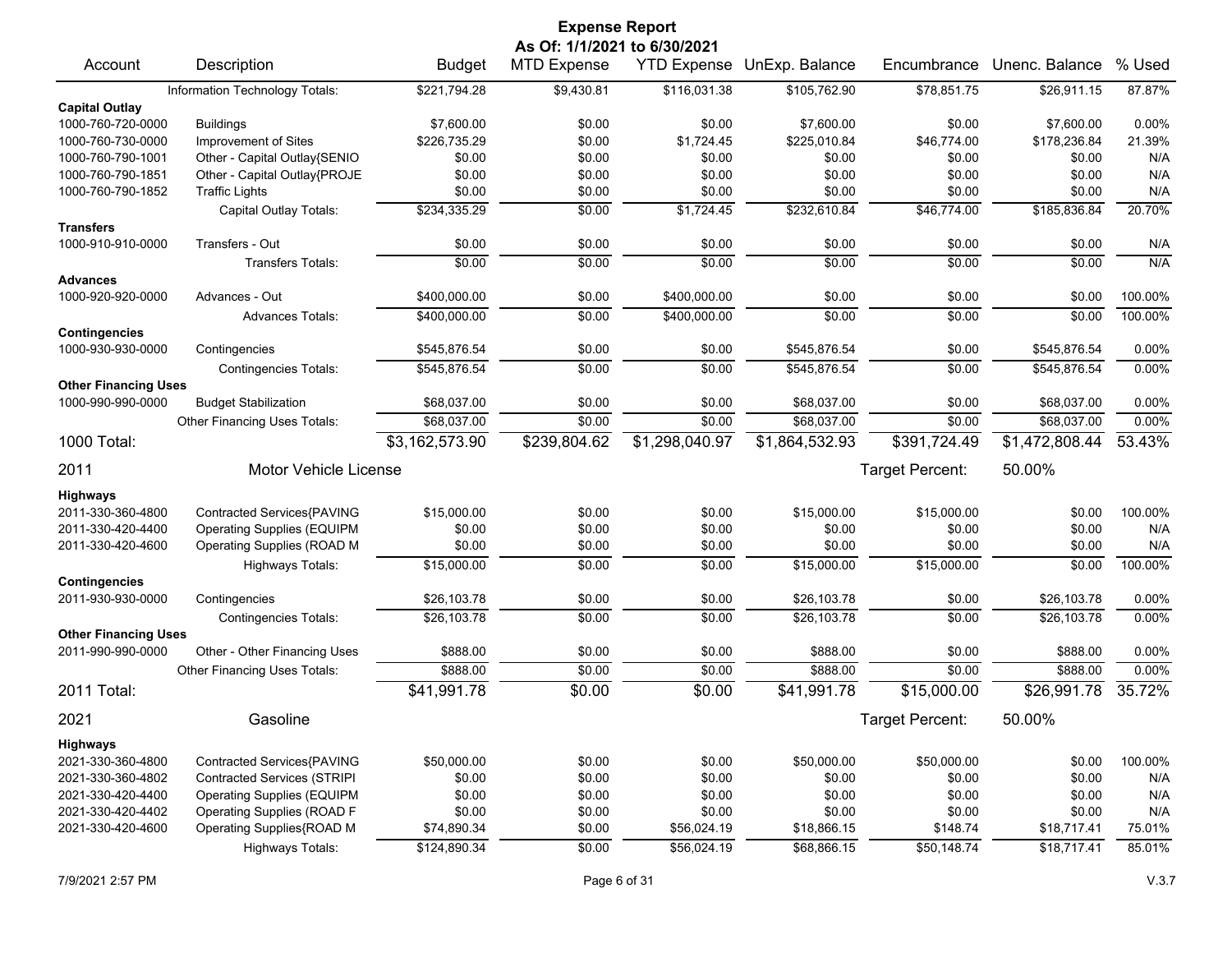| <b>Expense Report</b>        |                              |               |                    |              |                            |                 |                |         |  |
|------------------------------|------------------------------|---------------|--------------------|--------------|----------------------------|-----------------|----------------|---------|--|
| As Of: 1/1/2021 to 6/30/2021 |                              |               |                    |              |                            |                 |                |         |  |
| Account                      | Description                  | <b>Budget</b> | <b>MTD Expense</b> |              | YTD Expense UnExp. Balance | Encumbrance     | Unenc. Balance | % Used  |  |
| <b>Contingencies</b>         |                              |               |                    |              |                            |                 |                |         |  |
| 2021-930-930-0000            | Contingencies                | \$194,325.57  | \$0.00             | \$0.00       | \$194,325.57               | \$0.00          | \$194,325.57   | 0.00%   |  |
|                              | <b>Contingencies Totals:</b> | \$194,325.57  | \$0.00             | \$0.00       | \$194,325.57               | \$0.00          | \$194,325.57   | 0.00%   |  |
| <b>Other Financing Uses</b>  |                              |               |                    |              |                            |                 |                |         |  |
| 2021-990-990-0000            | Other - Other Financing Uses | \$8,275.00    | \$0.00             | \$0.00       | \$8,275.00                 | \$0.00          | \$8,275.00     | 0.00%   |  |
|                              | Other Financing Uses Totals: | \$8,275.00    | \$0.00             | \$0.00       | \$8,275.00                 | \$0.00          | \$8,275.00     | 0.00%   |  |
| 2021 Total:                  |                              | \$327,490.91  | \$0.00             | \$56,024.19  | \$271,466.72               | \$50,148.74     | \$221,317.98   | 32.42%  |  |
| 2031                         | Road and Bridge              |               |                    |              |                            | Target Percent: | 50.00%         |         |  |
| Fire                         |                              |               |                    |              |                            |                 |                |         |  |
| 2031-220-420-4600            | Operating Supplies (Road Ma  | \$0.00        | \$0.00             | \$0.00       | \$0.00                     | \$0.00          | \$0.00         | N/A     |  |
|                              | Fire Totals:                 | \$0.00        | \$0.00             | \$0.00       | \$0.00                     | \$0.00          | \$0.00         | N/A     |  |
| <b>Highways</b>              |                              |               |                    |              |                            |                 |                |         |  |
| 2031-330-190-4100            | Other - Salaries{EMPLOYLEE   | \$0.00        | \$0.00             | \$0.00       | \$0.00                     | \$0.00          | \$0.00         | N/A     |  |
| 2031-330-190-4110            | Other - Salaries{ROAD: FULL  | \$641,021.00  | \$69,003.63        | \$312,701.85 | \$328,319.15               | \$0.00          | \$328,319.15   | 48.78%  |  |
| 2031-330-190-4111            | Other - Salaries{ROAD: PAR   | \$35,330.00   | \$1,611.70         | \$7,542.43   | \$27,787.57                | \$0.00          | \$27,787.57    | 21.35%  |  |
| 2031-330-190-4999            | Other - Salaries{ROAD: COS   | \$24,000.00   | \$2,778.92         | \$14,500.64  | \$9,499.36                 | \$0.00          | \$9,499.36     | 60.42%  |  |
|                              |                              | \$0.00        | \$0.00             | \$0.00       | \$0.00                     | \$0.00          | \$0.00         | N/A     |  |
| 2031-330-211-4100            | Ohio Public Employees Retire |               |                    |              | \$45,069.69                |                 |                | 48.51%  |  |
| 2031-330-211-4110            | Ohio Public Employees Retire | \$87,533.00   | \$9,490.74         | \$42,463.31  |                            | \$0.00          | \$45,069.69    |         |  |
| 2031-330-211-4111            | Ohio Public Employees Retire | \$5,156.00    | \$225.42           | \$1,057.21   | \$4,098.79                 | \$0.00          | \$4,098.79     | 20.50%  |  |
| 2031-330-211-4999            | Ohio Public Employees Retire | \$3,248.00    | \$385.41           | \$1,889.66   | \$1,358.34                 | \$0.00          | \$1,358.34     | 58.18%  |  |
| 2031-330-213-4100            | Medicare{EMPLOYLEE COS       | \$0.00        | \$0.00             | \$0.00       | \$0.00                     | \$0.00          | \$0.00         | N/A     |  |
| 2031-330-213-4110            | Medicare{ROAD: FULL-TIME     | \$9,066.00    | \$958.22           | \$4,231.52   | \$4,834.48                 | \$0.00          | \$4,834.48     | 46.67%  |  |
| 2031-330-213-4111            | Medicare{ROAD: PART-TIME     | \$534.00      | \$23.37            | \$109.55     | \$424.45                   | \$0.00          | \$424.45       | 20.51%  |  |
| 2031-330-213-4999            | Medicare{ROAD: COST ALL      | \$315.00      | \$38.65            | \$198.35     | \$116.65                   | \$0.00          | \$116.65       | 62.97%  |  |
| 2031-330-221-4100            | Medical/Hospitalization{EMPL | \$0.00        | \$0.00             | \$0.00       | \$0.00                     | \$0.00          | \$0.00         | N/A     |  |
| 2031-330-221-4110            | Medical/Hospitalization{ROA  | \$148,986.00  | \$10,798.79        | \$77,475.49  | \$71,510.51                | \$0.00          | \$71,510.51    | 52.00%  |  |
| 2031-330-221-4999            | Medical/Hospitalization{ROA  | \$3,550.00    | \$254.34           | \$2,182.57   | \$1,367.43                 | \$0.00          | \$1,367.43     | 61.48%  |  |
| 2031-330-222-4100            | Life Insurance{EMPLOYEE C    | \$0.00        | \$0.00             | \$0.00       | \$0.00                     | \$0.00          | \$0.00         | N/A     |  |
| 2031-330-222-4110            | Life Insurance{ROAD: FULL-   | \$840.00      | \$67.56            | \$605.90     | \$234.10                   | \$0.00          | \$234.10       | 72.13%  |  |
| 2031-330-222-4999            | Life Insurance{ROAD: COST    | \$36.00       | \$2.52             | \$35.86      | \$0.14                     | \$0.00          | \$0.14         | 99.61%  |  |
| 2031-330-223-4100            | Dental Insurance{EMPLOYEE    | \$0.00        | \$0.00             | \$0.00       | \$0.00                     | \$0.00          | \$0.00         | N/A     |  |
| 2031-330-223-4110            | Dental Insurance{ROAD: FUL   | \$5,559.00    | \$430.17           | \$2,985.05   | \$2,573.95                 | \$0.00          | \$2,573.95     | 53.70%  |  |
| 2031-330-223-4999            | Dental Insurance{ROAD: CO    | \$300.00      | \$13.45            | \$109.69     | \$190.31                   | \$0.00          | \$190.31       | 36.56%  |  |
| 2031-330-230-4200            | Workers' Compensation{ADM    | \$10,000.00   | \$0.00             | \$3,131.62   | \$6,868.38                 | \$0.00          | \$6,868.38     | 31.32%  |  |
| 2031-330-240-4111            | Unemployment Compensatio     | \$0.00        | \$0.00             | \$0.00       | \$0.00                     | \$0.00          | \$0.00         | N/A     |  |
| 2031-330-240-4999            | Unemployment Compensatio     | \$1,900.00    | \$0.00             | \$442.49     | \$1,457.51                 | \$0.00          | \$1,457.51     | 23.29%  |  |
| 2031-330-251-4100            | Uniform, Tool and Equipment  | \$10,968.61   | \$674.76           | \$7,315.27   | \$3,653.34                 | \$3,530.02      | \$123.32       | 98.88%  |  |
| 2031-330-311-4200            | Accounting and Legal Fees{A  | \$1,000.00    | \$0.00             | \$190.00     | \$810.00                   | \$810.00        | \$0.00         | 100.00% |  |
| 2031-330-314-4200            | Tax Collection Fees{ADMINIS  | \$12,486.00   | \$0.00             | \$6,253.15   | \$6,232.85                 | \$0.00          | \$6,232.85     | 50.08%  |  |
| 2031-330-315-4200            | Election Expenses{ADMINIST   | \$1,000.00    | \$0.00             | \$0.00       | \$1,000.00                 | \$0.00          | \$1,000.00     | 0.00%   |  |
| 2031-330-318-4300            | Training Services{TRAINING}  | \$2,000.00    | \$0.00             | \$152.60     | \$1,847.40                 | \$1,847.40      | \$0.00         | 100.00% |  |
| 2031-330-321-4600            | Rents and Leases{ROAD MA     | \$6,000.00    | \$520.17           | \$620.89     | \$5,379.11                 | \$5,379.11      | \$0.00         | 100.00% |  |
| 2031-330-323-4400            | Repairs and Maintenance{EQ   | \$15,000.00   | \$1,096.01         | \$6,346.06   | \$8,653.94                 | \$5,653.94      | \$3,000.00     | 80.00%  |  |
| 2031-330-323-4500            | Repairs and Maintenance{BUI  | \$16,252.74   | \$694.25           | \$11,999.12  | \$4,253.62                 | \$2,082.94      | \$2,170.68     | 86.64%  |  |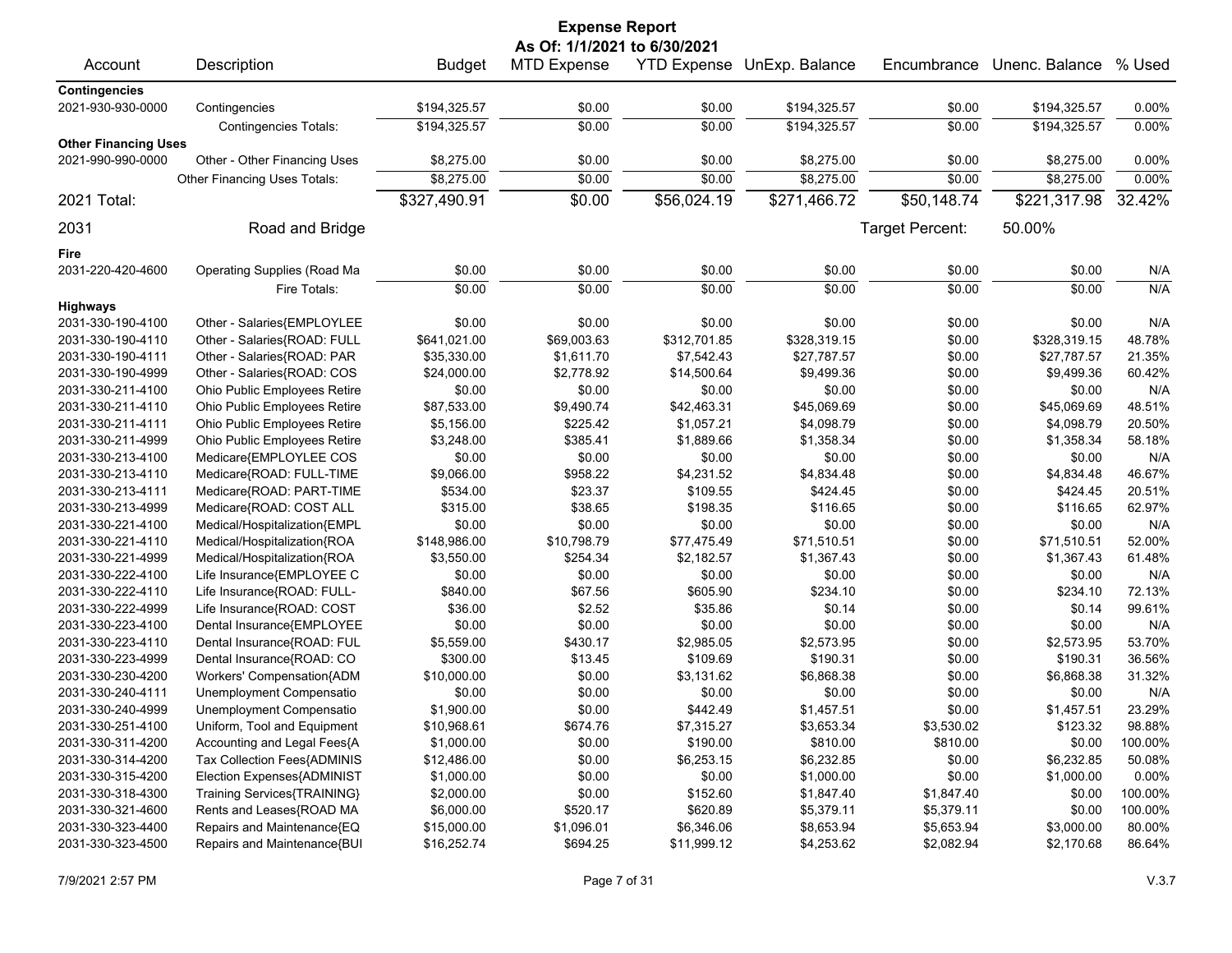| <b>Expense Report</b>        |                                   |                |                    |              |                            |                 |                |          |  |
|------------------------------|-----------------------------------|----------------|--------------------|--------------|----------------------------|-----------------|----------------|----------|--|
| As Of: 1/1/2021 to 6/30/2021 |                                   |                |                    |              |                            |                 |                |          |  |
| Account                      | Description                       | <b>Budget</b>  | <b>MTD Expense</b> |              | YTD Expense UnExp. Balance | Encumbrance     | Unenc. Balance | % Used   |  |
| 2031-330-323-4600            | Repairs and Maintenance{RO        | \$4,100.00     | \$0.00             | \$0.00       | \$4,100.00                 | \$4,100.00      | \$0.00         | 100.00%  |  |
| 2031-330-341-4500            | Telephone{BUILDINGS}              | \$5,000.00     | \$196.00           | \$686.00     | \$4,314.00                 | \$512.00        | \$3,802.00     | 23.96%   |  |
| 2031-330-349-4400            | Other-Communications, Printi      | \$5,244.50     | \$143.10           | \$429.30     | \$4,815.20                 | \$390.30        | \$4,424.90     | 15.63%   |  |
| 2031-330-349-4700            | Other-Communications, Printi      | \$1,500.00     | \$66.08            | \$350.79     | \$1,149.21                 | \$169.21        | \$980.00       | 34.67%   |  |
| 2031-330-351-1006            | Electricity{LIGHTING TUNNE        | \$1,390.19     | \$84.20            | \$538.50     | \$851.69                   | \$851.49        | \$0.20         | 99.99%   |  |
| 2031-330-351-4500            | Electricity{BUILDINGS}            | \$5,374.88     | \$300.72           | \$2,120.47   | \$3,254.41                 | \$2,806.87      | \$447.54       | 91.67%   |  |
| 2031-330-352-4500            | Water and Sewage{BUILDIN          | \$4,765.10     | \$307.44           | \$1,636.98   | \$3,128.12                 | \$1,694.19      | \$1,433.93     | 69.91%   |  |
| 2031-330-353-4500            | Natural Gas{BUILDINGS}            | \$8,500.00     | \$102.81           | \$4,970.37   | \$3,529.63                 | \$3,462.56      | \$67.07        | 99.21%   |  |
| 2031-330-360-0000            | <b>Contracted Services</b>        | \$4,460.97     | \$0.00             | \$2,693.65   | \$1,767.32                 | \$0.00          | \$1,767.32     | 60.38%   |  |
| 2031-330-360-4800            | Contracted Services{PAVING        | \$125,000.00   | \$0.00             | \$0.00       | \$125,000.00               | \$125,000.00    | \$0.00         | 100.00%  |  |
| 2031-330-360-4802            | Contracted Services{STRIPIN       | \$9,000.00     | \$0.00             | \$0.00       | \$9,000.00                 | \$9,000.00      | \$0.00         | 100.00%  |  |
| 2031-330-360-4999            | Contracted Services{ROAD:         | \$61,461.13    | \$5,571.93         | \$51,531.66  | \$9,929.47                 | \$9,929.46      | \$0.01         | 100.00%  |  |
| 2031-330-389-4200            | Other - Insurance and Bondin      | \$15,165.49    | \$0.00             | \$15,165.49  | \$0.00                     | \$0.00          | \$0.00         | 100.00%  |  |
| 2031-330-390-4200            | Other - Purchased Services{A      | \$2,000.00     | \$0.00             | \$459.55     | \$1,540.45                 | \$1,540.45      | \$0.00         | 100.00%  |  |
| 2031-330-410-4200            | Office Supplies{ADMINISTRA        | \$1,430.49     | \$133.00           | \$829.60     | \$600.89                   | \$600.89        | \$0.00         | 100.00%  |  |
| 2031-330-420-4400            | Operating Supplies{EQUIPM         | \$30,115.66    | \$659.56           | \$8,545.11   | \$21,570.55                | \$18,676.59     | \$2,893.96     | 90.39%   |  |
| 2031-330-420-4402            | Operating Supplies{ROAD FU        | \$30,000.00    | \$1,430.65         | \$11,399.58  | \$18,600.42                | \$14,880.10     | \$3,720.32     | 87.60%   |  |
| 2031-330-420-4500            | <b>Operating Supplies{BUILDIN</b> | \$5,204.46     | \$463.36           | \$1,193.74   | \$4,010.72                 | \$3,510.72      | \$500.00       | 90.39%   |  |
| 2031-330-420-4600            | Operating Supplies{ROAD M         | \$57,026.09    | \$2,163.93         | \$24,977.98  | \$32,048.11                | \$9,685.36      | \$22,362.75    | 60.79%   |  |
| 2031-330-420-4999            | <b>Township Supplies</b>          | \$26,378.60    | \$226.75           | \$11,302.87  | \$15,075.73                | \$15,075.73     | \$0.00         | 100.00%  |  |
| 2031-330-430-0000            | Small Tools and Minor Equip       | \$10,000.00    | \$0.00             | \$5,684.68   | \$4,315.32                 | \$4,315.32      | \$0.00         | 100.00%  |  |
| 2031-330-430-4700            | Small Tools and Minor Equip       | \$3,500.00     | \$0.00             | \$0.00       | \$3,500.00                 | \$3,500.00      | \$0.00         | 100.00%  |  |
| 2031-330-519-0000            | Other - Dues and Fees             | \$825.00       | \$0.00             | \$220.00     | \$605.00                   | \$605.00        | \$0.00         | 100.00%  |  |
| 2031-330-599-0000            | Other - Other Expenses            | \$750.00       | \$0.00             | \$46.25      | \$703.75                   | \$703.75        | \$0.00         | 100.00%  |  |
| 2031-330-730-0000            | Improvement of Sites              | \$0.00         | \$0.00             | \$0.00       | \$0.00                     | \$0.00          | \$0.00         | N/A      |  |
| 2031-330-740-0000            | Machinery, Equipment and Fu       | \$98,000.00    | \$0.00             | \$26,000.00  | \$72,000.00                | \$70,900.00     | \$1,100.00     | 98.88%   |  |
| 2031-330-750-0000            | <b>Motor Vehicles</b>             | \$25,875.87    | \$875.87           | \$10,255.22  | \$15,620.65                | \$15,620.65     | \$0.00         | 100.00%  |  |
|                              | <b>Highways Totals:</b>           | \$1,584,149.78 | \$111,793.48       | \$685,578.07 | \$898,571.71               | \$336,834.05    | \$561,737.66   | 64.54%   |  |
| <b>Capital Outlay</b>        |                                   |                |                    |              |                            |                 |                |          |  |
| 2031-760-720-0000            | <b>Buildings</b>                  | \$7,100.00     | \$0.00             | \$0.00       | \$7,100.00                 | \$0.00          | \$7,100.00     | 0.00%    |  |
| 2031-760-790-4800            | Other - Capital Outlay{PAVIN      | \$0.00         | \$0.00             | \$0.00       | \$0.00                     | \$0.00          | \$0.00         | N/A      |  |
| 2031-760-790-4803            | Other - Capital Outlay (RIGHT     | \$0.00         | \$0.00             | \$0.00       | \$0.00                     | \$0.00          | \$0.00         | N/A      |  |
|                              | Capital Outlay Totals:            | \$7,100.00     | \$0.00             | \$0.00       | \$7,100.00                 | \$0.00          | \$7,100.00     | 0.00%    |  |
| <b>Transfers</b>             |                                   |                |                    |              |                            |                 |                |          |  |
| 2031-910-910-0000            | Transfers - Out                   | \$0.00         | \$0.00             | \$0.00       | \$0.00                     | \$0.00          | \$0.00         | N/A      |  |
|                              | <b>Transfers Totals:</b>          | \$0.00         | \$0.00             | \$0.00       | \$0.00                     | \$0.00          | \$0.00         | N/A      |  |
| <b>Contingencies</b>         |                                   |                |                    |              |                            |                 |                |          |  |
| 2031-930-930-0000            | Contingencies                     | \$1,090,643.52 | \$0.00             | \$0.00       | \$1,090,643.52             | \$0.00          | \$1,090,643.52 | 0.00%    |  |
|                              | <b>Contingencies Totals:</b>      | \$1,090,643.52 | \$0.00             | \$0.00       | \$1,090,643.52             | \$0.00          | \$1,090,643.52 | 0.00%    |  |
| <b>Other Financing Uses</b>  |                                   |                |                    |              |                            |                 |                |          |  |
| 2031-990-990-0000            | Other - Other Financing Uses      | \$60,213.00    | \$0.00             | \$0.00       | \$60,213.00                | \$0.00          | \$60,213.00    | 0.00%    |  |
|                              | Other Financing Uses Totals:      | \$60,213.00    | \$0.00             | \$0.00       | \$60,213.00                | \$0.00          | \$60,213.00    | $0.00\%$ |  |
| 2031 Total:                  |                                   | \$2,742,106.30 | \$111,793.48       | \$685,578.07 | \$2,056,528.23             | \$336,834.05    | \$1,719,694.18 | 37.29%   |  |
| 2041                         | Cemetery                          |                |                    |              |                            | Target Percent: | 50.00%         |          |  |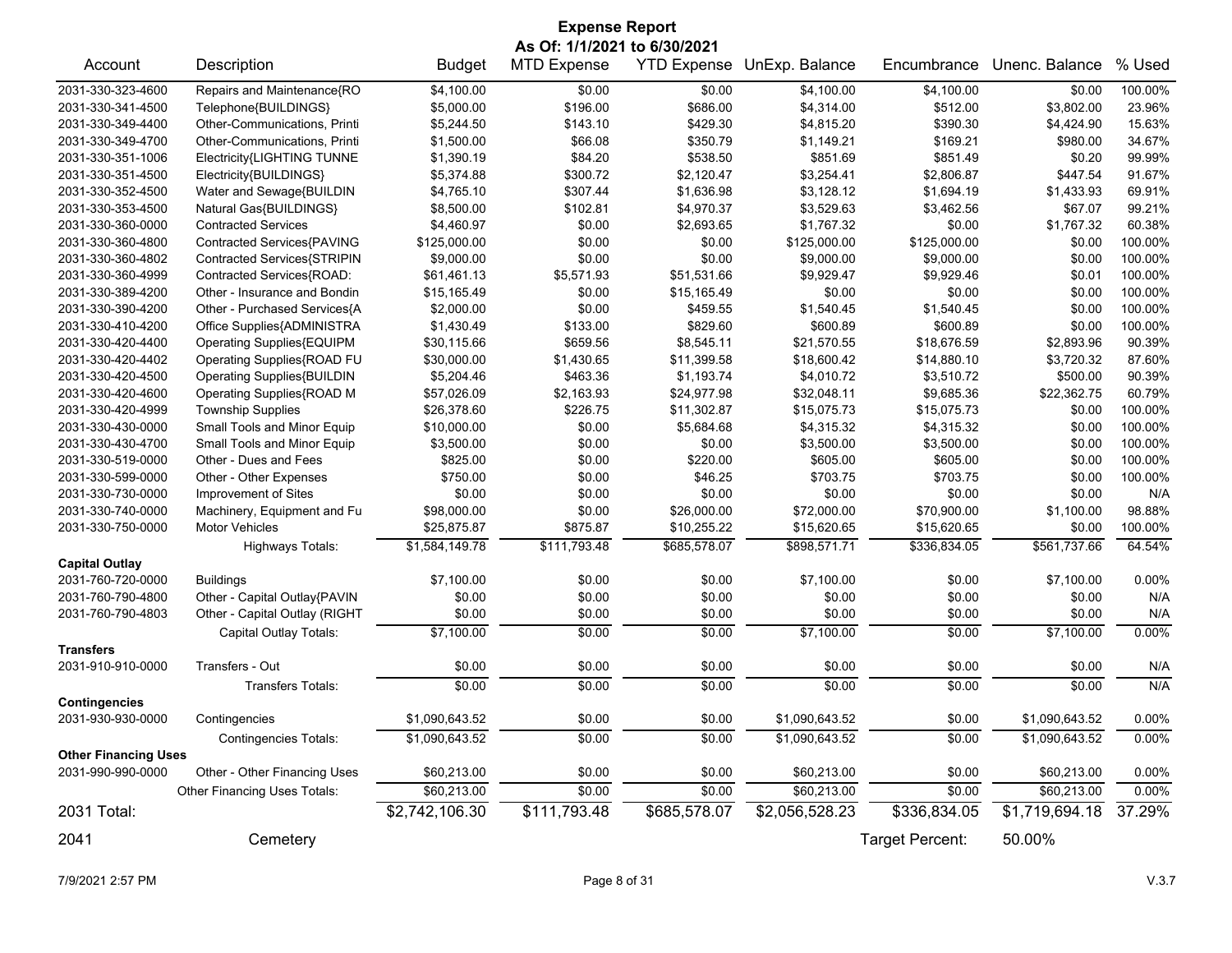| <b>Expense Report</b>                  |                                                         |               |                              |             |                            |                 |                |         |  |
|----------------------------------------|---------------------------------------------------------|---------------|------------------------------|-------------|----------------------------|-----------------|----------------|---------|--|
|                                        |                                                         |               | As Of: 1/1/2021 to 6/30/2021 |             |                            |                 |                |         |  |
| Account                                | Description                                             | <b>Budget</b> | <b>MTD Expense</b>           |             | YTD Expense UnExp. Balance | Encumbrance     | Unenc. Balance | % Used  |  |
| <b>Cemeteries</b>                      |                                                         |               |                              |             |                            |                 |                |         |  |
| 2041-410-190-0000                      | Other - Salaries                                        | \$0.00        | \$0.00                       | \$0.00      | \$0.00                     | \$0.00          | \$0.00         | N/A     |  |
| 2041-410-190-9010                      | Other - Salaries{CEMETERY:                              | \$0.00        | \$0.00                       | \$0.00      | \$0.00                     | \$0.00          | \$0.00         | N/A     |  |
| 2041-410-190-9011                      | Other - Salaries{CEMETERY:                              | \$0.00        | \$0.00                       | \$0.00      | \$0.00                     | \$0.00          | \$0.00         | N/A     |  |
| 2041-410-211-0000                      | Ohio Public Employees Retire                            | \$0.00        | \$0.00                       | \$0.00      | \$0.00                     | \$0.00          | \$0.00         | N/A     |  |
| 2041-410-211-9010                      | Ohio Public Employees Retire                            | \$0.00        | \$0.00                       | \$0.00      | \$0.00                     | \$0.00          | \$0.00         | N/A     |  |
| 2041-410-211-9011                      | Ohio Public Employees Retire                            | \$0.00        | \$0.00                       | \$0.00      | \$0.00                     | \$0.00          | \$0.00         | N/A     |  |
| 2041-410-213-0000                      | Medicare                                                | \$0.00        | \$0.00                       | \$0.00      | \$0.00                     | \$0.00          | \$0.00         | N/A     |  |
| 2041-410-213-9010                      | Medicare{CEMETERY: FULL-                                | \$0.00        | \$0.00                       | \$0.00      | \$0.00                     | \$0.00          | \$0.00         | N/A     |  |
| 2041-410-213-9011                      | Medicare{CEMETERY: PART                                 | \$0.00        | \$0.00                       | \$0.00      | \$0.00                     | \$0.00          | \$0.00         | N/A     |  |
| 2041-410-230-0000                      | <b>Workers' Compensation</b>                            | \$400.00      | \$0.00                       | \$0.00      | \$400.00                   | \$0.00          | \$400.00       | 0.00%   |  |
| 2041-410-311-0000                      | Accounting and Legal Fees                               | \$100.00      | \$0.00                       | \$0.00      | \$100.00                   | \$100.00        | \$0.00         | 100.00% |  |
| 2041-410-321-0000                      | Rents and Leases                                        | \$200.00      | \$0.00                       | \$0.00      | \$200.00                   | \$200.00        | \$0.00         | 100.00% |  |
| 2041-410-323-0000                      | Repairs and Maintenance                                 | \$1,250.00    | \$0.00                       | \$336.68    | \$913.32                   | \$913.32        | \$0.00         | 100.00% |  |
| 2041-410-323-4400                      | Repairs and Maintenance{EQ                              | \$100.00      | \$0.00                       | \$22.50     | \$77.50                    | \$77.50         | \$0.00         | 100.00% |  |
| 2041-410-351-0000                      | Electricity                                             | \$407.55      | \$4.89                       | \$33.80     | \$373.75                   | \$213.75        | \$160.00       | 60.74%  |  |
| 2041-410-360-0000                      | <b>Contracted Services</b>                              | \$800.00      | \$0.00                       | \$0.00      | \$800.00                   | \$0.00          | \$800.00       | 0.00%   |  |
| 2041-410-360-4999                      | Internal Billing                                        | \$30,525.00   | \$5,277.72                   | \$15,009.00 | \$15,516.00                | \$14,991.00     | \$525.00       | 98.28%  |  |
| 2041-410-380-0000                      | Insurance and Bonding                                   | \$250.00      | \$0.00                       | \$212.11    | \$37.89                    | \$0.00          | \$37.89        | 84.84%  |  |
| 2041-410-420-0000                      | <b>Operating Supplies</b>                               | \$2,300.00    | \$293.51                     | \$1,249.34  | \$1,050.66                 | \$1,050.66      | \$0.00         | 100.00% |  |
| 2041-410-420-4400                      | Operating Supplies{EQUIPM                               | \$1,000.00    | \$0.00                       | \$467.57    | \$532.43                   | \$532.43        | \$0.00         | 100.00% |  |
| 2041-410-430-0000                      | Small Tools and Minor Equip                             | \$1,500.00    | \$0.00                       | \$0.00      | \$1,500.00                 | \$1,500.00      | \$0.00         | 100.00% |  |
| 2041-410-510-0000                      | Dues and Fees                                           | \$850.00      | \$500.00                     | \$500.00    | \$350.00                   | \$55.00         | \$295.00       | 65.29%  |  |
| 2041-410-710-0000                      | Land                                                    | \$700.00      | \$0.00                       | \$0.00      | \$700.00                   | \$700.00        | \$0.00         | 100.00% |  |
| 2041-410-730-0000                      | Improvement of Sites                                    | \$1,600.00    | \$0.00                       | \$0.00      | \$1,600.00                 | \$1,600.00      | \$0.00         | 100.00% |  |
|                                        |                                                         |               |                              |             |                            |                 |                |         |  |
|                                        | Cemeteries Totals:                                      | \$41,982.55   | \$6,076.12                   | \$17,831.00 | \$24,151.55                | \$21,933.66     | \$2,217.89     | 94.72%  |  |
| <b>Capital Outlay</b>                  |                                                         |               |                              |             |                            |                 |                |         |  |
| 2041-760-740-0000                      | Machinery, Equipment and Fu                             | \$10,000.00   | \$0.00                       | \$0.00      | \$10,000.00                | \$9,264.00      | \$736.00       | 92.64%  |  |
|                                        | Capital Outlay Totals:                                  | \$10,000.00   | \$0.00                       | \$0.00      | \$10,000.00                | \$9,264.00      | \$736.00       | 92.64%  |  |
| <b>Contingencies</b>                   |                                                         |               |                              |             |                            |                 |                |         |  |
| 2041-930-930-0000                      | Contingencies                                           | \$62,344.64   | \$0.00                       | \$0.00      | \$62,344.64                | \$0.00          | \$62,344.64    | 0.00%   |  |
|                                        | <b>Contingencies Totals:</b>                            | \$62,344.64   | \$0.00                       | \$0.00      | \$62,344.64                | \$0.00          | \$62,344.64    | 0.00%   |  |
| <b>Other Financing Uses</b>            |                                                         |               |                              |             |                            |                 |                |         |  |
| 2041-990-990-0000                      | Other - Other Financing Uses                            | \$2,618.00    | \$0.00                       | \$0.00      | \$2,618.00                 | \$0.00          | \$2,618.00     | 0.00%   |  |
|                                        | Other Financing Uses Totals:                            | \$2,618.00    | \$0.00                       | \$0.00      | \$2,618.00                 | \$0.00          | \$2,618.00     | 0.00%   |  |
| 2041 Total:                            |                                                         | \$116,945.19  | \$6,076.12                   | \$17,831.00 | \$99,114.19                | \$31,197.66     | \$67,916.53    | 41.92%  |  |
| 2191                                   | Police                                                  |               |                              |             |                            | Target Percent: | 50.00%         |         |  |
|                                        |                                                         |               |                              |             |                            |                 |                |         |  |
| <b>Police</b><br>2191-210-190-4091     | Other - Salaries{POLICE APP                             | \$0.00        | \$0.00                       | \$0.00      | \$0.00                     | \$0.00          |                |         |  |
|                                        |                                                         |               |                              |             |                            |                 | \$0.00         | N/A     |  |
| 2191-210-211-4091<br>2191-210-213-4091 | Ohio Public Employees Retire<br>Medicare{POLICE APPARAT | \$0.00        | \$0.00                       | \$0.00      | \$0.00                     | \$0.00          | \$0.00         | N/A     |  |
|                                        |                                                         | \$0.00        | \$0.00                       | \$0.00      | \$0.00                     | \$0.00          | \$0.00         | N/A     |  |
| 2191-210-230-4091                      | Workers' Compensation{POLI                              | \$100.00      | \$0.00                       | \$0.00      | \$100.00                   | \$0.00          | \$100.00       | 0.00%   |  |
| 2191-210-314-0000                      | <b>Tax Collection Fees</b>                              | \$7,000.00    | \$0.00                       | \$3,282.03  | \$3,717.97                 | \$0.00          | \$3,717.97     | 46.89%  |  |
| 2191-210-315-0000                      | <b>Election Expenses</b>                                | \$0.00        | \$0.00                       | \$0.00      | \$0.00                     | \$0.00          | \$0.00         | N/A     |  |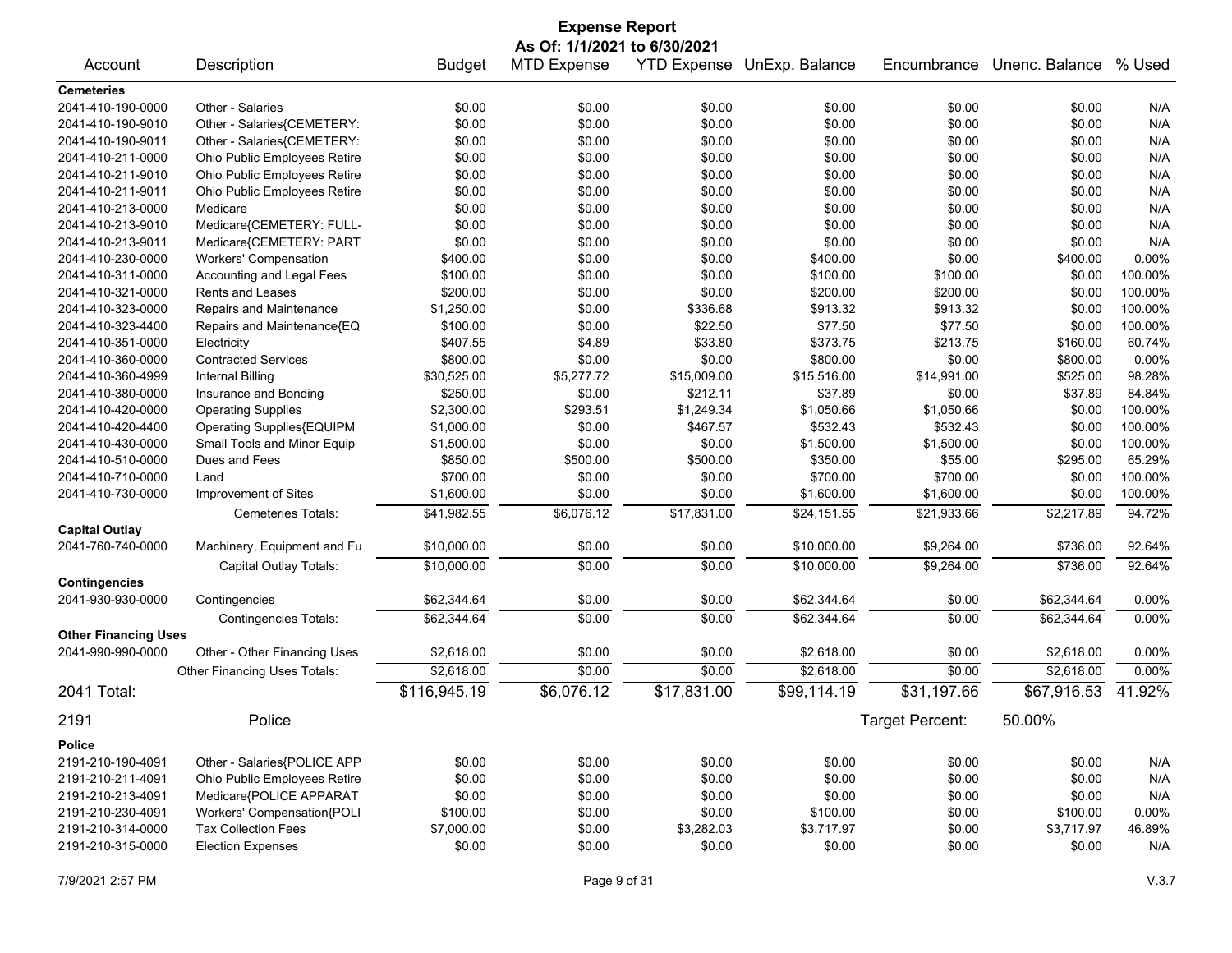| <b>Expense Report</b>        |                                  |                |                    |                |                            |                 |                |          |  |
|------------------------------|----------------------------------|----------------|--------------------|----------------|----------------------------|-----------------|----------------|----------|--|
| As Of: 1/1/2021 to 6/30/2021 |                                  |                |                    |                |                            |                 |                |          |  |
| Account                      | Description                      | <b>Budget</b>  | <b>MTD Expense</b> |                | YTD Expense UnExp. Balance | Encumbrance     | Unenc. Balance | % Used   |  |
| 2191-210-318-0000            | <b>Training Services</b>         | \$250.00       | \$0.00             | \$0.00         | \$250.00                   | \$0.00          | \$250.00       | 0.00%    |  |
| 2191-210-323-0000            | Repairs and Maintenance          | \$0.00         | \$0.00             | \$0.00         | \$0.00                     | \$0.00          | \$0.00         | N/A      |  |
| 2191-210-323-4400            | Repairs and Maintenance{EQ       | \$3,600.00     | \$260.00           | \$2,059.89     | \$1,540.11                 | \$1,109.11      | \$431.00       | 88.03%   |  |
| 2191-210-323-4500            | Repairs and Maintenance{BUI      | \$3,931.25     | \$143.75           | \$287.50       | \$3,643.75                 | \$3,143.75      | \$500.00       | 87.28%   |  |
| 2191-210-341-0000            | Telephone                        | \$5,000.00     | \$0.00             | \$0.00         | \$5,000.00                 | \$0.00          | \$5,000.00     | 0.00%    |  |
| 2191-210-360-0000            | <b>Contracted Services</b>       | \$646,811.00   | \$46,669.82        | \$280,897.72   | \$365,913.28               | \$356,636.70    | \$9,276.58     | 98.57%   |  |
| 2191-210-360-4051            | Contracted Services[POLICE:      | \$10,000.00    | \$0.00             | \$646.85       | \$9,353.15                 | \$9,353.15      | \$0.00         | 100.00%  |  |
| 2191-210-360-4052            | <b>Contracted Services-Other</b> | \$1,520.42     | \$344.98           | \$344.98       | \$1,175.44                 | \$1,175.44      | \$0.00         | 100.00%  |  |
| 2191-210-360-4999            | <b>Internal Billing</b>          | \$5,000.00     | \$320.34           | \$2,750.09     | \$2,249.91                 | \$2,249.91      | \$0.00         | 100.00%  |  |
| 2191-210-389-0000            | Other - Insurance and Bondin     | \$4,000.00     | \$0.00             | \$3,181.57     | \$818.43                   | \$0.00          | \$818.43       | 79.54%   |  |
| 2191-210-410-0000            | <b>Office Supplies</b>           | \$2,029.37     | \$0.00             | \$19.89        | \$2,009.48                 | \$2,007.37      | \$2.11         | 99.90%   |  |
| 2191-210-420-4400            | Operating Supplies{EQUIPM        | \$2,992.63     | \$84.37            | \$330.81       | \$2,661.82                 | \$1,717.99      | \$943.83       | 68.46%   |  |
| 2191-210-420-6002            | Operating Supplies{FUEL}         | \$25,000.00    | \$1,317.67         | \$6,133.77     | \$18,866.23                | \$14,758.73     | \$4,107.50     | 83.57%   |  |
| 2191-210-519-0000            | Other - Dues and Fees            | \$10,700.00    | \$0.00             | \$5,700.95     | \$4,999.05                 | \$4,999.05      | \$0.00         | 100.00%  |  |
| 2191-210-599-0000            | Other - Other Expenses           | \$0.00         | \$0.00             | \$0.00         | \$0.00                     | \$0.00          | \$0.00         | N/A      |  |
|                              | Police Totals:                   | \$727,934.67   | \$49,140.93        | \$305,636.05   | \$422,298.62               | \$397,151.20    | \$25,147.42    | 96.55%   |  |
| <b>Capital Outlay</b>        |                                  |                |                    |                |                            |                 |                |          |  |
| 2191-760-740-0000            | Machinery, Equipment and Fu      | \$12,432.83    | \$2,432.83         | \$2,432.83     | \$10,000.00                | \$10,000.00     | \$0.00         | 100.00%  |  |
| 2191-760-750-0000            | <b>Motor Vehicles</b>            | \$0.00         | \$0.00             | \$0.00         | \$0.00                     | \$0.00          | \$0.00         | N/A      |  |
|                              | Capital Outlay Totals:           | \$12,432.83    | \$2,432.83         | \$2,432.83     | \$10,000.00                | \$10,000.00     | \$0.00         | 100.00%  |  |
| <b>Transfers</b>             |                                  |                |                    |                |                            |                 |                |          |  |
| 2191-910-910-0000            | Transfers - Out                  | \$0.00         | \$0.00             | \$0.00         | \$0.00                     | \$0.00          | \$0.00         | N/A      |  |
|                              |                                  | \$0.00         | \$0.00             | \$0.00         | \$0.00                     | \$0.00          | \$0.00         | N/A      |  |
|                              | <b>Transfers Totals:</b>         |                |                    |                |                            |                 |                |          |  |
| <b>Contingencies</b>         |                                  |                |                    |                |                            |                 |                |          |  |
| 2191-930-930-0000            | Contingencies                    | \$857,750.87   | \$0.00             | \$0.00         | \$857,750.87               | \$0.00          | \$857,750.87   | 0.00%    |  |
| <b>Other Financing Uses</b>  | <b>Contingencies Totals:</b>     | \$857,750.87   | \$0.00             | \$0.00         | \$857,750.87               | \$0.00          | \$857,750.87   | 0.00%    |  |
| 2191-990-990-0000            | Other - Other Financing Uses     | \$32,119.00    | \$0.00             | \$0.00         | \$32,119.00                | \$0.00          | \$32,119.00    | $0.00\%$ |  |
|                              | Other Financing Uses Totals:     | \$32,119.00    | \$0.00             | \$0.00         | \$32,119.00                | \$0.00          | \$32,119.00    | 0.00%    |  |
| 2191 Total:                  |                                  | \$1,630,237.37 | \$51,573.76        | \$308,068.88   | \$1,322,168.49             | \$407,151.20    | \$915,017.29   | 43.87%   |  |
|                              |                                  |                |                    |                |                            |                 |                |          |  |
| 2192                         | Fire                             |                |                    |                |                            | Target Percent: | 50.00%         |          |  |
| Fire                         |                                  |                |                    |                |                            |                 |                |          |  |
| 2192-220-190-5112            | Other - Salaries{WAGES & B       | \$7,000,000.00 | \$714,802.53       | \$3,219,030.21 | \$3,780,969.79             | \$0.00          | \$3,780,969.79 | 45.99%   |  |
| 2192-220-190-5221            | Other - Salaries (PUBLIC ED      | \$0.00         | \$0.00             | \$0.00         | \$0.00                     | \$0.00          | \$0.00         | N/A      |  |
| 2192-220-190-5350            | Other - Salaries (DISPATCH/      | \$0.00         | \$0.00             | \$0.00         | \$0.00                     | \$0.00          | \$0.00         | N/A      |  |
| 2192-220-190-5401            | Other - Salaries (ADMINISTR      | \$0.00         | \$0.00             | \$0.00         | \$0.00                     | \$0.00          | \$0.00         | N/A      |  |
| 2192-220-190-5500            | Other - Salaries{FIRE FACILI     | \$0.00         | \$0.00             | \$0.00         | \$0.00                     | \$0.00          | \$0.00         | N/A      |  |
| 2192-220-190-5560            | Other - Salaries{FIRE ADMINI     | \$0.00         | \$0.00             | \$0.00         | \$0.00                     | \$0.00          | \$0.00         | N/A      |  |
| 2192-220-190-5600            | Other - Salaries{FIRE APPAR      | \$0.00         | \$0.00             | \$0.00         | \$0.00                     | \$0.00          | \$0.00         | N/A      |  |
| 2192-220-190-5710            | Other - Salaries (FIRE OPER      | \$0.00         | \$0.00             | \$0.00         | \$0.00                     | \$0.00          | \$0.00         | N/A      |  |
| 2192-220-190-5717            | Other - Salaries (SAFETY & A     | \$0.00         | \$0.00             | \$0.00         | \$0.00                     | \$0.00          | \$0.00         | N/A      |  |
| 2192-220-190-5999            | Other - Salaries(FIRE: COST      | \$250,749.50   | \$34,000.48        | \$139,644.30   | \$111,105.20               | \$0.00          | \$111,105.20   | 55.69%   |  |
| 2192-220-211-5112            | Ohio Public Employees Retire     | \$45,000.00    | \$3,999.14         | \$21,107.44    | \$23,892.56                | \$0.00          | \$23,892.56    | 46.91%   |  |
| 2192-220-211-5221            | Ohio Public Employees Retire     | \$0.00         | \$0.00             | \$0.00         | \$0.00                     | \$0.00          | \$0.00         | N/A      |  |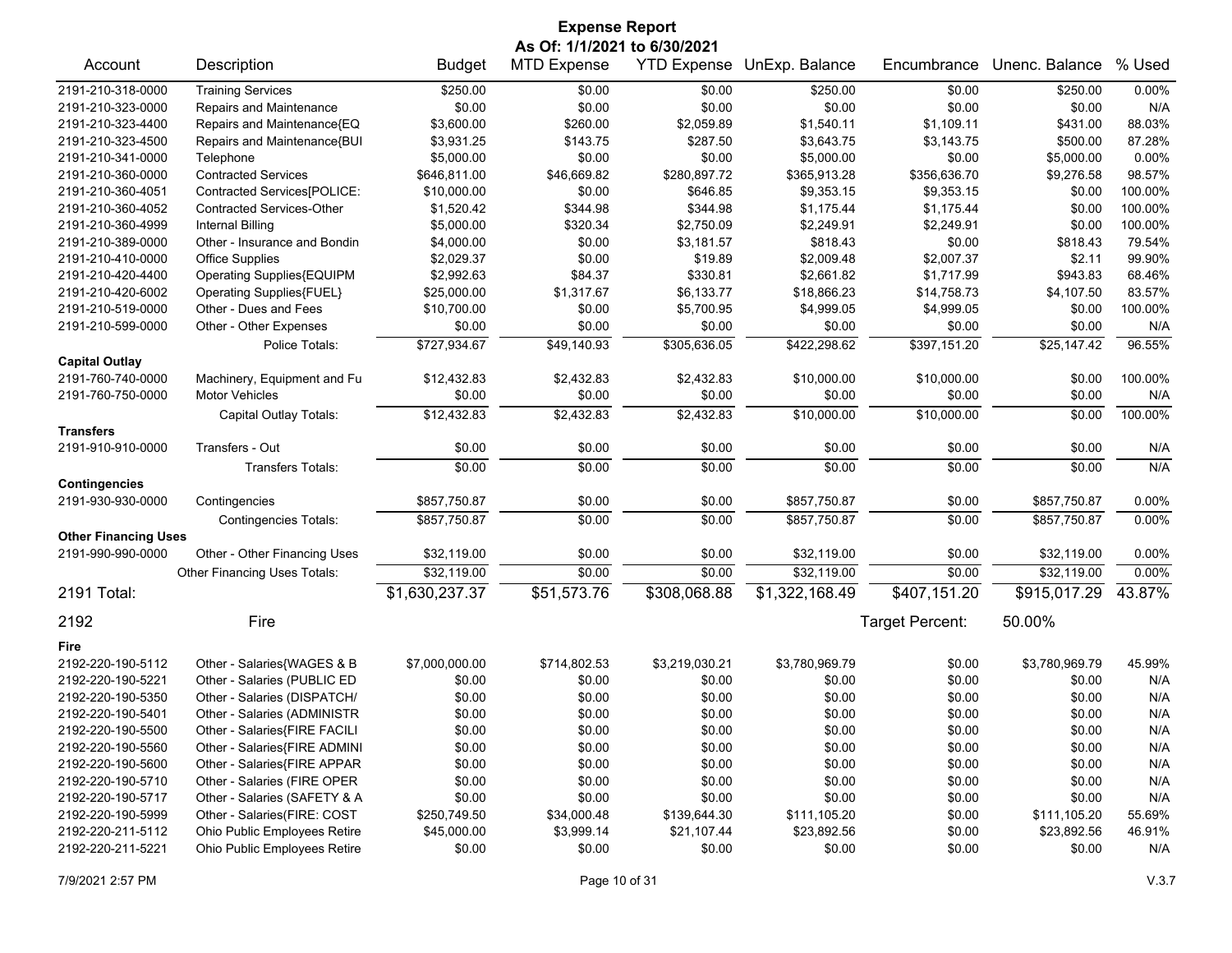| As Of: 1/1/2021 to 6/30/2021<br><b>MTD Expense</b><br><b>YTD Expense</b><br>Unenc. Balance<br>% Used<br>Account<br>Description<br><b>Budget</b><br>UnExp. Balance<br>Encumbrance<br>Ohio Public Employees Retire<br>\$0.00<br>\$0.00<br>N/A<br>\$0.00<br>\$0.00<br>\$0.00<br>\$0.00<br>\$0.00<br>\$0.00<br>\$0.00<br>Ohio Public Employees Retire<br>\$0.00<br>\$0.00<br>\$0.00<br>N/A<br>Ohio Public Employees Retire<br>\$4,000.00<br>\$0.00<br>\$0.00<br>\$0.00<br>0.00%<br>\$4,000.00<br>\$4,000.00<br>\$0.00<br>\$0.00<br>\$0.00<br>\$0.00<br>\$0.00<br>\$0.00<br>N/A<br>Ohio Public Employees Retire<br>Ohio Public Employees Retire<br>\$37,000.00<br>\$4,705.26<br>\$18,238.36<br>\$18,761.64<br>\$0.00<br>\$18,761.64<br>49.29%<br>\$0.00<br>\$0.00<br>\$0.00<br>\$0.00<br>N/A<br>Social Security{WAGES & BE<br>\$0.00<br>\$0.00<br>\$95,000.00<br>\$9,961.80<br>\$43,454.88<br>\$51,545.12<br>45.74%<br>Medicare{WAGES & BENEFI<br>\$51,545.12<br>\$0.00<br>\$0.00<br>N/A<br>Medicare{PUBLIC EDUCATI<br>\$0.00<br>\$0.00<br>\$0.00<br>\$0.00<br>\$0.00<br>Medicare{ADMINISTRATION:<br>\$0.00<br>\$0.00<br>\$0.00<br>\$0.00<br>\$0.00<br>N/A<br>\$0.00<br>Medicare{FIRE FACILITIES}<br>\$0.00<br>\$0.00<br>N/A<br>\$0.00<br>\$0.00<br>\$0.00<br>\$0.00<br>\$0.00<br>\$0.00<br>\$0.00<br>N/A<br>Medicare{FIRE ADMINISTRA<br>\$0.00<br>\$0.00<br>\$0.00<br>\$0.00<br>\$0.00<br>\$0.00<br>N/A<br>Medicare{FIRE APPARATUS}<br>\$0.00<br>\$0.00<br>\$0.00<br>\$4,500.00<br>\$1,789.35<br>39.76%<br>2192-220-213-5999<br>Medicare{FIRE: COST ALLO<br>\$470.43<br>\$2,710.65<br>\$0.00<br>\$2,710.65<br>\$0.00<br>\$0.00<br>\$0.00<br>\$0.00<br>\$0.00<br>2192-220-214-5112<br>Volunteer FiremenÆs Depen<br>\$0.00<br>N/A<br>\$1,600,000.00<br>43.07%<br>2192-220-215-5112<br>Ohio Police and Fire Pension<br>\$136,020.36<br>\$689,064.15<br>\$910,935.85<br>\$0.00<br>\$910,935.85<br>\$0.00<br>N/A<br>2192-220-215-5221<br>Ohio Police and Fire Pension<br>\$0.00<br>\$0.00<br>\$0.00<br>\$0.00<br>\$0.00<br>\$114,345.79<br>57.51%<br>2192-220-221-5112<br>Medical/Hospitalization{WAG<br>\$1,200,000.00<br>\$690,073.19<br>\$509,926.81<br>\$0.00<br>\$509,926.81<br>Medical/Hospitalization (PUB<br>N/A<br>2192-220-221-5221<br>\$0.00<br>\$0.00<br>\$0.00<br>\$0.00<br>\$0.00<br>\$0.00<br>Medical/Hospitalization (ADMI<br>\$0.00<br>\$0.00<br>\$0.00<br>\$0.00<br>N/A<br>2192-220-221-5401<br>\$0.00<br>\$0.00<br>\$0.00<br>\$0.00<br>N/A<br>2192-220-221-5600<br>Medical/Hospitalization{FIRE<br>\$0.00<br>\$0.00<br>\$0.00<br>\$0.00<br>2192-220-221-5999<br>Medical/Hospitalization{FIRE:<br>\$45,000.00<br>\$3,689.79<br>\$29,296.95<br>\$15,703.05<br>\$0.00<br>\$15,703.05<br>65.10%<br>\$3,781.36<br>2192-220-222-5112<br>Life Insurance{WAGES & BE<br>\$8,400.00<br>\$511.00<br>\$4,618.64<br>\$3,781.36<br>\$0.00<br>54.98%<br>Life Insurance (PUBLIC EDU<br>\$0.00<br>\$0.00<br>N/A<br>2192-220-222-5221<br>\$0.00<br>\$0.00<br>\$0.00<br>\$0.00<br>2192-220-222-5401<br>Life Insurance (ADMINISTRA<br>\$0.00<br>\$0.00<br>\$0.00<br>\$0.00<br>N/A<br>\$0.00<br>\$0.00<br>Life Insurance{FIRE APPARA<br>\$0.00<br>\$0.00<br>\$0.00<br>N/A<br>2192-220-222-5600<br>\$0.00<br>\$0.00<br>\$0.00<br>\$428.50<br>\$32.06<br>\$260.56<br>\$167.94<br>\$167.94<br>2192-220-222-5999<br>Life Insurance{FIRE: COST A<br>\$0.00<br>60.81%<br>\$14,973.94<br>2192-220-223-5112<br>Dental Insurance{WAGES &<br>\$40,000.00<br>\$3,424.22<br>\$25,026.06<br>\$14,973.94<br>\$0.00<br>62.57%<br>Dental Insurance (PUBLIC E<br>\$0.00<br>2192-220-223-5221<br>\$0.00<br>\$0.00<br>\$0.00<br>\$0.00<br>\$0.00<br>N/A<br>2192-220-223-5401<br>Dental Insurance (ADMINIST<br>\$0.00<br>\$0.00<br>\$0.00<br>\$0.00<br>N/A<br>\$0.00<br>\$0.00<br>Dental Insurance{FIRE APPA<br>\$0.00<br>\$0.00<br>\$0.00<br>N/A<br>2192-220-223-5600<br>\$0.00<br>\$0.00<br>\$0.00<br>\$171.20<br>\$839.70<br>2192-220-223-5999<br>Dental Insurance{FIRE: COS<br>\$2,000.00<br>\$1,160.30<br>\$0.00<br>\$839.70<br>58.02%<br>\$113,536.23<br>2192-220-230-5112<br>Workers' Compensation{WAG<br>\$133,161.00<br>\$0.00<br>\$19,624.77<br>\$113,536.23<br>\$0.00<br>14.74%<br>Unemployment Compensatio<br>2192-220-240-5112<br>\$4,000.00<br>\$0.00<br>\$3,030.88<br>\$969.12<br>\$0.00<br>\$969.12<br>75.77%<br>Unemployment Compensatio<br>\$3,800.00<br>\$3,785.75<br>99.63%<br>2192-220-240-5999<br>\$0.00<br>\$14.25<br>\$0.00<br>\$14.25<br>2192-220-259-5400<br>Other - Employee Reimburse<br>\$0.00<br>\$0.00<br>\$0.00<br>\$0.00<br>\$0.00<br>\$0.00<br>N/A<br>\$0.00<br>\$0.00<br>\$0.00<br>2192-220-311-5400<br>Accounting and Legal Fees<br>\$0.00<br>\$0.00<br>\$0.00<br>N/A<br>2192-220-314-5400<br>\$143,774.00<br>\$0.00<br>\$71,927.67<br>\$71,846.33<br>\$0.00<br>\$71.846.33<br>50.03%<br>Tax Collection Fees<br>\$0.00<br>\$0.00<br>\$0.00<br>\$0.00<br>\$0.00<br>\$0.00<br>N/A<br>2192-220-316-5500<br><b>Engineering Services</b><br>2192-220-318-5121<br>Training Services (HEALTH A<br>\$0.00<br>\$0.00<br>\$0.00<br>\$0.00<br>\$0.00<br>\$0.00<br>N/A | <b>Expense Report</b> |  |  |  |  |  |  |  |  |  |
|-----------------------------------------------------------------------------------------------------------------------------------------------------------------------------------------------------------------------------------------------------------------------------------------------------------------------------------------------------------------------------------------------------------------------------------------------------------------------------------------------------------------------------------------------------------------------------------------------------------------------------------------------------------------------------------------------------------------------------------------------------------------------------------------------------------------------------------------------------------------------------------------------------------------------------------------------------------------------------------------------------------------------------------------------------------------------------------------------------------------------------------------------------------------------------------------------------------------------------------------------------------------------------------------------------------------------------------------------------------------------------------------------------------------------------------------------------------------------------------------------------------------------------------------------------------------------------------------------------------------------------------------------------------------------------------------------------------------------------------------------------------------------------------------------------------------------------------------------------------------------------------------------------------------------------------------------------------------------------------------------------------------------------------------------------------------------------------------------------------------------------------------------------------------------------------------------------------------------------------------------------------------------------------------------------------------------------------------------------------------------------------------------------------------------------------------------------------------------------------------------------------------------------------------------------------------------------------------------------------------------------------------------------------------------------------------------------------------------------------------------------------------------------------------------------------------------------------------------------------------------------------------------------------------------------------------------------------------------------------------------------------------------------------------------------------------------------------------------------------------------------------------------------------------------------------------------------------------------------------------------------------------------------------------------------------------------------------------------------------------------------------------------------------------------------------------------------------------------------------------------------------------------------------------------------------------------------------------------------------------------------------------------------------------------------------------------------------------------------------------------------------------------------------------------------------------------------------------------------------------------------------------------------------------------------------------------------------------------------------------------------------------------------------------------------------------------------------------------------------------------------------------------------------------------------------------------------------------------------------------------------------------------------------------------------------------------------------------------------------------------------------------------------------------------------------------------------------------------------------------------------------------------------------------------------------------------------------------------------------------------------------------------------------------------------------------------------------------------------------------------------------------------------------------------------------------------------------------------------------------------------------------------------------------------------------------------------------------------------------------------------------------------------------------------------------------|-----------------------|--|--|--|--|--|--|--|--|--|
|                                                                                                                                                                                                                                                                                                                                                                                                                                                                                                                                                                                                                                                                                                                                                                                                                                                                                                                                                                                                                                                                                                                                                                                                                                                                                                                                                                                                                                                                                                                                                                                                                                                                                                                                                                                                                                                                                                                                                                                                                                                                                                                                                                                                                                                                                                                                                                                                                                                                                                                                                                                                                                                                                                                                                                                                                                                                                                                                                                                                                                                                                                                                                                                                                                                                                                                                                                                                                                                                                                                                                                                                                                                                                                                                                                                                                                                                                                                                                                                                                                                                                                                                                                                                                                                                                                                                                                                                                                                                                                                                                                                                                                                                                                                                                                                                                                                                                                                                                                                                                                                                 |                       |  |  |  |  |  |  |  |  |  |
|                                                                                                                                                                                                                                                                                                                                                                                                                                                                                                                                                                                                                                                                                                                                                                                                                                                                                                                                                                                                                                                                                                                                                                                                                                                                                                                                                                                                                                                                                                                                                                                                                                                                                                                                                                                                                                                                                                                                                                                                                                                                                                                                                                                                                                                                                                                                                                                                                                                                                                                                                                                                                                                                                                                                                                                                                                                                                                                                                                                                                                                                                                                                                                                                                                                                                                                                                                                                                                                                                                                                                                                                                                                                                                                                                                                                                                                                                                                                                                                                                                                                                                                                                                                                                                                                                                                                                                                                                                                                                                                                                                                                                                                                                                                                                                                                                                                                                                                                                                                                                                                                 |                       |  |  |  |  |  |  |  |  |  |
|                                                                                                                                                                                                                                                                                                                                                                                                                                                                                                                                                                                                                                                                                                                                                                                                                                                                                                                                                                                                                                                                                                                                                                                                                                                                                                                                                                                                                                                                                                                                                                                                                                                                                                                                                                                                                                                                                                                                                                                                                                                                                                                                                                                                                                                                                                                                                                                                                                                                                                                                                                                                                                                                                                                                                                                                                                                                                                                                                                                                                                                                                                                                                                                                                                                                                                                                                                                                                                                                                                                                                                                                                                                                                                                                                                                                                                                                                                                                                                                                                                                                                                                                                                                                                                                                                                                                                                                                                                                                                                                                                                                                                                                                                                                                                                                                                                                                                                                                                                                                                                                                 | 2192-220-211-5401     |  |  |  |  |  |  |  |  |  |
|                                                                                                                                                                                                                                                                                                                                                                                                                                                                                                                                                                                                                                                                                                                                                                                                                                                                                                                                                                                                                                                                                                                                                                                                                                                                                                                                                                                                                                                                                                                                                                                                                                                                                                                                                                                                                                                                                                                                                                                                                                                                                                                                                                                                                                                                                                                                                                                                                                                                                                                                                                                                                                                                                                                                                                                                                                                                                                                                                                                                                                                                                                                                                                                                                                                                                                                                                                                                                                                                                                                                                                                                                                                                                                                                                                                                                                                                                                                                                                                                                                                                                                                                                                                                                                                                                                                                                                                                                                                                                                                                                                                                                                                                                                                                                                                                                                                                                                                                                                                                                                                                 | 2192-220-211-5500     |  |  |  |  |  |  |  |  |  |
|                                                                                                                                                                                                                                                                                                                                                                                                                                                                                                                                                                                                                                                                                                                                                                                                                                                                                                                                                                                                                                                                                                                                                                                                                                                                                                                                                                                                                                                                                                                                                                                                                                                                                                                                                                                                                                                                                                                                                                                                                                                                                                                                                                                                                                                                                                                                                                                                                                                                                                                                                                                                                                                                                                                                                                                                                                                                                                                                                                                                                                                                                                                                                                                                                                                                                                                                                                                                                                                                                                                                                                                                                                                                                                                                                                                                                                                                                                                                                                                                                                                                                                                                                                                                                                                                                                                                                                                                                                                                                                                                                                                                                                                                                                                                                                                                                                                                                                                                                                                                                                                                 | 2192-220-211-5560     |  |  |  |  |  |  |  |  |  |
|                                                                                                                                                                                                                                                                                                                                                                                                                                                                                                                                                                                                                                                                                                                                                                                                                                                                                                                                                                                                                                                                                                                                                                                                                                                                                                                                                                                                                                                                                                                                                                                                                                                                                                                                                                                                                                                                                                                                                                                                                                                                                                                                                                                                                                                                                                                                                                                                                                                                                                                                                                                                                                                                                                                                                                                                                                                                                                                                                                                                                                                                                                                                                                                                                                                                                                                                                                                                                                                                                                                                                                                                                                                                                                                                                                                                                                                                                                                                                                                                                                                                                                                                                                                                                                                                                                                                                                                                                                                                                                                                                                                                                                                                                                                                                                                                                                                                                                                                                                                                                                                                 | 2192-220-211-5600     |  |  |  |  |  |  |  |  |  |
|                                                                                                                                                                                                                                                                                                                                                                                                                                                                                                                                                                                                                                                                                                                                                                                                                                                                                                                                                                                                                                                                                                                                                                                                                                                                                                                                                                                                                                                                                                                                                                                                                                                                                                                                                                                                                                                                                                                                                                                                                                                                                                                                                                                                                                                                                                                                                                                                                                                                                                                                                                                                                                                                                                                                                                                                                                                                                                                                                                                                                                                                                                                                                                                                                                                                                                                                                                                                                                                                                                                                                                                                                                                                                                                                                                                                                                                                                                                                                                                                                                                                                                                                                                                                                                                                                                                                                                                                                                                                                                                                                                                                                                                                                                                                                                                                                                                                                                                                                                                                                                                                 | 2192-220-211-5999     |  |  |  |  |  |  |  |  |  |
|                                                                                                                                                                                                                                                                                                                                                                                                                                                                                                                                                                                                                                                                                                                                                                                                                                                                                                                                                                                                                                                                                                                                                                                                                                                                                                                                                                                                                                                                                                                                                                                                                                                                                                                                                                                                                                                                                                                                                                                                                                                                                                                                                                                                                                                                                                                                                                                                                                                                                                                                                                                                                                                                                                                                                                                                                                                                                                                                                                                                                                                                                                                                                                                                                                                                                                                                                                                                                                                                                                                                                                                                                                                                                                                                                                                                                                                                                                                                                                                                                                                                                                                                                                                                                                                                                                                                                                                                                                                                                                                                                                                                                                                                                                                                                                                                                                                                                                                                                                                                                                                                 | 2192-220-212-5112     |  |  |  |  |  |  |  |  |  |
|                                                                                                                                                                                                                                                                                                                                                                                                                                                                                                                                                                                                                                                                                                                                                                                                                                                                                                                                                                                                                                                                                                                                                                                                                                                                                                                                                                                                                                                                                                                                                                                                                                                                                                                                                                                                                                                                                                                                                                                                                                                                                                                                                                                                                                                                                                                                                                                                                                                                                                                                                                                                                                                                                                                                                                                                                                                                                                                                                                                                                                                                                                                                                                                                                                                                                                                                                                                                                                                                                                                                                                                                                                                                                                                                                                                                                                                                                                                                                                                                                                                                                                                                                                                                                                                                                                                                                                                                                                                                                                                                                                                                                                                                                                                                                                                                                                                                                                                                                                                                                                                                 | 2192-220-213-5112     |  |  |  |  |  |  |  |  |  |
|                                                                                                                                                                                                                                                                                                                                                                                                                                                                                                                                                                                                                                                                                                                                                                                                                                                                                                                                                                                                                                                                                                                                                                                                                                                                                                                                                                                                                                                                                                                                                                                                                                                                                                                                                                                                                                                                                                                                                                                                                                                                                                                                                                                                                                                                                                                                                                                                                                                                                                                                                                                                                                                                                                                                                                                                                                                                                                                                                                                                                                                                                                                                                                                                                                                                                                                                                                                                                                                                                                                                                                                                                                                                                                                                                                                                                                                                                                                                                                                                                                                                                                                                                                                                                                                                                                                                                                                                                                                                                                                                                                                                                                                                                                                                                                                                                                                                                                                                                                                                                                                                 | 2192-220-213-5221     |  |  |  |  |  |  |  |  |  |
|                                                                                                                                                                                                                                                                                                                                                                                                                                                                                                                                                                                                                                                                                                                                                                                                                                                                                                                                                                                                                                                                                                                                                                                                                                                                                                                                                                                                                                                                                                                                                                                                                                                                                                                                                                                                                                                                                                                                                                                                                                                                                                                                                                                                                                                                                                                                                                                                                                                                                                                                                                                                                                                                                                                                                                                                                                                                                                                                                                                                                                                                                                                                                                                                                                                                                                                                                                                                                                                                                                                                                                                                                                                                                                                                                                                                                                                                                                                                                                                                                                                                                                                                                                                                                                                                                                                                                                                                                                                                                                                                                                                                                                                                                                                                                                                                                                                                                                                                                                                                                                                                 | 2192-220-213-5401     |  |  |  |  |  |  |  |  |  |
|                                                                                                                                                                                                                                                                                                                                                                                                                                                                                                                                                                                                                                                                                                                                                                                                                                                                                                                                                                                                                                                                                                                                                                                                                                                                                                                                                                                                                                                                                                                                                                                                                                                                                                                                                                                                                                                                                                                                                                                                                                                                                                                                                                                                                                                                                                                                                                                                                                                                                                                                                                                                                                                                                                                                                                                                                                                                                                                                                                                                                                                                                                                                                                                                                                                                                                                                                                                                                                                                                                                                                                                                                                                                                                                                                                                                                                                                                                                                                                                                                                                                                                                                                                                                                                                                                                                                                                                                                                                                                                                                                                                                                                                                                                                                                                                                                                                                                                                                                                                                                                                                 | 2192-220-213-5500     |  |  |  |  |  |  |  |  |  |
|                                                                                                                                                                                                                                                                                                                                                                                                                                                                                                                                                                                                                                                                                                                                                                                                                                                                                                                                                                                                                                                                                                                                                                                                                                                                                                                                                                                                                                                                                                                                                                                                                                                                                                                                                                                                                                                                                                                                                                                                                                                                                                                                                                                                                                                                                                                                                                                                                                                                                                                                                                                                                                                                                                                                                                                                                                                                                                                                                                                                                                                                                                                                                                                                                                                                                                                                                                                                                                                                                                                                                                                                                                                                                                                                                                                                                                                                                                                                                                                                                                                                                                                                                                                                                                                                                                                                                                                                                                                                                                                                                                                                                                                                                                                                                                                                                                                                                                                                                                                                                                                                 | 2192-220-213-5560     |  |  |  |  |  |  |  |  |  |
|                                                                                                                                                                                                                                                                                                                                                                                                                                                                                                                                                                                                                                                                                                                                                                                                                                                                                                                                                                                                                                                                                                                                                                                                                                                                                                                                                                                                                                                                                                                                                                                                                                                                                                                                                                                                                                                                                                                                                                                                                                                                                                                                                                                                                                                                                                                                                                                                                                                                                                                                                                                                                                                                                                                                                                                                                                                                                                                                                                                                                                                                                                                                                                                                                                                                                                                                                                                                                                                                                                                                                                                                                                                                                                                                                                                                                                                                                                                                                                                                                                                                                                                                                                                                                                                                                                                                                                                                                                                                                                                                                                                                                                                                                                                                                                                                                                                                                                                                                                                                                                                                 | 2192-220-213-5600     |  |  |  |  |  |  |  |  |  |
|                                                                                                                                                                                                                                                                                                                                                                                                                                                                                                                                                                                                                                                                                                                                                                                                                                                                                                                                                                                                                                                                                                                                                                                                                                                                                                                                                                                                                                                                                                                                                                                                                                                                                                                                                                                                                                                                                                                                                                                                                                                                                                                                                                                                                                                                                                                                                                                                                                                                                                                                                                                                                                                                                                                                                                                                                                                                                                                                                                                                                                                                                                                                                                                                                                                                                                                                                                                                                                                                                                                                                                                                                                                                                                                                                                                                                                                                                                                                                                                                                                                                                                                                                                                                                                                                                                                                                                                                                                                                                                                                                                                                                                                                                                                                                                                                                                                                                                                                                                                                                                                                 |                       |  |  |  |  |  |  |  |  |  |
|                                                                                                                                                                                                                                                                                                                                                                                                                                                                                                                                                                                                                                                                                                                                                                                                                                                                                                                                                                                                                                                                                                                                                                                                                                                                                                                                                                                                                                                                                                                                                                                                                                                                                                                                                                                                                                                                                                                                                                                                                                                                                                                                                                                                                                                                                                                                                                                                                                                                                                                                                                                                                                                                                                                                                                                                                                                                                                                                                                                                                                                                                                                                                                                                                                                                                                                                                                                                                                                                                                                                                                                                                                                                                                                                                                                                                                                                                                                                                                                                                                                                                                                                                                                                                                                                                                                                                                                                                                                                                                                                                                                                                                                                                                                                                                                                                                                                                                                                                                                                                                                                 |                       |  |  |  |  |  |  |  |  |  |
|                                                                                                                                                                                                                                                                                                                                                                                                                                                                                                                                                                                                                                                                                                                                                                                                                                                                                                                                                                                                                                                                                                                                                                                                                                                                                                                                                                                                                                                                                                                                                                                                                                                                                                                                                                                                                                                                                                                                                                                                                                                                                                                                                                                                                                                                                                                                                                                                                                                                                                                                                                                                                                                                                                                                                                                                                                                                                                                                                                                                                                                                                                                                                                                                                                                                                                                                                                                                                                                                                                                                                                                                                                                                                                                                                                                                                                                                                                                                                                                                                                                                                                                                                                                                                                                                                                                                                                                                                                                                                                                                                                                                                                                                                                                                                                                                                                                                                                                                                                                                                                                                 |                       |  |  |  |  |  |  |  |  |  |
|                                                                                                                                                                                                                                                                                                                                                                                                                                                                                                                                                                                                                                                                                                                                                                                                                                                                                                                                                                                                                                                                                                                                                                                                                                                                                                                                                                                                                                                                                                                                                                                                                                                                                                                                                                                                                                                                                                                                                                                                                                                                                                                                                                                                                                                                                                                                                                                                                                                                                                                                                                                                                                                                                                                                                                                                                                                                                                                                                                                                                                                                                                                                                                                                                                                                                                                                                                                                                                                                                                                                                                                                                                                                                                                                                                                                                                                                                                                                                                                                                                                                                                                                                                                                                                                                                                                                                                                                                                                                                                                                                                                                                                                                                                                                                                                                                                                                                                                                                                                                                                                                 |                       |  |  |  |  |  |  |  |  |  |
|                                                                                                                                                                                                                                                                                                                                                                                                                                                                                                                                                                                                                                                                                                                                                                                                                                                                                                                                                                                                                                                                                                                                                                                                                                                                                                                                                                                                                                                                                                                                                                                                                                                                                                                                                                                                                                                                                                                                                                                                                                                                                                                                                                                                                                                                                                                                                                                                                                                                                                                                                                                                                                                                                                                                                                                                                                                                                                                                                                                                                                                                                                                                                                                                                                                                                                                                                                                                                                                                                                                                                                                                                                                                                                                                                                                                                                                                                                                                                                                                                                                                                                                                                                                                                                                                                                                                                                                                                                                                                                                                                                                                                                                                                                                                                                                                                                                                                                                                                                                                                                                                 |                       |  |  |  |  |  |  |  |  |  |
|                                                                                                                                                                                                                                                                                                                                                                                                                                                                                                                                                                                                                                                                                                                                                                                                                                                                                                                                                                                                                                                                                                                                                                                                                                                                                                                                                                                                                                                                                                                                                                                                                                                                                                                                                                                                                                                                                                                                                                                                                                                                                                                                                                                                                                                                                                                                                                                                                                                                                                                                                                                                                                                                                                                                                                                                                                                                                                                                                                                                                                                                                                                                                                                                                                                                                                                                                                                                                                                                                                                                                                                                                                                                                                                                                                                                                                                                                                                                                                                                                                                                                                                                                                                                                                                                                                                                                                                                                                                                                                                                                                                                                                                                                                                                                                                                                                                                                                                                                                                                                                                                 |                       |  |  |  |  |  |  |  |  |  |
|                                                                                                                                                                                                                                                                                                                                                                                                                                                                                                                                                                                                                                                                                                                                                                                                                                                                                                                                                                                                                                                                                                                                                                                                                                                                                                                                                                                                                                                                                                                                                                                                                                                                                                                                                                                                                                                                                                                                                                                                                                                                                                                                                                                                                                                                                                                                                                                                                                                                                                                                                                                                                                                                                                                                                                                                                                                                                                                                                                                                                                                                                                                                                                                                                                                                                                                                                                                                                                                                                                                                                                                                                                                                                                                                                                                                                                                                                                                                                                                                                                                                                                                                                                                                                                                                                                                                                                                                                                                                                                                                                                                                                                                                                                                                                                                                                                                                                                                                                                                                                                                                 |                       |  |  |  |  |  |  |  |  |  |
|                                                                                                                                                                                                                                                                                                                                                                                                                                                                                                                                                                                                                                                                                                                                                                                                                                                                                                                                                                                                                                                                                                                                                                                                                                                                                                                                                                                                                                                                                                                                                                                                                                                                                                                                                                                                                                                                                                                                                                                                                                                                                                                                                                                                                                                                                                                                                                                                                                                                                                                                                                                                                                                                                                                                                                                                                                                                                                                                                                                                                                                                                                                                                                                                                                                                                                                                                                                                                                                                                                                                                                                                                                                                                                                                                                                                                                                                                                                                                                                                                                                                                                                                                                                                                                                                                                                                                                                                                                                                                                                                                                                                                                                                                                                                                                                                                                                                                                                                                                                                                                                                 |                       |  |  |  |  |  |  |  |  |  |
|                                                                                                                                                                                                                                                                                                                                                                                                                                                                                                                                                                                                                                                                                                                                                                                                                                                                                                                                                                                                                                                                                                                                                                                                                                                                                                                                                                                                                                                                                                                                                                                                                                                                                                                                                                                                                                                                                                                                                                                                                                                                                                                                                                                                                                                                                                                                                                                                                                                                                                                                                                                                                                                                                                                                                                                                                                                                                                                                                                                                                                                                                                                                                                                                                                                                                                                                                                                                                                                                                                                                                                                                                                                                                                                                                                                                                                                                                                                                                                                                                                                                                                                                                                                                                                                                                                                                                                                                                                                                                                                                                                                                                                                                                                                                                                                                                                                                                                                                                                                                                                                                 |                       |  |  |  |  |  |  |  |  |  |
|                                                                                                                                                                                                                                                                                                                                                                                                                                                                                                                                                                                                                                                                                                                                                                                                                                                                                                                                                                                                                                                                                                                                                                                                                                                                                                                                                                                                                                                                                                                                                                                                                                                                                                                                                                                                                                                                                                                                                                                                                                                                                                                                                                                                                                                                                                                                                                                                                                                                                                                                                                                                                                                                                                                                                                                                                                                                                                                                                                                                                                                                                                                                                                                                                                                                                                                                                                                                                                                                                                                                                                                                                                                                                                                                                                                                                                                                                                                                                                                                                                                                                                                                                                                                                                                                                                                                                                                                                                                                                                                                                                                                                                                                                                                                                                                                                                                                                                                                                                                                                                                                 |                       |  |  |  |  |  |  |  |  |  |
|                                                                                                                                                                                                                                                                                                                                                                                                                                                                                                                                                                                                                                                                                                                                                                                                                                                                                                                                                                                                                                                                                                                                                                                                                                                                                                                                                                                                                                                                                                                                                                                                                                                                                                                                                                                                                                                                                                                                                                                                                                                                                                                                                                                                                                                                                                                                                                                                                                                                                                                                                                                                                                                                                                                                                                                                                                                                                                                                                                                                                                                                                                                                                                                                                                                                                                                                                                                                                                                                                                                                                                                                                                                                                                                                                                                                                                                                                                                                                                                                                                                                                                                                                                                                                                                                                                                                                                                                                                                                                                                                                                                                                                                                                                                                                                                                                                                                                                                                                                                                                                                                 |                       |  |  |  |  |  |  |  |  |  |
|                                                                                                                                                                                                                                                                                                                                                                                                                                                                                                                                                                                                                                                                                                                                                                                                                                                                                                                                                                                                                                                                                                                                                                                                                                                                                                                                                                                                                                                                                                                                                                                                                                                                                                                                                                                                                                                                                                                                                                                                                                                                                                                                                                                                                                                                                                                                                                                                                                                                                                                                                                                                                                                                                                                                                                                                                                                                                                                                                                                                                                                                                                                                                                                                                                                                                                                                                                                                                                                                                                                                                                                                                                                                                                                                                                                                                                                                                                                                                                                                                                                                                                                                                                                                                                                                                                                                                                                                                                                                                                                                                                                                                                                                                                                                                                                                                                                                                                                                                                                                                                                                 |                       |  |  |  |  |  |  |  |  |  |
|                                                                                                                                                                                                                                                                                                                                                                                                                                                                                                                                                                                                                                                                                                                                                                                                                                                                                                                                                                                                                                                                                                                                                                                                                                                                                                                                                                                                                                                                                                                                                                                                                                                                                                                                                                                                                                                                                                                                                                                                                                                                                                                                                                                                                                                                                                                                                                                                                                                                                                                                                                                                                                                                                                                                                                                                                                                                                                                                                                                                                                                                                                                                                                                                                                                                                                                                                                                                                                                                                                                                                                                                                                                                                                                                                                                                                                                                                                                                                                                                                                                                                                                                                                                                                                                                                                                                                                                                                                                                                                                                                                                                                                                                                                                                                                                                                                                                                                                                                                                                                                                                 |                       |  |  |  |  |  |  |  |  |  |
|                                                                                                                                                                                                                                                                                                                                                                                                                                                                                                                                                                                                                                                                                                                                                                                                                                                                                                                                                                                                                                                                                                                                                                                                                                                                                                                                                                                                                                                                                                                                                                                                                                                                                                                                                                                                                                                                                                                                                                                                                                                                                                                                                                                                                                                                                                                                                                                                                                                                                                                                                                                                                                                                                                                                                                                                                                                                                                                                                                                                                                                                                                                                                                                                                                                                                                                                                                                                                                                                                                                                                                                                                                                                                                                                                                                                                                                                                                                                                                                                                                                                                                                                                                                                                                                                                                                                                                                                                                                                                                                                                                                                                                                                                                                                                                                                                                                                                                                                                                                                                                                                 |                       |  |  |  |  |  |  |  |  |  |
|                                                                                                                                                                                                                                                                                                                                                                                                                                                                                                                                                                                                                                                                                                                                                                                                                                                                                                                                                                                                                                                                                                                                                                                                                                                                                                                                                                                                                                                                                                                                                                                                                                                                                                                                                                                                                                                                                                                                                                                                                                                                                                                                                                                                                                                                                                                                                                                                                                                                                                                                                                                                                                                                                                                                                                                                                                                                                                                                                                                                                                                                                                                                                                                                                                                                                                                                                                                                                                                                                                                                                                                                                                                                                                                                                                                                                                                                                                                                                                                                                                                                                                                                                                                                                                                                                                                                                                                                                                                                                                                                                                                                                                                                                                                                                                                                                                                                                                                                                                                                                                                                 |                       |  |  |  |  |  |  |  |  |  |
|                                                                                                                                                                                                                                                                                                                                                                                                                                                                                                                                                                                                                                                                                                                                                                                                                                                                                                                                                                                                                                                                                                                                                                                                                                                                                                                                                                                                                                                                                                                                                                                                                                                                                                                                                                                                                                                                                                                                                                                                                                                                                                                                                                                                                                                                                                                                                                                                                                                                                                                                                                                                                                                                                                                                                                                                                                                                                                                                                                                                                                                                                                                                                                                                                                                                                                                                                                                                                                                                                                                                                                                                                                                                                                                                                                                                                                                                                                                                                                                                                                                                                                                                                                                                                                                                                                                                                                                                                                                                                                                                                                                                                                                                                                                                                                                                                                                                                                                                                                                                                                                                 |                       |  |  |  |  |  |  |  |  |  |
|                                                                                                                                                                                                                                                                                                                                                                                                                                                                                                                                                                                                                                                                                                                                                                                                                                                                                                                                                                                                                                                                                                                                                                                                                                                                                                                                                                                                                                                                                                                                                                                                                                                                                                                                                                                                                                                                                                                                                                                                                                                                                                                                                                                                                                                                                                                                                                                                                                                                                                                                                                                                                                                                                                                                                                                                                                                                                                                                                                                                                                                                                                                                                                                                                                                                                                                                                                                                                                                                                                                                                                                                                                                                                                                                                                                                                                                                                                                                                                                                                                                                                                                                                                                                                                                                                                                                                                                                                                                                                                                                                                                                                                                                                                                                                                                                                                                                                                                                                                                                                                                                 |                       |  |  |  |  |  |  |  |  |  |
|                                                                                                                                                                                                                                                                                                                                                                                                                                                                                                                                                                                                                                                                                                                                                                                                                                                                                                                                                                                                                                                                                                                                                                                                                                                                                                                                                                                                                                                                                                                                                                                                                                                                                                                                                                                                                                                                                                                                                                                                                                                                                                                                                                                                                                                                                                                                                                                                                                                                                                                                                                                                                                                                                                                                                                                                                                                                                                                                                                                                                                                                                                                                                                                                                                                                                                                                                                                                                                                                                                                                                                                                                                                                                                                                                                                                                                                                                                                                                                                                                                                                                                                                                                                                                                                                                                                                                                                                                                                                                                                                                                                                                                                                                                                                                                                                                                                                                                                                                                                                                                                                 |                       |  |  |  |  |  |  |  |  |  |
|                                                                                                                                                                                                                                                                                                                                                                                                                                                                                                                                                                                                                                                                                                                                                                                                                                                                                                                                                                                                                                                                                                                                                                                                                                                                                                                                                                                                                                                                                                                                                                                                                                                                                                                                                                                                                                                                                                                                                                                                                                                                                                                                                                                                                                                                                                                                                                                                                                                                                                                                                                                                                                                                                                                                                                                                                                                                                                                                                                                                                                                                                                                                                                                                                                                                                                                                                                                                                                                                                                                                                                                                                                                                                                                                                                                                                                                                                                                                                                                                                                                                                                                                                                                                                                                                                                                                                                                                                                                                                                                                                                                                                                                                                                                                                                                                                                                                                                                                                                                                                                                                 |                       |  |  |  |  |  |  |  |  |  |
|                                                                                                                                                                                                                                                                                                                                                                                                                                                                                                                                                                                                                                                                                                                                                                                                                                                                                                                                                                                                                                                                                                                                                                                                                                                                                                                                                                                                                                                                                                                                                                                                                                                                                                                                                                                                                                                                                                                                                                                                                                                                                                                                                                                                                                                                                                                                                                                                                                                                                                                                                                                                                                                                                                                                                                                                                                                                                                                                                                                                                                                                                                                                                                                                                                                                                                                                                                                                                                                                                                                                                                                                                                                                                                                                                                                                                                                                                                                                                                                                                                                                                                                                                                                                                                                                                                                                                                                                                                                                                                                                                                                                                                                                                                                                                                                                                                                                                                                                                                                                                                                                 |                       |  |  |  |  |  |  |  |  |  |
|                                                                                                                                                                                                                                                                                                                                                                                                                                                                                                                                                                                                                                                                                                                                                                                                                                                                                                                                                                                                                                                                                                                                                                                                                                                                                                                                                                                                                                                                                                                                                                                                                                                                                                                                                                                                                                                                                                                                                                                                                                                                                                                                                                                                                                                                                                                                                                                                                                                                                                                                                                                                                                                                                                                                                                                                                                                                                                                                                                                                                                                                                                                                                                                                                                                                                                                                                                                                                                                                                                                                                                                                                                                                                                                                                                                                                                                                                                                                                                                                                                                                                                                                                                                                                                                                                                                                                                                                                                                                                                                                                                                                                                                                                                                                                                                                                                                                                                                                                                                                                                                                 |                       |  |  |  |  |  |  |  |  |  |
|                                                                                                                                                                                                                                                                                                                                                                                                                                                                                                                                                                                                                                                                                                                                                                                                                                                                                                                                                                                                                                                                                                                                                                                                                                                                                                                                                                                                                                                                                                                                                                                                                                                                                                                                                                                                                                                                                                                                                                                                                                                                                                                                                                                                                                                                                                                                                                                                                                                                                                                                                                                                                                                                                                                                                                                                                                                                                                                                                                                                                                                                                                                                                                                                                                                                                                                                                                                                                                                                                                                                                                                                                                                                                                                                                                                                                                                                                                                                                                                                                                                                                                                                                                                                                                                                                                                                                                                                                                                                                                                                                                                                                                                                                                                                                                                                                                                                                                                                                                                                                                                                 |                       |  |  |  |  |  |  |  |  |  |
|                                                                                                                                                                                                                                                                                                                                                                                                                                                                                                                                                                                                                                                                                                                                                                                                                                                                                                                                                                                                                                                                                                                                                                                                                                                                                                                                                                                                                                                                                                                                                                                                                                                                                                                                                                                                                                                                                                                                                                                                                                                                                                                                                                                                                                                                                                                                                                                                                                                                                                                                                                                                                                                                                                                                                                                                                                                                                                                                                                                                                                                                                                                                                                                                                                                                                                                                                                                                                                                                                                                                                                                                                                                                                                                                                                                                                                                                                                                                                                                                                                                                                                                                                                                                                                                                                                                                                                                                                                                                                                                                                                                                                                                                                                                                                                                                                                                                                                                                                                                                                                                                 |                       |  |  |  |  |  |  |  |  |  |
|                                                                                                                                                                                                                                                                                                                                                                                                                                                                                                                                                                                                                                                                                                                                                                                                                                                                                                                                                                                                                                                                                                                                                                                                                                                                                                                                                                                                                                                                                                                                                                                                                                                                                                                                                                                                                                                                                                                                                                                                                                                                                                                                                                                                                                                                                                                                                                                                                                                                                                                                                                                                                                                                                                                                                                                                                                                                                                                                                                                                                                                                                                                                                                                                                                                                                                                                                                                                                                                                                                                                                                                                                                                                                                                                                                                                                                                                                                                                                                                                                                                                                                                                                                                                                                                                                                                                                                                                                                                                                                                                                                                                                                                                                                                                                                                                                                                                                                                                                                                                                                                                 |                       |  |  |  |  |  |  |  |  |  |
|                                                                                                                                                                                                                                                                                                                                                                                                                                                                                                                                                                                                                                                                                                                                                                                                                                                                                                                                                                                                                                                                                                                                                                                                                                                                                                                                                                                                                                                                                                                                                                                                                                                                                                                                                                                                                                                                                                                                                                                                                                                                                                                                                                                                                                                                                                                                                                                                                                                                                                                                                                                                                                                                                                                                                                                                                                                                                                                                                                                                                                                                                                                                                                                                                                                                                                                                                                                                                                                                                                                                                                                                                                                                                                                                                                                                                                                                                                                                                                                                                                                                                                                                                                                                                                                                                                                                                                                                                                                                                                                                                                                                                                                                                                                                                                                                                                                                                                                                                                                                                                                                 |                       |  |  |  |  |  |  |  |  |  |
|                                                                                                                                                                                                                                                                                                                                                                                                                                                                                                                                                                                                                                                                                                                                                                                                                                                                                                                                                                                                                                                                                                                                                                                                                                                                                                                                                                                                                                                                                                                                                                                                                                                                                                                                                                                                                                                                                                                                                                                                                                                                                                                                                                                                                                                                                                                                                                                                                                                                                                                                                                                                                                                                                                                                                                                                                                                                                                                                                                                                                                                                                                                                                                                                                                                                                                                                                                                                                                                                                                                                                                                                                                                                                                                                                                                                                                                                                                                                                                                                                                                                                                                                                                                                                                                                                                                                                                                                                                                                                                                                                                                                                                                                                                                                                                                                                                                                                                                                                                                                                                                                 |                       |  |  |  |  |  |  |  |  |  |
|                                                                                                                                                                                                                                                                                                                                                                                                                                                                                                                                                                                                                                                                                                                                                                                                                                                                                                                                                                                                                                                                                                                                                                                                                                                                                                                                                                                                                                                                                                                                                                                                                                                                                                                                                                                                                                                                                                                                                                                                                                                                                                                                                                                                                                                                                                                                                                                                                                                                                                                                                                                                                                                                                                                                                                                                                                                                                                                                                                                                                                                                                                                                                                                                                                                                                                                                                                                                                                                                                                                                                                                                                                                                                                                                                                                                                                                                                                                                                                                                                                                                                                                                                                                                                                                                                                                                                                                                                                                                                                                                                                                                                                                                                                                                                                                                                                                                                                                                                                                                                                                                 |                       |  |  |  |  |  |  |  |  |  |
| Garbage and Trash Removal<br>\$0.00<br>\$0.00<br>\$0.00<br>\$0.00<br>\$0.00<br>\$0.00<br>N/A                                                                                                                                                                                                                                                                                                                                                                                                                                                                                                                                                                                                                                                                                                                                                                                                                                                                                                                                                                                                                                                                                                                                                                                                                                                                                                                                                                                                                                                                                                                                                                                                                                                                                                                                                                                                                                                                                                                                                                                                                                                                                                                                                                                                                                                                                                                                                                                                                                                                                                                                                                                                                                                                                                                                                                                                                                                                                                                                                                                                                                                                                                                                                                                                                                                                                                                                                                                                                                                                                                                                                                                                                                                                                                                                                                                                                                                                                                                                                                                                                                                                                                                                                                                                                                                                                                                                                                                                                                                                                                                                                                                                                                                                                                                                                                                                                                                                                                                                                                    | 2192-220-322-5560     |  |  |  |  |  |  |  |  |  |
| Garbage and Trash Removal<br>\$0.00<br>\$0.00<br>\$0.00<br>\$0.00<br>\$0.00<br>N/A<br>\$0.00                                                                                                                                                                                                                                                                                                                                                                                                                                                                                                                                                                                                                                                                                                                                                                                                                                                                                                                                                                                                                                                                                                                                                                                                                                                                                                                                                                                                                                                                                                                                                                                                                                                                                                                                                                                                                                                                                                                                                                                                                                                                                                                                                                                                                                                                                                                                                                                                                                                                                                                                                                                                                                                                                                                                                                                                                                                                                                                                                                                                                                                                                                                                                                                                                                                                                                                                                                                                                                                                                                                                                                                                                                                                                                                                                                                                                                                                                                                                                                                                                                                                                                                                                                                                                                                                                                                                                                                                                                                                                                                                                                                                                                                                                                                                                                                                                                                                                                                                                                    | 2192-220-322-5561     |  |  |  |  |  |  |  |  |  |
| Garbage and Trash Removal<br>\$0.00<br>\$0.00<br>\$0.00<br>\$0.00<br>\$0.00<br>N/A<br>\$0.00                                                                                                                                                                                                                                                                                                                                                                                                                                                                                                                                                                                                                                                                                                                                                                                                                                                                                                                                                                                                                                                                                                                                                                                                                                                                                                                                                                                                                                                                                                                                                                                                                                                                                                                                                                                                                                                                                                                                                                                                                                                                                                                                                                                                                                                                                                                                                                                                                                                                                                                                                                                                                                                                                                                                                                                                                                                                                                                                                                                                                                                                                                                                                                                                                                                                                                                                                                                                                                                                                                                                                                                                                                                                                                                                                                                                                                                                                                                                                                                                                                                                                                                                                                                                                                                                                                                                                                                                                                                                                                                                                                                                                                                                                                                                                                                                                                                                                                                                                                    | 2192-220-322-5562     |  |  |  |  |  |  |  |  |  |
| Garbage and Trash Removal<br>\$0.00<br>\$0.00<br>\$0.00<br>\$0.00<br>\$0.00<br>\$0.00<br>N/A                                                                                                                                                                                                                                                                                                                                                                                                                                                                                                                                                                                                                                                                                                                                                                                                                                                                                                                                                                                                                                                                                                                                                                                                                                                                                                                                                                                                                                                                                                                                                                                                                                                                                                                                                                                                                                                                                                                                                                                                                                                                                                                                                                                                                                                                                                                                                                                                                                                                                                                                                                                                                                                                                                                                                                                                                                                                                                                                                                                                                                                                                                                                                                                                                                                                                                                                                                                                                                                                                                                                                                                                                                                                                                                                                                                                                                                                                                                                                                                                                                                                                                                                                                                                                                                                                                                                                                                                                                                                                                                                                                                                                                                                                                                                                                                                                                                                                                                                                                    | 2192-220-322-5563     |  |  |  |  |  |  |  |  |  |
| Garbage and Trash Removal<br>\$0.00<br>\$0.00<br>\$0.00<br>\$0.00<br>\$0.00<br>\$0.00<br>N/A                                                                                                                                                                                                                                                                                                                                                                                                                                                                                                                                                                                                                                                                                                                                                                                                                                                                                                                                                                                                                                                                                                                                                                                                                                                                                                                                                                                                                                                                                                                                                                                                                                                                                                                                                                                                                                                                                                                                                                                                                                                                                                                                                                                                                                                                                                                                                                                                                                                                                                                                                                                                                                                                                                                                                                                                                                                                                                                                                                                                                                                                                                                                                                                                                                                                                                                                                                                                                                                                                                                                                                                                                                                                                                                                                                                                                                                                                                                                                                                                                                                                                                                                                                                                                                                                                                                                                                                                                                                                                                                                                                                                                                                                                                                                                                                                                                                                                                                                                                    | 2192-220-322-5564     |  |  |  |  |  |  |  |  |  |
| Repairs and Maintenance (Op<br>\$0.00<br>\$0.00<br>\$0.00<br>\$0.00<br>\$0.00<br>\$0.00<br>N/A                                                                                                                                                                                                                                                                                                                                                                                                                                                                                                                                                                                                                                                                                                                                                                                                                                                                                                                                                                                                                                                                                                                                                                                                                                                                                                                                                                                                                                                                                                                                                                                                                                                                                                                                                                                                                                                                                                                                                                                                                                                                                                                                                                                                                                                                                                                                                                                                                                                                                                                                                                                                                                                                                                                                                                                                                                                                                                                                                                                                                                                                                                                                                                                                                                                                                                                                                                                                                                                                                                                                                                                                                                                                                                                                                                                                                                                                                                                                                                                                                                                                                                                                                                                                                                                                                                                                                                                                                                                                                                                                                                                                                                                                                                                                                                                                                                                                                                                                                                  | 2192-220-323-5000     |  |  |  |  |  |  |  |  |  |
| \$0.00<br>Repairs and Maintenance<br>\$0.00<br>\$0.00<br>\$0.00<br>\$0.00<br>\$0.00<br>N/A                                                                                                                                                                                                                                                                                                                                                                                                                                                                                                                                                                                                                                                                                                                                                                                                                                                                                                                                                                                                                                                                                                                                                                                                                                                                                                                                                                                                                                                                                                                                                                                                                                                                                                                                                                                                                                                                                                                                                                                                                                                                                                                                                                                                                                                                                                                                                                                                                                                                                                                                                                                                                                                                                                                                                                                                                                                                                                                                                                                                                                                                                                                                                                                                                                                                                                                                                                                                                                                                                                                                                                                                                                                                                                                                                                                                                                                                                                                                                                                                                                                                                                                                                                                                                                                                                                                                                                                                                                                                                                                                                                                                                                                                                                                                                                                                                                                                                                                                                                      | 2192-220-323-5500     |  |  |  |  |  |  |  |  |  |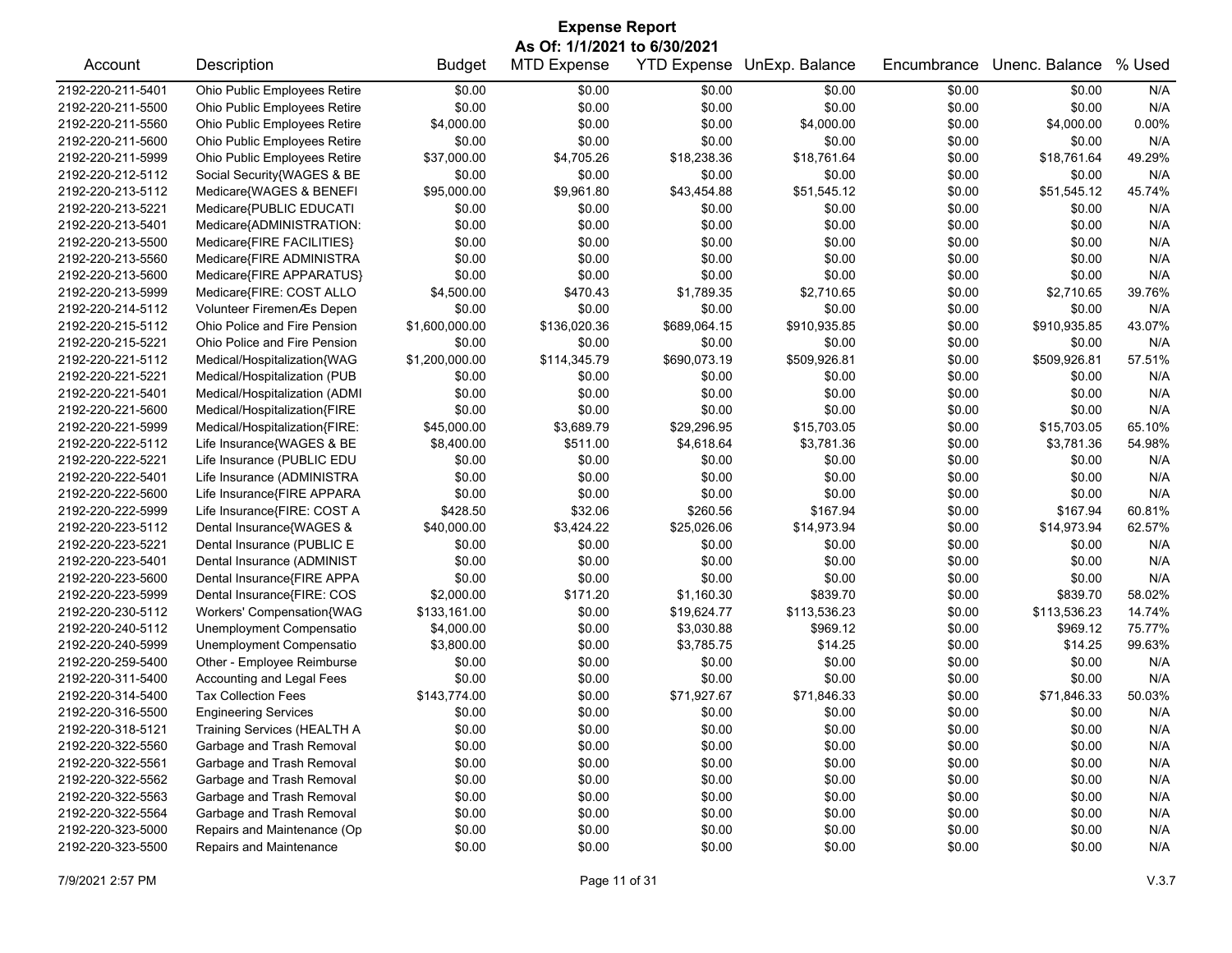| <b>Expense Report</b>        |                                     |               |                    |                    |                |              |                |         |  |
|------------------------------|-------------------------------------|---------------|--------------------|--------------------|----------------|--------------|----------------|---------|--|
| As Of: 1/1/2021 to 6/30/2021 |                                     |               |                    |                    |                |              |                |         |  |
| Account                      | Description                         | <b>Budget</b> | <b>MTD Expense</b> | <b>YTD Expense</b> | UnExp. Balance | Encumbrance  | Unenc. Balance | % Used  |  |
| 2192-220-323-5560            | Repairs and Maintenance             | \$0.00        | \$0.00             | \$0.00             | \$0.00         | \$0.00       | \$0.00         | N/A     |  |
| 2192-220-323-5561            | Repairs and Maintenance{ST          | \$0.00        | \$0.00             | \$0.00             | \$0.00         | \$0.00       | \$0.00         | N/A     |  |
| 2192-220-323-5562            | Repairs and Maintenance (ST         | \$0.00        | \$0.00             | \$0.00             | \$0.00         | \$0.00       | \$0.00         | N/A     |  |
| 2192-220-323-5563            | Repairs and Maintenance (ST         | \$0.00        | \$0.00             | \$0.00             | \$0.00         | \$0.00       | \$0.00         | N/A     |  |
| 2192-220-323-5564            | Repairs and Maintenance{ST          | \$0.00        | \$0.00             | \$0.00             | \$0.00         | \$0.00       | \$0.00         | N/A     |  |
| 2192-220-323-5600            | Repairs and Maintenance             | \$0.00        | \$0.00             | \$0.00             | \$0.00         | \$0.00       | \$0.00         | N/A     |  |
| 2192-220-330-5400            | <b>Travel and Meeting Expenses</b>  | \$0.00        | \$0.00             | \$0.00             | \$0.00         | \$0.00       | \$0.00         | N/A     |  |
| 2192-220-341-5350            | Telephone                           | \$0.00        | \$0.00             | \$0.00             | \$0.00         | \$0.00       | \$0.00         | N/A     |  |
| 2192-220-341-5500            | Telephone                           | \$0.00        | \$0.00             | \$0.00             | \$0.00         | \$0.00       | \$0.00         | N/A     |  |
| 2192-220-341-5501            | Telephone (Utilities discontinu     | \$0.00        | \$0.00             | \$0.00             | \$0.00         | \$0.00       | \$0.00         | N/A     |  |
| 2192-220-342-5400            | Postage (ADMINISTRATION)            | \$0.00        | \$0.00             | \$0.00             | \$0.00         | \$0.00       | \$0.00         | N/A     |  |
| 2192-220-343-5400            | Postage Machine Rental              | \$0.00        | \$0.00             | \$0.00             | \$0.00         | \$0.00       | \$0.00         | N/A     |  |
| 2192-220-344-5400            | Printing (ADMINISTRATION)           | \$0.00        | \$0.00             | \$0.00             | \$0.00         | \$0.00       | \$0.00         | N/A     |  |
| 2192-220-351-5560            | Electricity                         | \$0.00        | \$0.00             | \$0.00             | \$0.00         | \$0.00       | \$0.00         | N/A     |  |
| 2192-220-351-5561            | Electricity                         | \$0.00        | \$0.00             | \$0.00             | \$0.00         | \$0.00       | \$0.00         | N/A     |  |
| 2192-220-351-5562            | Electricity                         | \$0.00        | \$0.00             | \$0.00             | \$0.00         | \$0.00       | \$0.00         | N/A     |  |
| 2192-220-351-5563            | Electricity                         | \$0.00        | \$0.00             | \$0.00             | \$0.00         | \$0.00       | \$0.00         | N/A     |  |
| 2192-220-351-5564            | Electricity                         | \$0.00        | \$0.00             | \$0.00             | \$0.00         | \$0.00       | \$0.00         | N/A     |  |
| 2192-220-352-5560            | Sewage                              | \$0.00        | \$0.00             | \$0.00             | \$0.00         | \$0.00       | \$0.00         | N/A     |  |
| 2192-220-352-5561            | Sewage                              | \$0.00        | \$0.00             | \$0.00             | \$0.00         | \$0.00       | \$0.00         | N/A     |  |
| 2192-220-352-5562            | Sewage                              | \$0.00        | \$0.00             | \$0.00             | \$0.00         | \$0.00       | \$0.00         | N/A     |  |
| 2192-220-352-5563            | Sewage                              | \$0.00        | \$0.00             | \$0.00             | \$0.00         | \$0.00       | \$0.00         | N/A     |  |
| 2192-220-352-5564            | Sewage                              | \$0.00        | \$0.00             | \$0.00             | \$0.00         | \$0.00       | \$0.00         | N/A     |  |
| 2192-220-353-5560            | <b>Natural Gas</b>                  | \$0.00        | \$0.00             | \$0.00             | \$0.00         | \$0.00       | \$0.00         | N/A     |  |
| 2192-220-353-5561            | <b>Natural Gas</b>                  | \$0.00        | \$0.00             | \$0.00             | \$0.00         | \$0.00       | \$0.00         | N/A     |  |
| 2192-220-353-5562            | <b>Natural Gas</b>                  | \$0.00        | \$0.00             | \$0.00             | \$0.00         | \$0.00       | \$0.00         | N/A     |  |
| 2192-220-353-5563            | <b>Natural Gas</b>                  | \$0.00        | \$0.00             | \$0.00             | \$0.00         | \$0.00       | \$0.00         | N/A     |  |
| 2192-220-353-5564            | <b>Natural Gas</b>                  | \$0.00        | \$0.00             | \$0.00             | \$0.00         | \$0.00       | \$0.00         | N/A     |  |
| 2192-220-360-5121            | Contracted Services (Health a       | \$0.00        | \$0.00             | \$0.00             | \$0.00         | \$0.00       | \$0.00         | N/A     |  |
| 2192-220-360-5130            | <b>Contracted Services</b>          | \$0.00        | \$0.00             | \$0.00             | \$0.00         | \$0.00       | \$0.00         | N/A     |  |
| 2192-220-360-5310            | <b>Contracted Services</b>          | \$0.00        | \$0.00             | \$0.00             | \$0.00         | \$0.00       | \$0.00         | N/A     |  |
| 2192-220-360-5320            | <b>Contracted Services</b>          | \$0.00        | \$0.00             | \$0.00             | \$0.00         | \$0.00       | \$0.00         | N/A     |  |
| 2192-220-360-5340            | <b>Contracted Services</b>          | \$0.00        | \$0.00             | \$0.00             | \$0.00         | \$0.00       | \$0.00         | N/A     |  |
| 2192-220-360-5350            | Contracted Services{DISPAT          | \$264,660.00  | \$144,185.00       | \$170,685.00       | \$93,975.00    | \$93,975.00  | \$0.00         | 100.00% |  |
| 2192-220-360-5400            | <b>Contracted Services</b>          | \$0.00        | \$0.00             | \$0.00             | \$0.00         | \$0.00       | \$0.00         | N/A     |  |
| 2192-220-360-5500            | <b>Contracted Services</b>          | \$0.00        | \$0.00             | \$0.00             | \$0.00         | \$0.00       | \$0.00         | N/A     |  |
| 2192-220-360-5561            | <b>Contracted Services</b>          | \$0.00        | \$0.00             | \$0.00             | \$0.00         | \$0.00       | \$0.00         | N/A     |  |
| 2192-220-360-5562            | <b>Contracted Services</b>          | \$0.00        | \$0.00             | \$0.00             | \$0.00         | \$0.00       | \$0.00         | N/A     |  |
| 2192-220-360-5564            | <b>Contracted Services</b>          | \$0.00        | \$0.00             | \$0.00             | \$0.00         | \$0.00       | \$0.00         | N/A     |  |
| 2192-220-360-5720            | <b>Contracted Services</b>          | \$0.00        | \$0.00             | \$0.00             | \$0.00         | \$0.00       | \$0.00         | N/A     |  |
| 2192-220-360-5999            | Contracted Services(FIRE: C         | \$728,303.09  | \$22,639.65        | \$400,777.82       | \$327,525.27   | \$327,525.27 | \$0.00         | 100.00% |  |
| 2192-220-361-5999            | Software As A Service{FIRE:         | \$36,099.59   | \$10,230.13        | \$10,230.13        | \$25,869.46    | \$0.00       | \$25,869.46    | 28.34%  |  |
| 2192-220-382-5400            | <b>Liability Insurance Premiums</b> | \$0.00        | \$0.00             | \$0.00             | \$0.00         | \$0.00       | \$0.00         | N/A     |  |
| 2192-220-410-5400            | Office Supplies (ADMINISTR          | \$0.00        | \$0.00             | \$0.00             | \$0.00         | \$0.00       | \$0.00         | N/A     |  |
| 2192-220-420-5000            | <b>Operating Supplies (Operatio</b> | \$0.00        | \$0.00             | \$0.00             | \$0.00         | \$0.00       | \$0.00         | N/A     |  |
| 2192-220-420-5400            | <b>Operating Supplies (ADMINIS</b>  | \$0.00        | \$0.00             | \$0.00             | \$0.00         | \$0.00       | \$0.00         | N/A     |  |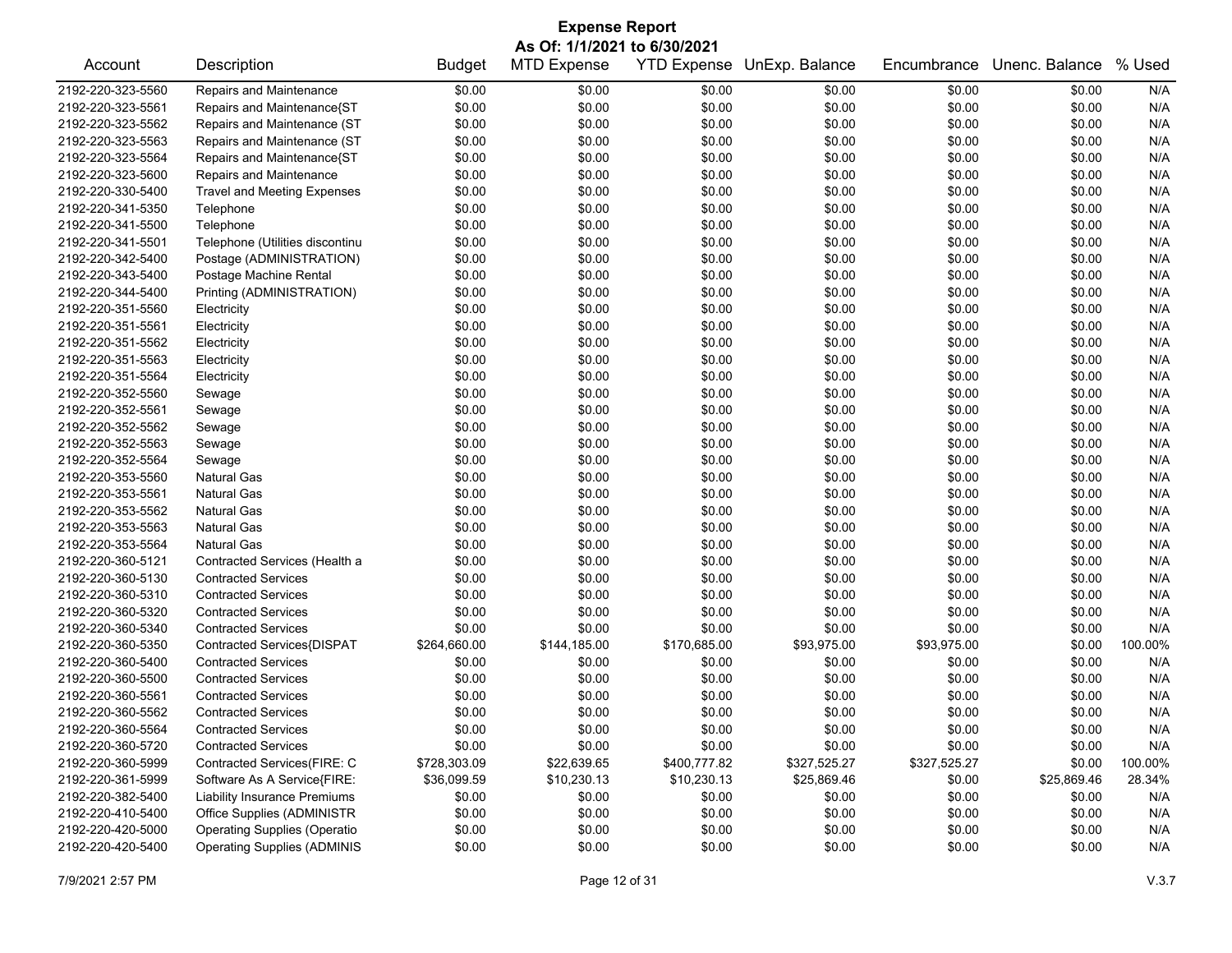| <b>Expense Report</b> |                                      |                 |                              |                |                            |              |                |          |  |
|-----------------------|--------------------------------------|-----------------|------------------------------|----------------|----------------------------|--------------|----------------|----------|--|
|                       |                                      |                 | As Of: 1/1/2021 to 6/30/2021 |                |                            |              |                |          |  |
| Account               | Description                          | <b>Budget</b>   | <b>MTD Expense</b>           |                | YTD Expense UnExp. Balance | Encumbrance  | Unenc. Balance | % Used   |  |
| 2192-220-420-5500     | <b>Operating Supplies</b>            | \$0.00          | \$0.00                       | \$0.00         | \$0.00                     | \$0.00       | \$0.00         | N/A      |  |
| 2192-220-420-5600     | <b>Operating Supplies</b>            | \$0.00          | \$0.00                       | \$0.00         | \$0.00                     | \$0.00       | \$0.00         | N/A      |  |
| 2192-220-420-5710     | <b>Operating Supplies (Fire Oper</b> | \$0.00          | \$0.00                       | \$0.00         | \$0.00                     | \$0.00       | \$0.00         | N/A      |  |
| 2192-220-430-5710     | Small Tools and Minor Equip          | \$0.00          | \$0.00                       | \$0.00         | \$0.00                     | \$0.00       | \$0.00         | N/A      |  |
| 2192-220-440-5999     | Software(FIRE: COST ALLO             | \$0.00          | \$0.00                       | \$0.00         | \$0.00                     | \$0.00       | \$0.00         | N/A      |  |
| 2192-220-599-5400     | Other - Other Expenses{ADMI          | \$0.00          | \$0.00                       | \$0.00         | \$0.00                     | \$0.00       | \$0.00         | N/A      |  |
| 2192-220-720-5500     | Buildings{FIRE FACILITIES}           | \$0.00          | \$0.00                       | \$0.00         | \$0.00                     | \$0.00       | \$0.00         | N/A      |  |
| 2192-220-720-5560     | Buildings{FIRE ADMINISTRA            | \$6,586.92      | \$0.00                       | \$0.00         | \$6,586.92                 | \$6,586.92   | \$0.00         | 100.00%  |  |
| 2192-220-720-5561     | Buildings{STATION 61}                | \$4,247.39      | \$0.00                       | \$0.00         | \$4,247.39                 | \$4,247.39   | \$0.00         | 100.00%  |  |
| 2192-220-720-5563     | Buildings{STATION 63}                | \$0.00          | \$0.00                       | \$0.00         | \$0.00                     | \$0.00       | \$0.00         | N/A      |  |
| 2192-220-730-5500     | Improvement of Sites{FIRE F          | \$0.00          | \$0.00                       | \$0.00         | \$0.00                     | \$0.00       | \$0.00         | N/A      |  |
| 2192-220-730-5560     | Improvement of Sites{FIRE A          | \$93,621.98     | \$126.96                     | \$13,545.08    | \$80,076.90                | \$3,559.52   | \$76,517.38    | 18.27%   |  |
| 2192-220-730-5561     | Improvement of Sites{STATIO          | \$384,782.99    | \$6,041.00                   | \$24,142.93    | \$360,640.06               | \$2,274.78   | \$358,365.28   | 6.87%    |  |
| 2192-220-730-5562     | Improvement of Sites{STATIO          | \$104,000.00    | \$0.00                       | \$8,641.30     | \$95,358.70                | \$1,629.70   | \$93,729.00    | 9.88%    |  |
| 2192-220-730-5563     | Improvement of Sites{STATIO          | \$334,430.00    | \$18,700.00                  | \$21,030.46    | \$313,399.54               | \$47,984.37  | \$265,415.17   | 20.64%   |  |
| 2192-220-730-5564     | Improvement of Sites{STATIO          | \$33,000.00     | \$0.00                       | \$1,526.07     | \$31,473.93                | \$473.93     | \$31,000.00    | 6.06%    |  |
| 2192-220-740-5121     | Machinery, Equipment and Fu          | \$0.00          | \$0.00                       | \$0.00         | \$0.00                     | \$0.00       | \$0.00         | N/A      |  |
| 2192-220-740-5160     | Machinery, Equipment and Fu          | \$24,223.80     | \$0.00                       | \$4,567.83     | \$19,655.97                | \$4,591.85   | \$15,064.12    | 37.81%   |  |
| 2192-220-740-5200     | Machinery, Equipment and Fu          | \$5,500.00      | \$0.00                       | \$3,627.00     | \$1,873.00                 | \$0.00       | \$1,873.00     | 65.95%   |  |
| 2192-220-740-5310     | Machinery, Equipment and Fu          | \$189,478.85    | \$3,423.88                   | \$25,650.28    | \$163,828.57               | \$26,409.43  | \$137,419.14   | 27.48%   |  |
| 2192-220-740-5320     | Machinery, Equipment and Fu          | \$62,146.88     | \$0.00                       | \$4,461.79     | \$57,685.09                | \$9,465.82   | \$48,219.27    | 22.41%   |  |
| 2192-220-740-5340     | Machinery, Equipment and Fu          | \$48,000.00     | \$0.00                       | \$0.00         | \$48,000.00                | \$0.00       | \$48,000.00    | $0.00\%$ |  |
| 2192-220-740-5350     | Machinery, Equipment and Fu          | \$0.00          | \$0.00                       | \$0.00         | \$0.00                     | \$0.00       | \$0.00         | N/A      |  |
| 2192-220-740-5400     | Machinery, Equipment and Fu          | \$0.00          | \$0.00                       | \$0.00         | \$0.00                     | \$0.00       | \$0.00         | N/A      |  |
| 2192-220-740-5460     | Machinery, Equipment and Fu          | \$0.00          | \$0.00                       | \$0.00         | \$0.00                     | \$0.00       | \$0.00         | N/A      |  |
| 2192-220-740-5561     | Machinery, Equipment and Fu          | \$0.00          | \$0.00                       | \$0.00         | \$0.00                     | \$0.00       | \$0.00         | N/A      |  |
| 2192-220-740-5600     | Machinery, Equipment and Fu          | \$400,000.00    | \$10,556.35                  | \$36,418.35    | \$363,581.65               | \$313,395.50 | \$50,186.15    | 87.45%   |  |
| 2192-220-740-5710     | Machinery, Equipment and Fu          | \$31,200.00     | \$4,951.35                   | \$6,230.04     | \$24,969.96                | \$642.00     | \$24,327.96    | 22.03%   |  |
| 2192-220-740-5712     | Machinery, Equipment and Fu          | \$30,000.00     | \$0.00                       | \$0.00         | \$30,000.00                | \$1,229.85   | \$28,770.15    | 4.10%    |  |
| 2192-220-740-5714     | Machinery, Equipment and Fu          | \$503,675.00    | \$0.00                       | \$0.00         | \$503,675.00               | \$0.00       | \$503,675.00   | 0.00%    |  |
| 2192-220-740-5720     | Machinery, Equipment and Fu          | \$393,500.00    | \$0.00                       | \$612.85       | \$392,887.15               | \$9,136.30   | \$383,750.85   | 2.48%    |  |
| 2192-220-740-5730     | Machinery, Equipment and Fu          | \$0.00          | \$0.00                       | \$0.00         | \$0.00                     | \$0.00       | \$0.00         | N/A      |  |
| 2192-220-740-5740     | Machinery, Equipment and Fu          | \$21,000.00     | \$0.00                       | \$1,121.47     | \$19,878.53                | \$0.00       | \$19,878.53    | 5.34%    |  |
| 2192-220-740-5750     | Machinery, Equipment and Fu          | \$0.00          | \$0.00                       | \$0.00         | \$0.00                     | \$0.00       | \$0.00         | N/A      |  |
| 2192-220-740-5810     | Machinery, Equipment, and F          | \$0.00          | \$0.00                       | \$0.00         | \$0.00                     | \$0.00       | \$0.00         | N/A      |  |
| 2192-220-740-5900     | Machinery, Equipment, and F          | \$0.00          | \$0.00                       | \$0.00         | \$0.00                     | \$0.00       | \$0.00         | N/A      |  |
| 2192-220-750-5600     | Motor Vehicles (FIRE APPAR           | \$0.00          | \$0.00                       | \$0.00         | \$0.00                     | \$0.00       | \$0.00         | N/A      |  |
| 2192-220-750-5900     | Motor Vehicles (Capital)             | \$0.00          | \$0.00                       | \$0.00         | \$0.00                     | \$0.00       | \$0.00         | N/A      |  |
|                       | Fire Totals:                         | \$14,315,269.49 | \$1,246,988.38               | \$5,714,401.86 | \$8,600,867.63             | \$853,127.63 | \$7,747,740.00 | 45.88%   |  |
| <b>Transfers</b>      |                                      |                 |                              |                |                            |              |                |          |  |
| 2192-910-910-5000     | Transfers - Out{OPERATION            | \$3,560,792.75  | \$0.00                       | \$3,560,792.75 | \$0.00                     | \$0.00       | \$0.00         | 100.00%  |  |
|                       | <b>Transfers Totals:</b>             | \$3,560,792.75  | \$0.00                       | \$3,560,792.75 | \$0.00                     | \$0.00       | \$0.00         | 100.00%  |  |
| <b>Advances</b>       |                                      |                 |                              |                |                            |              |                |          |  |
| 2192-920-920-0000     | Advances - Out                       | \$446,325.00    | \$0.00                       | \$446,325.00   | \$0.00                     | \$0.00       | \$0.00         | 100.00%  |  |
|                       | <b>Advances Totals:</b>              | \$446,325.00    | \$0.00                       | \$446,325.00   | \$0.00                     | \$0.00       | \$0.00         | 100.00%  |  |

**Contingencies**

7/9/2021 2:57 PM Page 13 of 31 V.3.7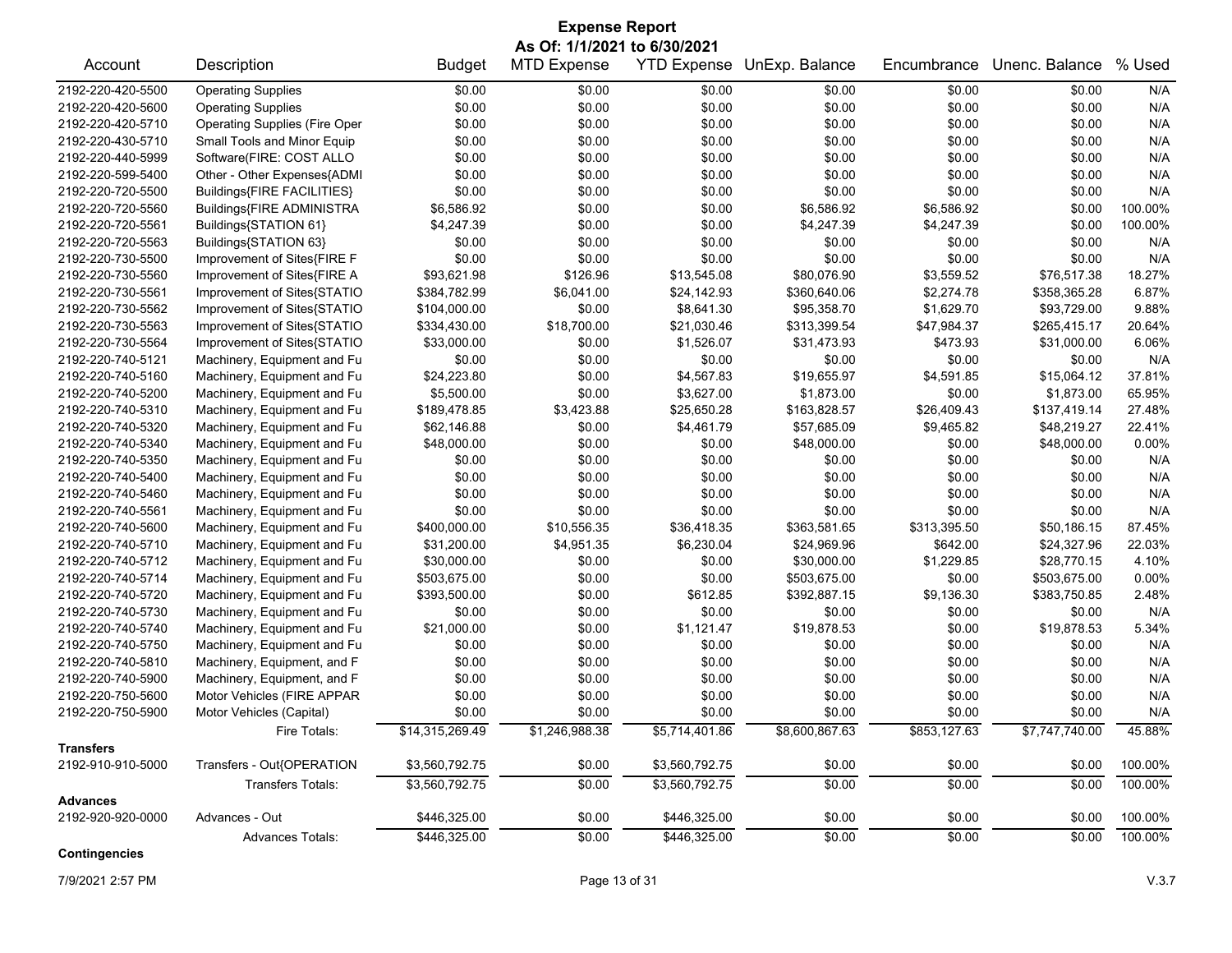| <b>Expense Report</b><br>As Of: 1/1/2021 to 6/30/2021 |                                     |                  |                    |                |                            |                 |                |         |  |
|-------------------------------------------------------|-------------------------------------|------------------|--------------------|----------------|----------------------------|-----------------|----------------|---------|--|
| Account                                               | Description                         | <b>Budget</b>    | <b>MTD Expense</b> |                | YTD Expense UnExp. Balance | Encumbrance     | Unenc. Balance | % Used  |  |
| 2192-930-930-5999                                     | Contingencies (FIRE: COST           | \$0.00           | \$0.00             | \$0.00         | \$0.00                     | \$0.00          | \$0.00         | N/A     |  |
|                                                       | <b>Contingencies Totals:</b>        | $\frac{1}{0000}$ | \$0.00             | \$0.00         | \$0.00                     | \$0.00          | \$0.00         | N/A     |  |
| <b>Other Financing Uses</b>                           |                                     |                  |                    |                |                            |                 |                |         |  |
| 2192-990-990-5999                                     | Other - Other Financing Uses        | \$0.00           | \$0.00             | \$0.00         | \$0.00                     | \$0.00          | \$0.00         | N/A     |  |
|                                                       | Other Financing Uses Totals:        | \$0.00           | \$0.00             | \$0.00         | \$0.00                     | \$0.00          | \$0.00         | N/A     |  |
| 2192 Total:                                           |                                     | \$18,322,387.24  | \$1,246,988.38     | \$9,721,519.61 | \$8,600,867.63             | \$853,127.63    | \$7,747,740.00 | 57.71%  |  |
| 2231                                                  | Permissive Motor Vehicle            |                  |                    |                |                            | Target Percent: | 50.00%         |         |  |
| Highways                                              |                                     |                  |                    |                |                            |                 |                |         |  |
| 2231-330-360-4800                                     | Contracted Services{PAVING          | \$30,000.00      | \$0.00             | \$0.00         | \$30,000.00                | \$30,000.00     | \$0.00         | 100.00% |  |
| 2231-330-360-4851                                     | <b>Contracted Services (PROJE</b>   | \$0.00           | \$0.00             | \$0.00         | \$0.00                     | \$0.00          | \$0.00         | N/A     |  |
| 2231-330-360-4852                                     | Contracted Services{PROJEC          | \$78,000.00      | \$25,000.00        | \$25,000.00    | \$53,000.00                | \$53,000.00     | \$0.00         | 100.00% |  |
| 2231-330-420-4400                                     | <b>Operating Supplies (EQUIPM</b>   | \$0.00           | \$0.00             | \$0.00         | \$0.00                     | \$0.00          | \$0.00         | N/A     |  |
| 2231-330-420-4600                                     | <b>Operating Supplies (ROAD M</b>   | \$0.00           | \$0.00             | \$0.00         | \$0.00                     | \$0.00          | \$0.00         | N/A     |  |
|                                                       | <b>Highways Totals:</b>             | \$108,000.00     | \$25,000.00        | \$25,000.00    | \$83,000.00                | \$83,000.00     | \$0.00         | 100.00% |  |
| <b>Contingencies</b><br>2231-930-930-0000             | Contingencies                       | \$301,902.09     | \$0.00             | \$0.00         | \$301,902.09               | \$0.00          | \$301,902.09   | 0.00%   |  |
|                                                       | <b>Contingencies Totals:</b>        | \$301,902.09     | \$0.00             | \$0.00         | \$301,902.09               | \$0.00          | \$301,902.09   | 0.00%   |  |
| <b>Other Financing Uses</b>                           |                                     |                  |                    |                |                            |                 |                |         |  |
| 2231-990-990-0000                                     | Other - Other Financing Uses        | \$5,513.00       | \$0.00             | \$0.00         | \$5,513.00                 | \$0.00          | \$5,513.00     | 0.00%   |  |
|                                                       | Other Financing Uses Totals:        | \$5,513.00       | \$0.00             | \$0.00         | \$5,513.00                 | \$0.00          | \$5,513.00     | 0.00%   |  |
| 2231 Total:                                           |                                     | \$415,415.09     | \$25,000.00        | \$25,000.00    | \$390,415.09               | \$83,000.00     | \$307,415.09   | 26.00%  |  |
| 2281                                                  | <b>EMS</b>                          |                  |                    |                |                            | Target Percent: | 50.00%         |         |  |
| <b>EMS</b>                                            |                                     |                  |                    |                |                            |                 |                |         |  |
| 2281-230-259-5221                                     | Other Employee Reimbursem           | \$0.00           | \$0.00             | \$0.00         | \$0.00                     | \$0.00          | \$0.00         | N/A     |  |
| 2281-230-259-5350                                     | Other - Employee Reimburse          | \$0.00           | \$0.00             | \$0.00         | \$0.00                     | \$0.00          | \$0.00         | N/A     |  |
| 2281-230-259-5400                                     | Other - Employee Reimburse          | \$273.12         | \$0.00             | \$130.12       | \$143.00                   | \$0.00          | \$143.00       | 47.64%  |  |
| 2281-230-259-5401                                     | Other - Employee Reimburse          | \$0.00           | \$0.00             | \$0.00         | \$0.00                     | \$0.00          | \$0.00         | N/A     |  |
| 2281-230-259-5460                                     | Other - Employee Reimburse          | \$223.00         | \$0.00             | \$0.00         | \$223.00                   | \$0.00          | \$223.00       | 0.00%   |  |
| 2281-230-259-5710                                     | Other - Employee Reimburse          | \$1,000.00       | \$0.00             | \$0.00         | \$1,000.00                 | \$0.00          | \$1,000.00     | 0.00%   |  |
| 2281-230-259-5714                                     | Other - Employee Reimburse          | \$830.85         | \$0.00             | \$169.15       | \$661.70                   | \$0.00          | \$661.70       | 20.36%  |  |
| 2281-230-259-5720                                     | Other - Employee Reimburse          | \$1,000.00       | \$0.00             | \$0.00         | \$1,000.00                 | \$0.00          | \$1,000.00     | 0.00%   |  |
| 2281-230-259-5730                                     | Other - Employee Reimburse          | \$0.00           | \$0.00             | \$0.00         | \$0.00                     | \$0.00          | \$0.00         | N/A     |  |
| 2281-230-259-5740                                     | Other - Employee Reimburse          | \$991.40         | \$0.00             | \$206.03       | \$785.37                   | \$0.00          | \$785.37       | 20.78%  |  |
| 2281-230-311-5400                                     | Accounting and Legal Fees{A         | \$30,000.00      | \$0.00             | \$3,810.20     | \$26,189.80                | \$16,440.50     | \$9,749.30     | 67.50%  |  |
| 2281-230-314-5400                                     | Tax Collection Fees{ADMINIS         | \$0.00           | \$0.00             | \$0.00         | \$0.00                     | \$0.00          | \$0.00         | N/A     |  |
| 2281-230-316-5500                                     | <b>Engineering Services (FIRE F</b> | \$0.00           | \$0.00             | \$0.00         | \$0.00                     | \$0.00          | \$0.00         | N/A     |  |
| 2281-230-316-5561                                     | <b>Engineering Services (STATI</b>  | \$0.00           | \$0.00             | \$0.00         | \$0.00                     | \$0.00          | \$0.00         | N/A     |  |
| 2281-230-316-5564                                     | <b>Engineering Services (STATI</b>  | \$0.00           | \$0.00             | \$0.00         | \$0.00                     | \$0.00          | \$0.00         | N/A     |  |
| 2281-230-318-5200                                     | <b>Training Services{PREVENTI</b>   | \$3,250.00       | \$0.00             | \$0.00         | \$3,250.00                 | \$375.00        | \$2,875.00     | 11.54%  |  |
| 2281-230-318-5220                                     | Training Services (Public Edu       | \$0.00           | \$0.00             | \$0.00         | \$0.00                     | \$0.00          | \$0.00         | N/A     |  |
| 2281-230-318-5221                                     | Training Services (PUBLIC E         | \$0.00           | \$0.00             | \$0.00         | \$0.00                     | \$0.00          | \$0.00         | N/A     |  |
| 2281-230-318-5320                                     | <b>Training Services (Communic</b>  | \$0.00           | \$0.00             | \$0.00         | \$0.00                     | \$0.00          | \$0.00         | N/A     |  |
| 2281-230-318-5350                                     | Training Services{DISPATCH/         | \$2,700.00       | \$0.00             | \$0.00         | \$2,700.00                 | \$0.00          | \$2,700.00     | 0.00%   |  |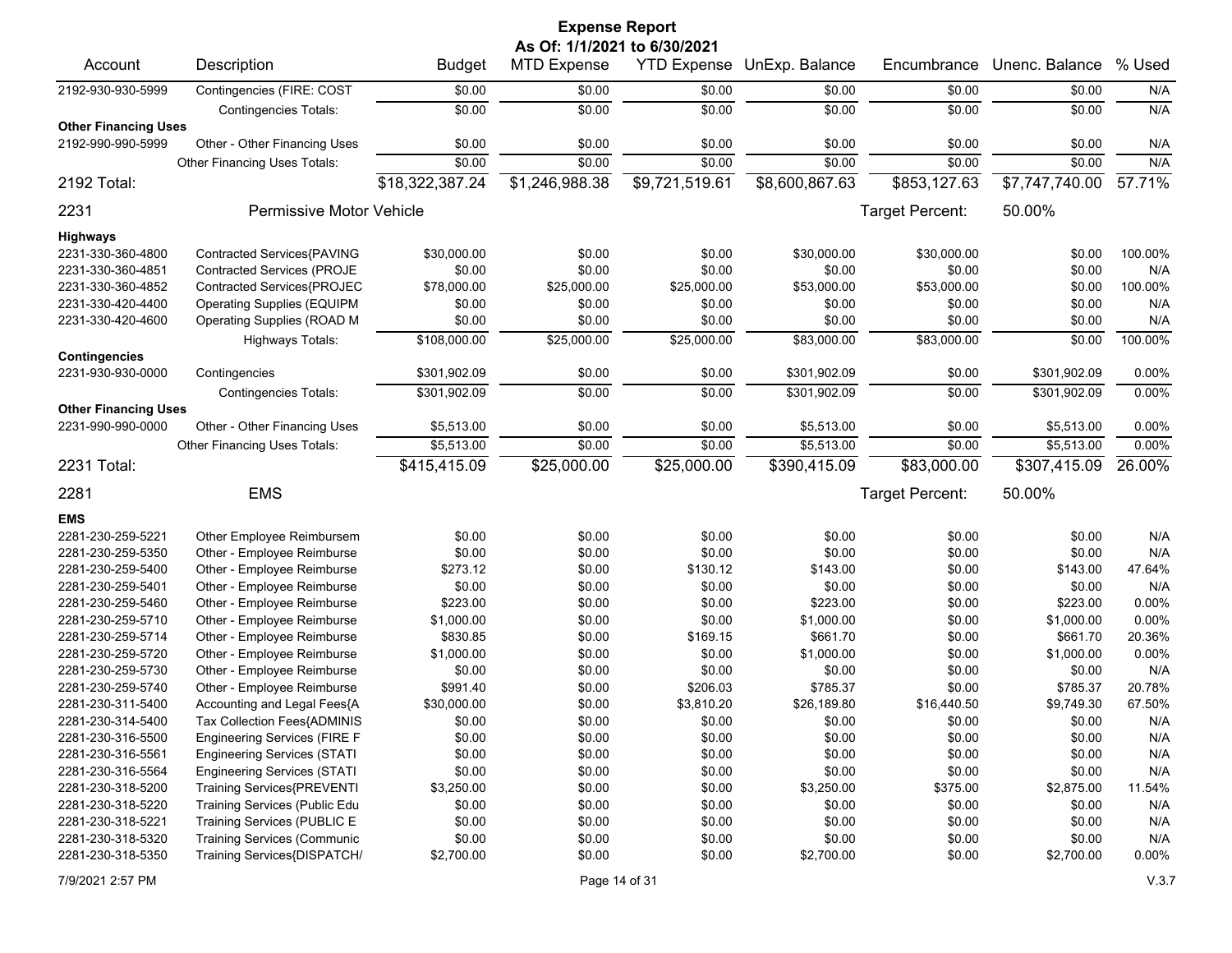| <b>Expense Report</b> |                                   |               |                              |             |                            |             |                |         |  |  |
|-----------------------|-----------------------------------|---------------|------------------------------|-------------|----------------------------|-------------|----------------|---------|--|--|
|                       |                                   |               | As Of: 1/1/2021 to 6/30/2021 |             |                            |             |                |         |  |  |
| Account               | Description                       | <b>Budget</b> | <b>MTD Expense</b>           |             | YTD Expense UnExp. Balance | Encumbrance | Unenc. Balance | % Used  |  |  |
| 2281-230-318-5400     | <b>Training Services{ADMINIST</b> | \$7,890.00    | \$0.00                       | \$3,515.00  | \$4,375.00                 | \$0.00      | \$4,375.00     | 44.55%  |  |  |
| 2281-230-318-5401     | Training Services{ADMINIST        | \$10,580.00   | \$0.00                       | \$0.00      | \$10,580.00                | \$0.00      | \$10,580.00    | 0.00%   |  |  |
| 2281-230-318-5460     | Training Services{AUXILIARY       | \$0.00        | \$0.00                       | \$0.00      | \$0.00                     | \$0.00      | \$0.00         | N/A     |  |  |
| 2281-230-318-5710     | Training Services{FIRE OPE        | \$22,838.00   | \$0.00                       | \$8,577.20  | \$14,260.80                | \$5,426.00  | \$8,834.80     | 61.32%  |  |  |
| 2281-230-318-5712     | Training Services (Fire Gear)     | \$0.00        | \$0.00                       | \$0.00      | \$0.00                     | \$0.00      | \$0.00         | N/A     |  |  |
| 2281-230-318-5714     | <b>Training Services (SCBA)</b>   | \$2,250.00    | \$0.00                       | \$0.00      | \$2,250.00                 | \$0.00      | \$2,250.00     | 0.00%   |  |  |
| 2281-230-318-5717     | Training Services{SAFETY &        | \$0.00        | \$0.00                       | \$0.00      | \$0.00                     | \$0.00      | \$0.00         | N/A     |  |  |
| 2281-230-318-5720     | Training Services{EMS OPER        | \$7,742.00    | \$1,206.00                   | \$1,448.00  | \$6,294.00                 | \$1,000.00  | \$5,294.00     | 31.62%  |  |  |
| 2281-230-318-5730     | Training Services{HAZ MAT}        | \$0.00        | \$0.00                       | \$0.00      | \$0.00                     | \$0.00      | \$0.00         | N/A     |  |  |
| 2281-230-318-5740     | Training Services{TECHNICA        | \$2,100.00    | \$0.00                       | \$0.00      | \$2,100.00                 | \$0.00      | \$2,100.00     | 0.00%   |  |  |
| 2281-230-318-5750     | <b>Training Services (HONORS</b>  | \$0.00        | \$0.00                       | \$0.00      | \$0.00                     | \$0.00      | \$0.00         | N/A     |  |  |
| 2281-230-318-5810     | <b>Training Services</b>          | \$0.00        | \$0.00                       | \$0.00      | \$0.00                     | \$0.00      | \$0.00         | N/A     |  |  |
| 2281-230-318-5820     | <b>Training Services</b>          | \$0.00        | \$0.00                       | \$0.00      | \$0.00                     | \$0.00      | \$0.00         | N/A     |  |  |
| 2281-230-321-5220     | Rents and Leases{PUBLIC E         | \$0.00        | \$0.00                       | \$0.00      | \$0.00                     | \$0.00      | \$0.00         | N/A     |  |  |
| 2281-230-321-5560     | Rents and Leases{FIRE ADM         | \$220.79      | \$16.78                      | \$100.70    | \$120.09                   | \$120.09    | \$0.00         | 100.00% |  |  |
| 2281-230-321-5561     | Rents and Leases{STATION          | \$1,212.00    | \$591.08                     | \$1,094.53  | \$117.47                   | \$117.47    | \$0.00         | 100.00% |  |  |
| 2281-230-321-5562     | Rents and Leases{STATION          | \$453.13      | \$67.16                      | \$244.72    | \$208.41                   | \$208.41    | \$0.00         | 100.00% |  |  |
| 2281-230-321-5563     | Rents and Leases{STATION          | \$671.98      | \$100.72                     | \$362.32    | \$309.66                   | \$309.66    | \$0.00         | 100.00% |  |  |
| 2281-230-321-5564     | Rents and Leases{STATION          | \$671.98      | \$50.36                      | \$311.96    | \$360.02                   | \$360.02    | \$0.00         | 100.00% |  |  |
| 2281-230-321-5600     | Rents and Leases (FIRE APP        | \$71,504.27   | \$2,504.27                   | \$32,040.62 | \$39,463.65                | \$39,463.65 | \$0.00         | 100.00% |  |  |
| 2281-230-321-5710     | Rents and Leases{FIRE OPE         | \$0.00        | \$0.00                       | \$0.00      | \$0.00                     | \$0.00      | \$0.00         | N/A     |  |  |
| 2281-230-321-5720     | Rents and Leases{EMS OPE          | \$0.00        | \$0.00                       | \$0.00      | \$0.00                     | \$0.00      | \$0.00         | N/A     |  |  |
| 2281-230-322-5500     | Garbage and Trash Removal         | \$0.00        | \$0.00                       | \$0.00      | \$0.00                     | \$0.00      | \$0.00         | N/A     |  |  |
| 2281-230-322-5560     | Garbage and Trash Removal{        | \$1,100.00    | \$0.00                       | \$0.00      | \$1,100.00                 | \$0.00      | \$1,100.00     | 0.00%   |  |  |
| 2281-230-322-5561     | Garbage and Trash Removal{        | \$1,980.00    | \$388.99                     | \$1,153.72  | \$826.28                   | \$826.28    | \$0.00         | 100.00% |  |  |
| 2281-230-322-5562     | Garbage and Trash Removal{        | \$1,000.00    | \$150.29                     | \$445.73    | \$554.27                   | \$334.27    | \$220.00       | 78.00%  |  |  |
| 2281-230-322-5563     | Garbage and Trash Removal{        | \$1,000.00    | \$150.29                     | \$445.73    | \$554.27                   | \$334.27    | \$220.00       | 78.00%  |  |  |
| 2281-230-322-5564     | Garbage and Trash Removal{        | \$1,000.00    | \$150.29                     | \$445.73    | \$554.27                   | \$334.27    | \$220.00       | 78.00%  |  |  |
| 2281-230-323-5121     | Repairs and Maintenance{HE        | \$0.00        | \$0.00                       | \$0.00      | \$0.00                     | \$0.00      | \$0.00         | N/A     |  |  |
| 2281-230-323-5160     | Repairs and Maintenance{HO        | \$0.00        | \$0.00                       | \$0.00      | \$0.00                     | \$0.00      | \$0.00         | N/A     |  |  |
| 2281-230-323-5200     | Repairs and Maintenance{PR        | \$450.00      | \$0.00                       | \$0.00      | \$450.00                   | \$0.00      | \$450.00       | 0.00%   |  |  |
| 2281-230-323-5220     | Repairs and Maintenance{PU        | \$0.00        | \$0.00                       | \$0.00      | \$0.00                     | \$0.00      | \$0.00         | N/A     |  |  |
| 2281-230-323-5310     | Repairs and Maintenance{TE        | \$1,500.00    | \$574.46                     | \$574.46    | \$925.54                   | \$0.00      | \$925.54       | 38.30%  |  |  |
| 2281-230-323-5320     | Repairs and Maintenance{CO        | \$7,722.00    | \$0.00                       | \$0.00      | \$7,722.00                 | \$622.00    | \$7,100.00     | 8.05%   |  |  |
| 2281-230-323-5340     | Repairs and Maintenance{INT       | \$0.00        | \$0.00                       | \$0.00      | \$0.00                     | \$0.00      | \$0.00         | N/A     |  |  |
| 2281-230-323-5350     | Repairs and Maintenance{DIS       | \$0.00        | \$0.00                       | \$0.00      | \$0.00                     | \$0.00      | \$0.00         | N/A     |  |  |
| 2281-230-323-5400     | Repairs and Maintenance{AD        | \$0.00        | \$0.00                       | \$0.00      | \$0.00                     | \$0.00      | \$0.00         | N/A     |  |  |
| 2281-230-323-5460     | Repairs and Maintenance{AU        | \$0.00        | \$0.00                       | \$0.00      | \$0.00                     | \$0.00      | \$0.00         | N/A     |  |  |
| 2281-230-323-5500     | Repairs and Maintenance (FI       | \$0.00        | \$0.00                       | \$0.00      | \$0.00                     | \$0.00      | \$0.00         | N/A     |  |  |
| 2281-230-323-5560     | Repairs and Maintenance{FIR       | \$6,350.24    | \$456.19                     | \$1,521.72  | \$4,828.52                 | \$4,828.52  | \$0.00         | 100.00% |  |  |
| 2281-230-323-5561     | Repairs and Maintenance{ST        | \$26,380.00   | \$1,711.80                   | \$8,259.95  | \$18,120.05                | \$18,120.05 | \$0.00         | 100.00% |  |  |
| 2281-230-323-5562     | Repairs and Maintenance{ST        | \$9,861.25    | \$213.75                     | \$5,354.48  | \$4,506.77                 | \$3,398.27  | \$1,108.50     | 88.76%  |  |  |
| 2281-230-323-5563     | Repairs and Maintenance{ST        | \$14,375.00   | \$425.64                     | \$6,032.57  | \$8,342.43                 | \$8,342.43  | \$0.00         | 100.00% |  |  |
| 2281-230-323-5564     | Repairs and Maintenance{ST        | \$11,730.13   | \$670.00                     | \$7,310.24  | \$4,419.89                 | \$4,419.89  | \$0.00         | 100.00% |  |  |
| 2281-230-323-5600     | Repairs and Maintenance{FIR       | \$73,105.82   | \$6,123.13                   | \$30,341.68 | \$42,764.14                | \$42,764.14 | \$0.00         | 100.00% |  |  |
| 2281-230-323-5710     | Repairs and Maintenance{FIR       | \$0.00        | \$0.00                       | \$0.00      | \$0.00                     | \$0.00      | \$0.00         | N/A     |  |  |
|                       |                                   |               |                              |             |                            |             |                |         |  |  |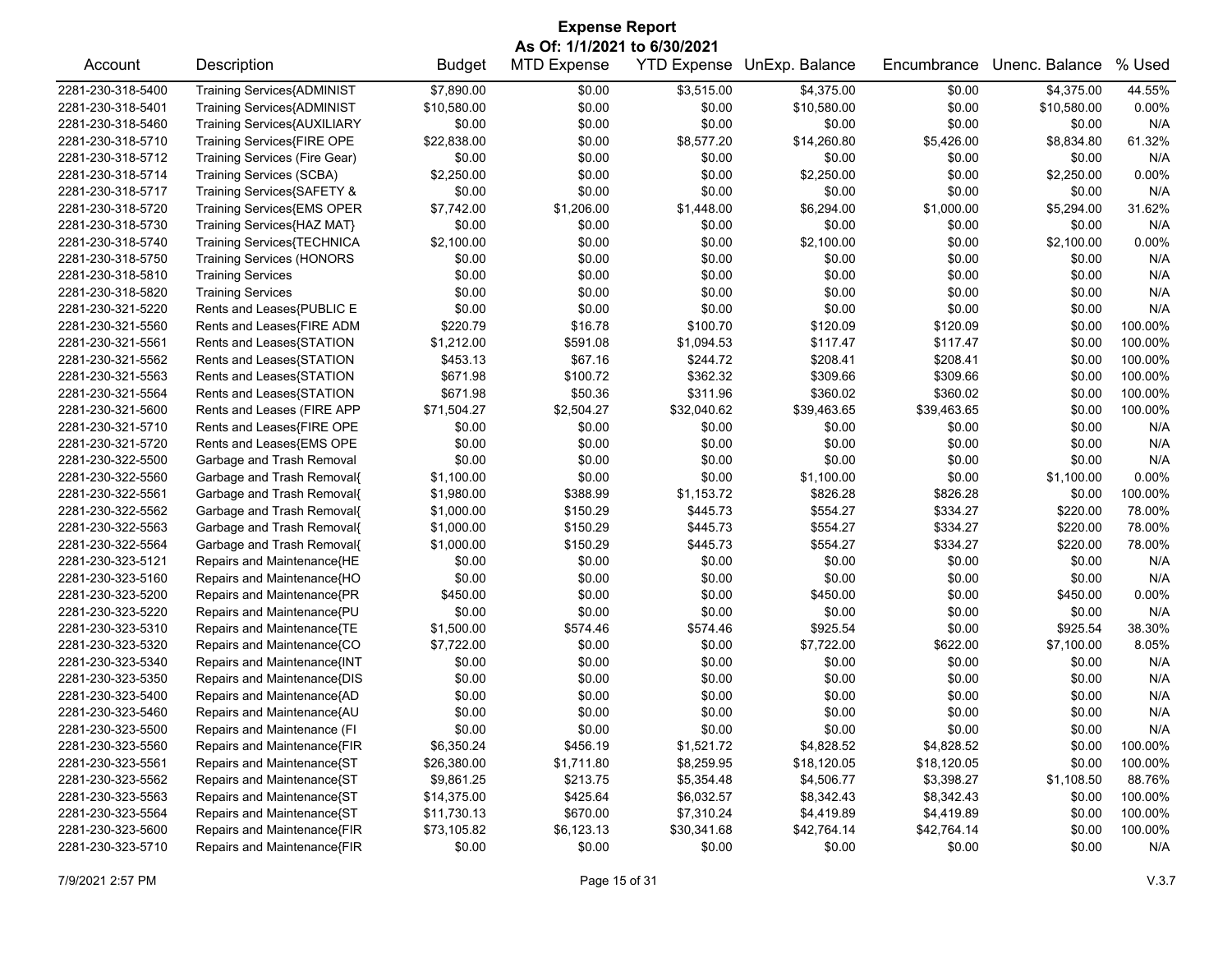| <b>Expense Report</b> |                                    |               |                              |                    |                |             |                |         |  |
|-----------------------|------------------------------------|---------------|------------------------------|--------------------|----------------|-------------|----------------|---------|--|
|                       |                                    |               | As Of: 1/1/2021 to 6/30/2021 |                    |                |             |                |         |  |
| Account               | Description                        | <b>Budget</b> | <b>MTD Expense</b>           | <b>YTD Expense</b> | UnExp. Balance | Encumbrance | Unenc. Balance | % Used  |  |
| 2281-230-323-5712     | Repairs and Maintenance{FIR        | \$10,000.00   | \$0.00                       | \$3,253.55         | \$6,746.45     | \$6,746.45  | \$0.00         | 100.00% |  |
| 2281-230-323-5714     | Repairs and Maintenance{SC         | \$1,711.10    | \$0.00                       | \$1,711.10         | \$0.00         | \$0.00      | \$0.00         | 100.00% |  |
| 2281-230-323-5720     | Repairs and Maintenance{EM         | \$3,960.44    | \$0.00                       | \$1,460.44         | \$2,500.00     | \$2,500.00  | \$0.00         | 100.00% |  |
| 2281-230-323-5730     | Repairs and Maintenance{HA         | \$2,236.00    | \$212.81                     | \$212.81           | \$2,023.19     | \$0.00      | \$2,023.19     | 9.52%   |  |
| 2281-230-323-5740     | Repairs and Maintenance{TE         | \$3,000.00    | \$0.00                       | \$1,481.00         | \$1,519.00     | \$500.00    | \$1,019.00     | 66.03%  |  |
| 2281-230-330-5200     | Travel and Meeting Expense{        | \$0.00        | \$0.00                       | \$0.00             | \$0.00         | \$0.00      | \$0.00         | N/A     |  |
| 2281-230-330-5221     | Travel and Meeting Expense (       | \$0.00        | \$0.00                       | \$0.00             | \$0.00         | \$0.00      | \$0.00         | N/A     |  |
| 2281-230-330-5310     | Travel and Meeting Expense{        | \$0.00        | \$0.00                       | \$0.00             | \$0.00         | \$0.00      | \$0.00         | N/A     |  |
| 2281-230-330-5320     | Travel and Meeting Expense{        | \$570.00      | \$0.00                       | \$0.00             | \$570.00       | \$0.00      | \$570.00       | 0.00%   |  |
| 2281-230-330-5350     | Travel and Meeting Expense{        | \$1,500.00    | \$0.00                       | \$0.00             | \$1,500.00     | \$0.00      | \$1,500.00     | 0.00%   |  |
| 2281-230-330-5351     | Travel and Meeting Expense(        | \$0.00        | \$0.00                       | \$0.00             | \$0.00         | \$0.00      | \$0.00         | N/A     |  |
| 2281-230-330-5400     | Travel and Meeting Expense{        | \$0.00        | \$0.00                       | \$0.00             | \$0.00         | \$0.00      | \$0.00         | N/A     |  |
| 2281-230-330-5401     | Travel and Meeting Expense{        | \$17,100.00   | \$0.00                       | \$0.00             | \$17,100.00    | \$0.00      | \$17,100.00    | 0.00%   |  |
| 2281-230-330-5600     | Travel and Meeting Expense{        | \$0.00        | \$0.00                       | \$0.00             | \$0.00         | \$0.00      | \$0.00         | N/A     |  |
| 2281-230-330-5710     | Travel and Meeting Expense{        | \$1,644.70    | \$0.00                       | \$787.94           | \$856.76       | \$152.16    | \$704.60       | 57.16%  |  |
| 2281-230-330-5712     | Travel and Meeting Expense{        | \$0.00        | \$0.00                       | \$0.00             | \$0.00         | \$0.00      | \$0.00         | N/A     |  |
| 2281-230-330-5714     | Travel and Meeting Expense{        | \$0.00        | \$0.00                       | \$0.00             | \$0.00         | \$0.00      | \$0.00         | N/A     |  |
| 2281-230-330-5720     | Travel and Meeting Expense (       | \$332.76      | \$0.00                       | \$332.76           | \$0.00         | \$0.00      | \$0.00         | 100.00% |  |
| 2281-230-330-5730     | Travel and Meeting Expense{        | \$264.00      | \$263.76                     | \$263.76           | \$0.24         | \$0.00      | \$0.24         | 99.91%  |  |
| 2281-230-330-5740     | Travel and Meeting Expense (       | \$500.00      | \$0.00                       | \$463.30           | \$36.70        | \$0.00      | \$36.70        | 92.66%  |  |
| 2281-230-330-5750     | <b>Travel and Meeting Expenses</b> | \$0.00        | \$0.00                       | \$0.00             | \$0.00         | \$0.00      | \$0.00         | N/A     |  |
| 2281-230-330-5810     | <b>Travel and Meeting Expense</b>  | \$0.00        | \$0.00                       | \$0.00             | \$0.00         | \$0.00      | \$0.00         | N/A     |  |
| 2281-230-330-5820     | <b>Travel and Meeting Expense</b>  | \$0.00        | \$0.00                       | \$0.00             | \$0.00         | \$0.00      | \$0.00         | N/A     |  |
| 2281-230-341-5200     | Telephone (Prevention)             | \$0.00        | \$0.00                       | \$0.00             | \$0.00         | \$0.00      | \$0.00         | N/A     |  |
| 2281-230-341-5320     | Telephone (COMMUNICATIO            | \$0.00        | \$0.00                       | \$0.00             | \$0.00         | \$0.00      | \$0.00         | N/A     |  |
| 2281-230-341-5350     | Telephone{DISPATCH/PSISN           | \$0.00        | \$0.00                       | \$0.00             | \$0.00         | \$0.00      | \$0.00         | N/A     |  |
| 2281-230-341-5500     |                                    | \$0.00        | \$0.00                       | \$0.00             | \$0.00         | \$0.00      | \$0.00         | N/A     |  |
|                       | Telephone (FIRE FACILITIES         |               |                              |                    |                |             | \$0.00         | 100.00% |  |
| 2281-230-341-5560     | Telephone{FIRE ADMINISTR           | \$1,400.87    | \$155.69                     | \$622.72           | \$778.15       | \$778.15    |                |         |  |
| 2281-230-341-5561     | Telephone{STATION 61}              | \$0.00        | \$0.00                       | \$0.00             | \$0.00         | \$0.00      | \$0.00         | N/A     |  |
| 2281-230-341-5562     | Telephone{STATION 62}              | \$0.00        | \$0.00                       | \$0.00             | \$0.00         | \$0.00      | \$0.00         | N/A     |  |
| 2281-230-341-5563     | Telephone{STATION 63}              | \$0.00        | \$0.00                       | \$0.00             | \$0.00         | \$0.00      | \$0.00         | N/A     |  |
| 2281-230-341-5564     | Telephone{STATION 64}              | \$0.00        | \$0.00                       | \$0.00             | \$0.00         | \$0.00      | \$0.00         | N/A     |  |
| 2281-230-341-5999     | Telephone (COST ALLOC/BU           | \$1,384.07    | \$0.00                       | \$1,384.07         | \$0.00         | \$0.00      | \$0.00         | 100.00% |  |
| 2281-230-342-5400     | Postage{ADMINISTRATION}            | \$1,576.00    | \$0.00                       | \$1,025.00         | \$551.00       | \$551.00    | \$0.00         | 100.00% |  |
| 2281-230-342-5710     | Postage (Fire Operations)          | \$0.00        | \$0.00                       | \$0.00             | \$0.00         | \$0.00      | \$0.00         | N/A     |  |
| 2281-230-342-5714     | Postage{SCBA}                      | \$100.00      | \$0.00                       | \$0.00             | \$100.00       | \$50.00     | \$50.00        | 50.00%  |  |
| 2281-230-342-5730     | Postage{HAZ MAT}                   | \$120.00      | \$0.00                       | \$0.00             | \$120.00       | \$28.26     | \$91.74        | 23.55%  |  |
| 2281-230-343-5400     | Postage Machine Rental{AD          | \$848.00      | \$284.70                     | \$427.05           | \$420.95       | \$142.35    | \$278.60       | 67.15%  |  |
| 2281-230-344-5220     | Printing{PUBLIC EDUCATIO           | \$0.00        | \$0.00                       | \$0.00             | \$0.00         | \$0.00      | \$0.00         | N/A     |  |
| 2281-230-344-5221     | Printing (PUBLIC EDUCATIO          | \$0.00        | \$0.00                       | \$0.00             | \$0.00         | \$0.00      | \$0.00         | N/A     |  |
| 2281-230-344-5400     | Printing{ADMINISTRATION}           | \$458.40      | \$0.00                       | \$458.40           | \$0.00         | \$0.00      | \$0.00         | 100.00% |  |
| 2281-230-344-5401     | Printing (ADMINISTRATION:          | \$1,000.00    | \$0.00                       | \$0.00             | \$1,000.00     | \$0.00      | \$1,000.00     | 0.00%   |  |
| 2281-230-344-5460     | Printing (AUXILIARY)               | \$0.00        | \$0.00                       | \$0.00             | \$0.00         | \$0.00      | \$0.00         | N/A     |  |
| 2281-230-344-5720     | Printing{EMS OPERATIONS}           | \$1,000.00    | \$70.00                      | \$70.00            | \$930.00       | \$0.00      | \$930.00       | 7.00%   |  |
| 2281-230-344-5820     | Printing                           | \$0.00        | \$0.00                       | \$0.00             | \$0.00         | \$0.00      | \$0.00         | N/A     |  |
| 2281-230-345-5130     | Advertising{FIRE: HUMAN R          | \$0.00        | \$0.00                       | \$0.00             | \$0.00         | \$0.00      | \$0.00         | N/A     |  |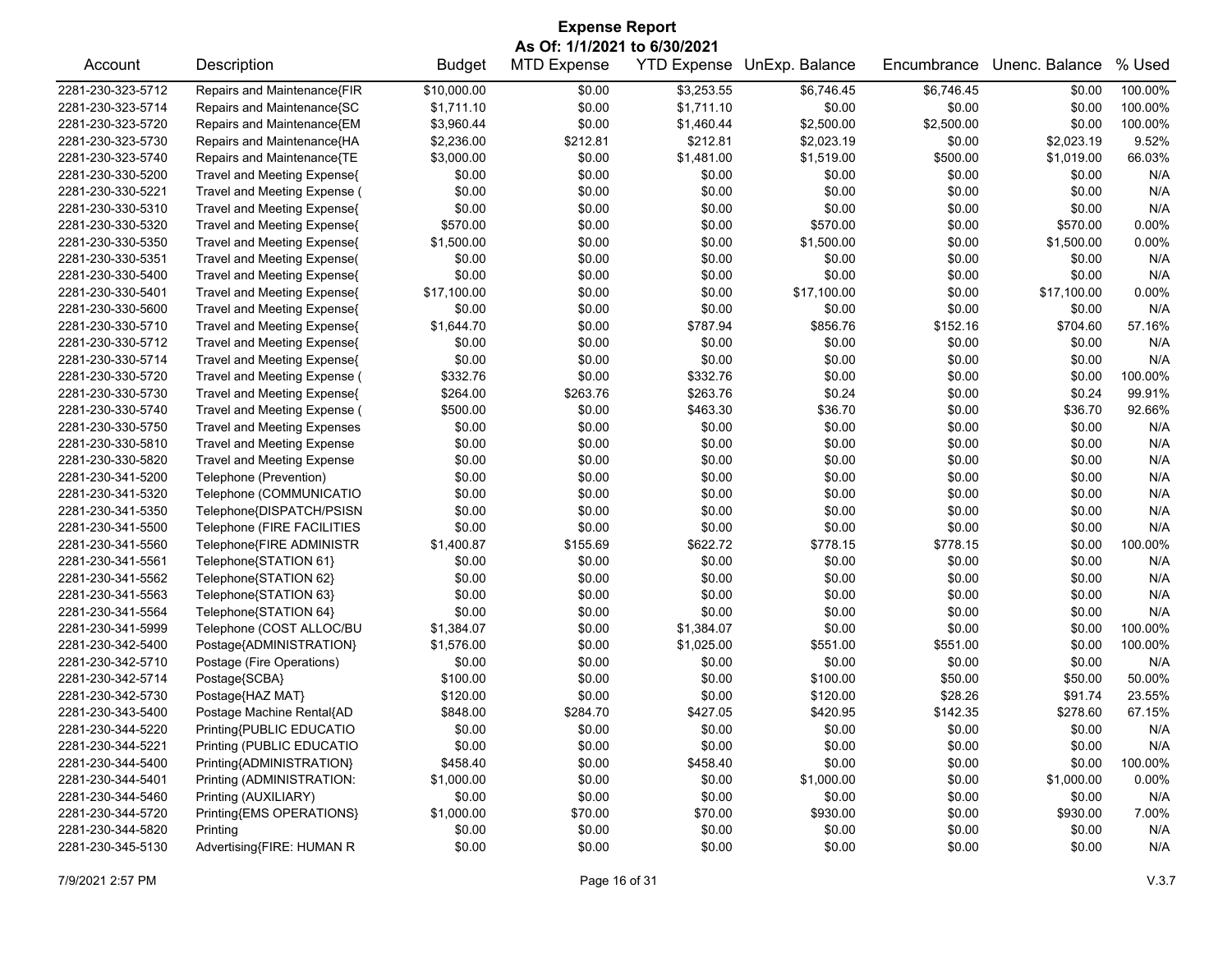| <b>Expense Report</b>        |                                    |                           |                    |              |                            |             |                      |         |  |
|------------------------------|------------------------------------|---------------------------|--------------------|--------------|----------------------------|-------------|----------------------|---------|--|
| As Of: 1/1/2021 to 6/30/2021 |                                    |                           |                    |              |                            |             |                      |         |  |
| Account                      | Description                        | <b>Budget</b>             | <b>MTD Expense</b> |              | YTD Expense UnExp. Balance | Encumbrance | Unenc. Balance       | % Used  |  |
| 2281-230-345-5220            | Advertising{PUBLIC EDUCAT          | \$0.00                    | \$0.00             | \$0.00       | \$0.00                     | \$0.00      | \$0.00               | N/A     |  |
| 2281-230-351-5500            | Electricity (FIRE FACILITIES)      | \$0.00                    | \$0.00             | \$0.00       | \$0.00                     | \$0.00      | \$0.00               | N/A     |  |
| 2281-230-351-5560            | Electricity{FIRE ADMINISTRA        | \$4,510.70                | \$348.03           | \$1,929.53   | \$2,581.17                 | \$2,581.17  | \$0.00               | 100.00% |  |
| 2281-230-351-5561            | Electricity{STATION 61}            | \$20,859.79               | \$1,729.87         | \$9,452.83   | \$11,406.96                | \$11,406.96 | \$0.00               | 100.00% |  |
| 2281-230-351-5562            | Electricity{STATION 62}            | \$5,368.51                | \$371.93           | \$2,526.47   | \$2,842.04                 | \$2,842.04  | \$0.00               | 100.00% |  |
| 2281-230-351-5563            | Electricity{STATION 63}            | \$5,551.38                | \$554.92           | \$3,682.05   | \$1,869.33                 | \$1,869.33  | \$0.00               | 100.00% |  |
| 2281-230-351-5564            | Electricity{STATION 64}            | \$6,181.27                | \$705.45           | \$4,318.01   | \$1,863.26                 | \$1,863.26  | \$0.00               | 100.00% |  |
| 2281-230-352-5500            | Water and Sewage (FIRE FA          | \$0.00                    | \$0.00             | \$0.00       | \$0.00                     | \$0.00      | \$0.00               | N/A     |  |
| 2281-230-352-5560            | Water and Sewage{FIRE AD           | \$759.05                  | \$72.85            | \$589.71     | \$169.34                   | \$169.34    | \$0.00               | 100.00% |  |
| 2281-230-352-5561            | Water and Sewage{STATION           | \$5,548.40                | \$380.99           | \$2,375.55   | \$3,172.85                 | \$3,172.85  | \$0.00               | 100.00% |  |
| 2281-230-352-5562            | Water and Sewage{STATION           | \$2,926.14                | \$166.80           | \$1,133.79   | \$1,792.35                 | \$1,792.35  | \$0.00               | 100.00% |  |
| 2281-230-352-5563            | Water and Sewage{STATION           | \$4,931.58                | \$343.71           | \$2,154.78   | \$2,776.80                 | \$2,776.80  | \$0.00               | 100.00% |  |
| 2281-230-352-5564            | Water and Sewage{STATION           | \$6,821.78                | \$435.17           | \$3,159.18   | \$3,662.60                 | \$3,662.60  | \$0.00               | 100.00% |  |
| 2281-230-353-5500            | Natural Gas (FIRE FACILITIE        | \$0.00                    | \$0.00             | \$0.00       | \$0.00                     | \$0.00      | \$0.00               | N/A     |  |
| 2281-230-353-5560            | Natural Gas{FIRE ADMINIST          | \$2,055.00                | \$0.00             | \$0.00       | \$2,055.00                 | \$0.00      | \$2,055.00           | 0.00%   |  |
| 2281-230-353-5561            | Natural Gas{STATION 61}            | \$11,275.19               | \$213.33           | \$6,674.47   | \$4,600.72                 | \$4,600.72  | \$0.00               | 100.00% |  |
| 2281-230-353-5562            | Natural Gas{STATION 62}            | \$4,358.02                | \$135.53           | \$2,818.42   | \$1,539.60                 | \$1,539.60  | \$0.00               | 100.00% |  |
| 2281-230-353-5563            | Natural Gas{STATION 63}            | \$9,542.93                | \$292.46           | \$7,947.19   | \$1,595.74                 | \$1,595.74  | \$0.00               | 100.00% |  |
| 2281-230-353-5564            | Natural Gas{STATION 64}            | \$7,302.47                | \$134.37           | \$5,523.03   | \$1,779.44                 | \$1,779.44  | \$0.00               | 100.00% |  |
| 2281-230-360-5000            | Contracted Services (Operati       | \$0.00                    | \$0.00             | \$0.00       | \$0.00                     | \$0.00      | \$0.00               | N/A     |  |
| 2281-230-360-5121            | Contracted Services{HEALTH         | \$1,350.00                | \$0.00             | \$0.00       | \$1,350.00                 | \$0.00      | \$1,350.00           | 0.00%   |  |
| 2281-230-360-5130            | Contracted Services{FIRE: H        | \$71,959.51               | \$250.00           | \$22,849.16  | \$49,110.35                | \$49,110.35 | \$0.00               | 100.00% |  |
| 2281-230-360-5200            | Contracted Services (PREVE         | \$2,000.00                | \$0.00             | \$0.00       | \$2,000.00                 | \$0.00      | \$2,000.00           | 0.00%   |  |
| 2281-230-360-5310            | Contracted Services{TECHN          | \$97,821.68               | \$15,336.43        | \$78,634.01  | \$19,187.67                | \$14,755.77 | \$4,431.90           | 95.47%  |  |
| 2281-230-360-5320            | Contracted Services{COMMU          |                           | \$1,224.30         | \$11,849.90  |                            | \$1,247.40  |                      | 100.00% |  |
| 2281-230-360-5340            | Contracted Services{INTERO         | \$13,097.30<br>\$2,000.00 | \$0.00             | \$0.00       | \$1,247.40<br>\$2,000.00   | \$0.00      | \$0.00<br>\$2,000.00 | 0.00%   |  |
| 2281-230-360-5350            |                                    | \$203,375.00              | \$5,244.00         | \$203,002.08 | \$372.92                   | \$372.92    | \$0.00               | 100.00% |  |
|                              | Contracted Services{DISPAT         |                           |                    |              |                            |             |                      | 100.00% |  |
| 2281-230-360-5400            | Contracted Services{ADMINI         | \$20,454.23               | \$142.50           | \$10,217.00  | \$10,237.23                | \$10,237.23 | \$0.00               |         |  |
| 2281-230-360-5401            | Contracted Services{ADMINI         | \$36,000.00               | \$0.00             | \$27,520.00  | \$8,480.00                 | \$8,480.00  | \$0.00               | 100.00% |  |
| 2281-230-360-5451            | Contracted Services{EMS BIL        | \$65,000.00               | \$5,238.62         | \$38,653.76  | \$26,346.24                | \$17,295.85 | \$9,050.39           | 86.08%  |  |
| 2281-230-360-5460            | Contracted Services (AUXILI        | \$0.00                    | \$0.00             | \$0.00       | \$0.00                     | \$0.00      | \$0.00               | N/A     |  |
| 2281-230-360-5500            | Contracted Services (FIRE F        | \$0.00                    | \$0.00             | \$0.00       | \$0.00                     | \$0.00      | \$0.00               | N/A     |  |
| 2281-230-360-5560            | <b>Contracted Services (FIRE A</b> | \$9,338.00                | \$396.90           | \$1,653.30   | \$7,684.70                 | \$3,752.08  | \$3,932.62           | 57.89%  |  |
| 2281-230-360-5561            | Contracted Services{STATIO         | \$2,500.00                | \$0.00             | \$180.50     | \$2,319.50                 | \$0.00      | \$2,319.50           | 7.22%   |  |
| 2281-230-360-5562            | Contracted Services{STATIO         | \$2,000.00                | \$0.00             | \$45.22      | \$1,954.78                 | \$0.00      | \$1,954.78           | 2.26%   |  |
| 2281-230-360-5563            | Contracted Services{STATIO         | \$2,500.00                | \$0.00             | \$220.66     | \$2,279.34                 | \$0.00      | \$2,279.34           | 8.83%   |  |
| 2281-230-360-5564            | Contracted Services{STATIO         | \$2,500.00                | \$0.00             | \$266.77     | \$2,233.23                 | \$0.00      | \$2,233.23           | 10.67%  |  |
| 2281-230-360-5600            | Contracted Services (FIRE A        | \$900.00                  | \$0.00             | \$900.00     | \$0.00                     | \$0.00      | \$0.00               | 100.00% |  |
| 2281-230-360-5712            | <b>Contracted Services (FIRE G</b> | \$33,525.00               | \$0.00             | \$33,325.00  | \$200.00                   | \$200.00    | \$0.00               | 100.00% |  |
| 2281-230-360-5714            | Contracted Services{SCBA}          | \$17,000.00               | \$0.00             | \$2,318.00   | \$14,682.00                | \$0.00      | \$14,682.00          | 13.64%  |  |
| 2281-230-360-5720            | Contracted Services{EMS OP         | \$82,609.04               | \$20,596.00        | \$42,689.32  | \$39,919.72                | \$19,723.36 | \$20,196.36          | 75.55%  |  |
| 2281-230-360-5730            | Contracted Services{HAZ MA         | \$3,000.00                | \$0.00             | \$0.00       | \$3,000.00                 | \$0.00      | \$3,000.00           | 0.00%   |  |
| 2281-230-360-5740            | Contracted Services{TECHNI         | \$3,300.00                | \$0.00             | \$231.00     | \$3,069.00                 | \$1,841.00  | \$1,228.00           | 62.79%  |  |
| 2281-230-360-5820            | Contracted Services{EMS TR         | \$0.00                    | \$0.00             | \$0.00       | \$0.00                     | \$0.00      | \$0.00               | N/A     |  |
| 2281-230-360-5999            | Contracted Services{FIRE: C        | \$64,271.45               | \$3,716.51         | \$25,533.58  | \$38,737.87                | \$38,737.87 | \$0.00               | 100.00% |  |
| 2281-230-361-5310            | Software As A Service(Techn        | \$0.00                    | \$0.00             | \$0.00       | \$0.00                     | \$0.00      | \$0.00               | N/A     |  |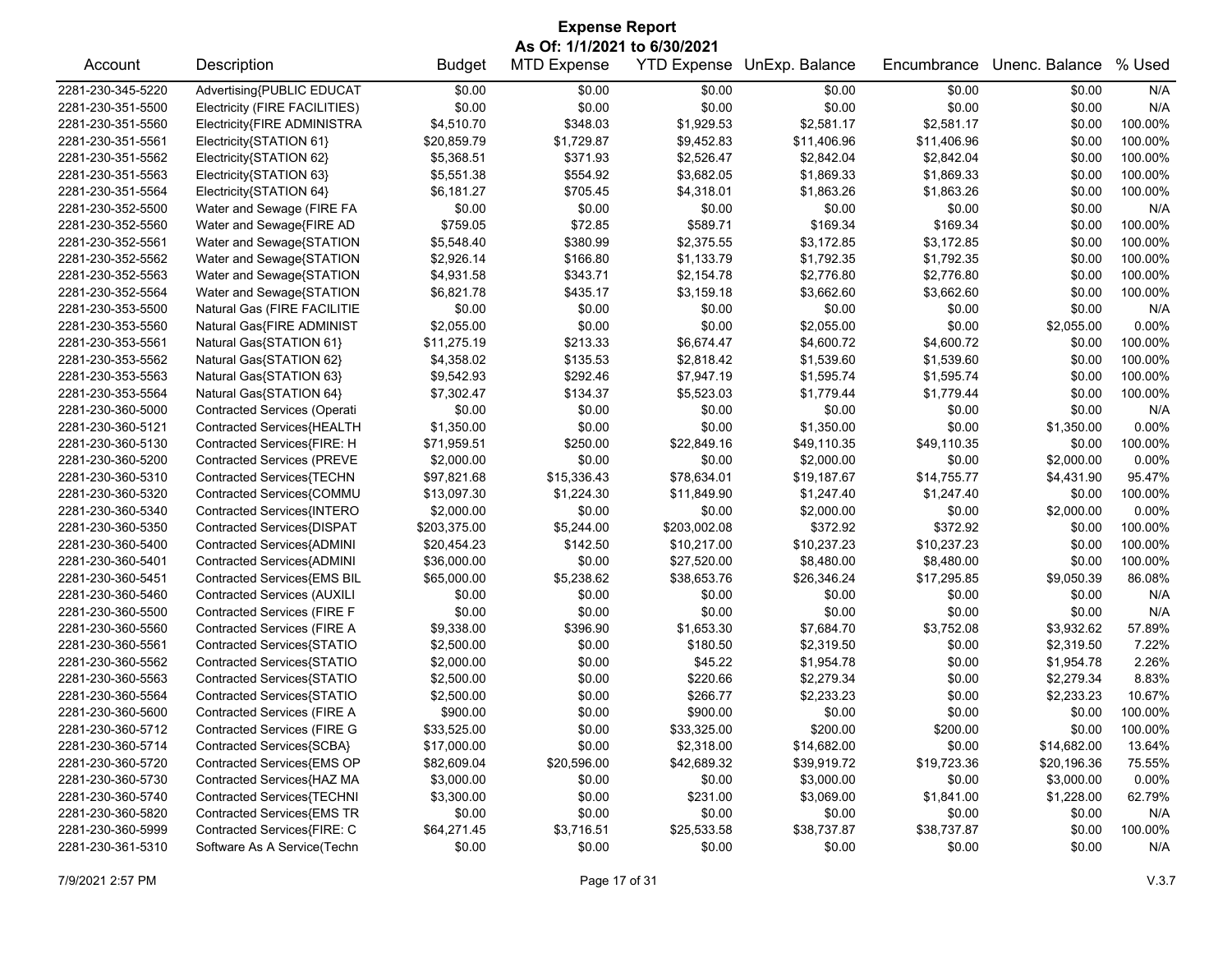| <b>Expense Report</b> |                                     |               |                    |             |                            |             |                |         |  |  |  |
|-----------------------|-------------------------------------|---------------|--------------------|-------------|----------------------------|-------------|----------------|---------|--|--|--|
|                       | As Of: 1/1/2021 to 6/30/2021        |               |                    |             |                            |             |                |         |  |  |  |
| Account               | Description                         | <b>Budget</b> | <b>MTD Expense</b> |             | YTD Expense UnExp. Balance | Encumbrance | Unenc. Balance | % Used  |  |  |  |
| 2281-230-361-5350     | Software As A Service(Dispat        | \$0.00        | \$0.00             | \$0.00      | \$0.00                     | \$0.00      | \$0.00         | N/A     |  |  |  |
| 2281-230-382-5400     | Liability Insurance Premiums{       | \$86,108.86   | \$0.00             | \$86,108.86 | \$0.00                     | \$0.00      | \$0.00         | 100.00% |  |  |  |
| 2281-230-410-5400     | Office Supplies{ADMINISTRA          | \$1,518.67    | \$283.26           | \$1,243.62  | \$275.05                   | \$248.74    | \$26.31        | 98.27%  |  |  |  |
| 2281-230-420-5000     | <b>Operating Supplies (Operatio</b> | \$45.00       | \$0.00             | \$45.00     | \$0.00                     | \$0.00      | \$0.00         | 100.00% |  |  |  |
| 2281-230-420-5130     | <b>Operating Supplies (Human R</b>  | \$0.00        | \$0.00             | \$0.00      | \$0.00                     | \$0.00      | \$0.00         | N/A     |  |  |  |
| 2281-230-420-5170     | Operating Supplies{UNIFOR           | \$22,576.15   | \$0.00             | \$9,462.49  | \$13,113.66                | \$6,833.66  | \$6,280.00     | 72.18%  |  |  |  |
| 2281-230-420-5200     | <b>Operating Supplies{PREVEN</b>    | \$200.00      | \$0.00             | \$0.00      | \$200.00                   | \$151.00    | \$49.00        | 75.50%  |  |  |  |
| 2281-230-420-5220     | Operating Supplies{PUBLIC E         | \$0.00        | \$0.00             | \$0.00      | \$0.00                     | \$0.00      | \$0.00         | N/A     |  |  |  |
| 2281-230-420-5221     | <b>Operating Supplies (PUBLIC</b>   | \$0.00        | \$0.00             | \$0.00      | \$0.00                     | \$0.00      | \$0.00         | N/A     |  |  |  |
| 2281-230-420-5310     | Operating Supplies{TECHNO           | \$2,167.69    | \$0.00             | \$1,455.19  | \$712.50                   | \$712.50    | \$0.00         | 100.00% |  |  |  |
| 2281-230-420-5400     | <b>Operating Supplies{ADMINIS</b>   | \$223.00      | \$149.91           | \$190.10    | \$32.90                    | \$5.81      | \$27.09        | 87.85%  |  |  |  |
| 2281-230-420-5460     | Operating Supplies{AUXILIAR         | \$4,250.00    | \$0.00             | \$896.19    | \$3,353.81                 | \$764.99    | \$2,588.82     | 39.09%  |  |  |  |
| 2281-230-420-5500     | <b>Operating Supplies (FIRE FA</b>  | \$0.00        | \$0.00             | \$0.00      | \$0.00                     | \$0.00      | \$0.00         | N/A     |  |  |  |
| 2281-230-420-5530     | NoDescription                       | \$0.00        | \$0.00             | \$0.00      | \$0.00                     | \$0.00      | \$0.00         | N/A     |  |  |  |
| 2281-230-420-5560     | Operating Supplies{FIRE AD          | \$3,000.00    | \$28.57            | \$821.83    | \$2,178.17                 | \$1,563.83  | \$614.34       | 79.52%  |  |  |  |
| 2281-230-420-5561     | <b>Operating Supplies{STATION</b>   | \$7,597.02    | \$288.50           | \$3,616.44  | \$3,980.58                 | \$3,453.01  | \$527.57       | 93.06%  |  |  |  |
| 2281-230-420-5562     | Operating Supplies{STATION          | \$4,366.65    | \$441.16           | \$1,907.75  | \$2,458.90                 | \$1,693.87  | \$765.03       | 82.48%  |  |  |  |
| 2281-230-420-5563     | Operating Supplies{STATION          | \$6,449.68    | \$235.66           | \$2,429.32  | \$4,020.36                 | \$3,192.66  | \$827.70       | 87.17%  |  |  |  |
| 2281-230-420-5564     | <b>Operating Supplies{STATION</b>   | \$8,105.90    | \$690.98           | \$4,463.58  | \$3,642.32                 | \$1,887.89  | \$1,754.43     | 78.36%  |  |  |  |
| 2281-230-420-5600     | Operating Supplies{FIRE APP         | \$150,907.09  | \$13,156.62        | \$74,667.39 | \$76,239.70                | \$76,239.70 | \$0.00         | 100.00% |  |  |  |
| 2281-230-420-5710     | Operating Supplies{FIRE OP          | \$3,726.61    | \$0.00             | \$2,980.36  | \$746.25                   | \$35.00     | \$711.25       | 80.91%  |  |  |  |
| 2281-230-420-5712     | Operating Supplies{FIRE GE          | \$3,267.95    | \$381.50           | \$649.45    | \$2,618.50                 | \$0.00      | \$2,618.50     | 19.87%  |  |  |  |
| 2281-230-420-5714     | Operating Supplies{SCBA}            | \$0.00        | \$0.00             | \$0.00      | \$0.00                     | \$0.00      | \$0.00         | N/A     |  |  |  |
| 2281-230-420-5717     | <b>Operating Supplies{SAFETY</b>    | \$0.00        | \$0.00             | \$0.00      | \$0.00                     | \$0.00      | \$0.00         | N/A     |  |  |  |
| 2281-230-420-5720     | Operating Supplies{EMS OPE          | \$31,630.87   | \$3,022.49         | \$23,215.67 | \$8,415.20                 | \$7,855.27  | \$559.93       | 98.23%  |  |  |  |
| 2281-230-420-5730     | Operating Supplies{HAZ MAT          | \$1,254.11    | \$0.00             | \$1,254.11  | \$0.00                     | \$0.00      | \$0.00         | 100.00% |  |  |  |
| 2281-230-420-5740     | <b>Operating Supplies{TECHNIC</b>   | \$805.00      | \$10.00            | \$797.40    | \$7.60                     | \$0.00      | \$7.60         | 99.06%  |  |  |  |
| 2281-230-420-5750     | <b>Operating Supplies{HONORS</b>    | \$1,979.58    | \$496.92           | \$940.60    | \$1,038.98                 | \$1,030.70  | \$8.28         | 99.58%  |  |  |  |
| 2281-230-420-5810     | <b>Operating Supplies</b>           | \$0.00        | \$0.00             | \$0.00      | \$0.00                     | \$0.00      | \$0.00         | N/A     |  |  |  |
| 2281-230-420-5820     | <b>Operating Supplies</b>           | \$0.00        | \$0.00             | \$0.00      | \$0.00                     | \$0.00      | \$0.00         | N/A     |  |  |  |
| 2281-230-421-5600     | Fuel(Fire Apparatus)                | \$0.00        | \$0.00             | \$0.00      | \$0.00                     | \$0.00      | \$0.00         | N/A     |  |  |  |
| 2281-230-430-5121     | Small Tools and Minor Equip         | \$2,000.00    | \$0.00             | \$0.00      | \$2,000.00                 | \$0.00      | \$2,000.00     | 0.00%   |  |  |  |
| 2281-230-430-5160     | Small Tools and Minor Equip         | \$12,585.93   | \$0.00             | \$11,411.98 | \$1,173.95                 | \$926.17    | \$247.78       | 98.03%  |  |  |  |
| 2281-230-430-5200     | Small Tools and Minor Equip         | \$2,928.00    | \$0.00             | \$89.98     | \$2,838.02                 | \$377.25    | \$2,460.77     | 15.96%  |  |  |  |
| 2281-230-430-5220     | Small Tools and Minor Equip         | \$926.00      | \$0.00             | \$0.00      | \$926.00                   | \$0.00      | \$926.00       | 0.00%   |  |  |  |
| 2281-230-430-5310     | Small Tools and Minor Equip         | \$3,040.55    | \$15.99            | \$1,354.09  | \$1,686.46                 | \$1,620.97  | \$65.49        | 97.85%  |  |  |  |
| 2281-230-430-5320     | Small Tools and Minor Equip         | \$8,914.17    | \$0.00             | \$8,914.17  | \$0.00                     | \$0.00      | \$0.00         | 100.00% |  |  |  |
| 2281-230-430-5340     | Small Tools and Minor Equip         | \$2,500.00    | \$0.00             | \$0.00      | \$2,500.00                 | \$0.00      | \$2,500.00     | 0.00%   |  |  |  |
| 2281-230-430-5350     | Small Tools and Minor Equip         | \$0.00        | \$0.00             | \$0.00      | \$0.00                     | \$0.00      | \$0.00         | N/A     |  |  |  |
| 2281-230-430-5400     | Small Tools and Minor Equip         | \$1,033.90    | \$0.00             | \$1,033.90  | \$0.00                     | \$0.00      | \$0.00         | 100.00% |  |  |  |
| 2281-230-430-5460     | Small Tools and Minor Equip         | \$1,100.00    | \$0.00             | \$0.00      | \$1,100.00                 | \$0.00      | \$1,100.00     | 0.00%   |  |  |  |
| 2281-230-430-5600     | Small Tools and Minor Equip         | \$5,295.38    | \$0.00             | \$3,935.38  | \$1,360.00                 | \$1,360.00  | \$0.00         | 100.00% |  |  |  |
| 2281-230-430-5710     | Small Tools and Minor Equip         | \$16,760.00   | \$87.02            | \$324.51    | \$16,435.49                | \$284.80    | \$16,150.69    | 3.64%   |  |  |  |
| 2281-230-430-5712     | Small Tools and Minor Equip         | \$9,000.00    | \$0.00             | \$4,557.75  | \$4,442.25                 | \$0.00      | \$4,442.25     | 50.64%  |  |  |  |
| 2281-230-430-5714     | Small Tools and Minor Equip         | \$6,000.00    | \$0.00             | \$0.00      | \$6,000.00                 | \$0.00      | \$6,000.00     | 0.00%   |  |  |  |
| 2281-230-430-5720     | Small Tools and Minor Equip         | \$5,643.00    | \$0.00             | \$5,643.00  | \$0.00                     | \$0.00      | \$0.00         | 100.00% |  |  |  |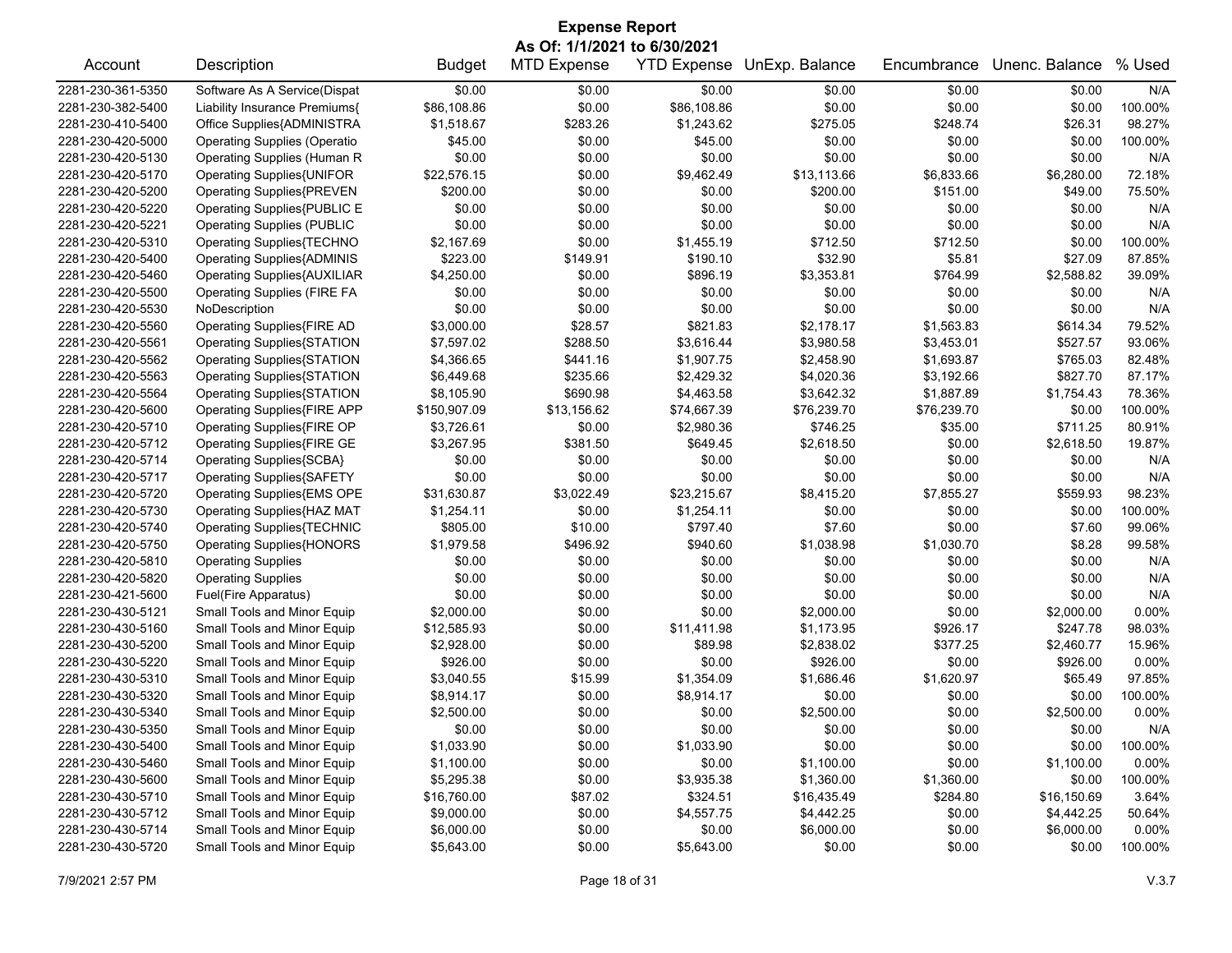| <b>Expense Report</b> |                               |               |                              |            |                            |             |                |         |  |
|-----------------------|-------------------------------|---------------|------------------------------|------------|----------------------------|-------------|----------------|---------|--|
|                       |                               |               | As Of: 1/1/2021 to 6/30/2021 |            |                            |             |                |         |  |
| Account               | Description                   | <b>Budget</b> | <b>MTD Expense</b>           |            | YTD Expense UnExp. Balance | Encumbrance | Unenc. Balance | % Used  |  |
| 2281-230-430-5730     | Small Tools and Minor Equip   | \$1,500.00    | \$0.00                       | \$0.00     | \$1,500.00                 | \$0.00      | \$1,500.00     | 0.00%   |  |
| 2281-230-430-5740     | Small Tools and Minor Equip   | \$2,684.30    | \$0.00                       | \$1,678.02 | \$1,006.28                 | \$1,000.00  | \$6.28         | 99.77%  |  |
| 2281-230-430-5810     | Small Tools and Minor Equip   | \$0.00        | \$0.00                       | \$0.00     | \$0.00                     | \$0.00      | \$0.00         | N/A     |  |
| 2281-230-430-5820     | Small Tools and Minor Equip   | \$0.00        | \$0.00                       | \$0.00     | \$0.00                     | \$0.00      | \$0.00         | N/A     |  |
| 2281-230-440-5310     | Software(Technology)          | \$0.00        | \$0.00                       | \$0.00     | \$0.00                     | \$0.00      | \$0.00         | N/A     |  |
| 2281-230-440-5320     | Software(Communications)      | \$0.00        | \$0.00                       | \$0.00     | \$0.00                     | \$0.00      | \$0.00         | N/A     |  |
| 2281-230-440-5350     | Software(Dispatch/PSISN)      | \$0.00        | \$0.00                       | \$0.00     | \$0.00                     | \$0.00      | \$0.00         | N/A     |  |
| 2281-230-490-5710     | Other - Supplies and Material | \$0.00        | \$0.00                       | \$0.00     | \$0.00                     | \$0.00      | \$0.00         | N/A     |  |
| 2281-230-490-5712     | Other - Supplies and Material | \$0.00        | \$0.00                       | \$0.00     | \$0.00                     | \$0.00      | \$0.00         | N/A     |  |
| 2281-230-490-5720     | Other - Supplies and Material | \$0.00        | \$0.00                       | \$0.00     | \$0.00                     | \$0.00      | \$0.00         | N/A     |  |
| 2281-230-490-5750     | Other - Supplies and Material | \$0.00        | \$0.00                       | \$0.00     | \$0.00                     | \$0.00      | \$0.00         | N/A     |  |
| 2281-230-519-5200     | Other - Dues and Fees{PREV    | \$1,640.50    | \$0.00                       | \$0.00     | \$1,640.50                 | \$1,640.50  | \$0.00         | 100.00% |  |
| 2281-230-519-5350     | Other - Dues and Fees{DISP    | \$1,012.00    | \$0.00                       | \$851.00   | \$161.00                   | \$161.00    | \$0.00         | 100.00% |  |
| 2281-230-519-5400     | Other - Dues and Fees{ADMI    | \$1,990.00    | \$0.00                       | \$15.00    | \$1,975.00                 | \$1,975.00  | \$0.00         | 100.00% |  |
| 2281-230-519-5401     | Other - Dues and Fees (ADMI   | \$8,280.00    | \$0.00                       | \$7,500.00 | \$780.00                   | \$300.00    | \$480.00       | 94.20%  |  |
| 2281-230-519-5460     | Other - Dues and Fees{AUXIL   | \$450.00      | \$0.00                       | \$0.00     | \$450.00                   | \$0.00      | \$450.00       | 0.00%   |  |
| 2281-230-519-5600     | Other - Dues and Fees (FIRE   | \$0.00        | \$0.00                       | \$0.00     | \$0.00                     | \$0.00      | \$0.00         | N/A     |  |
| 2281-230-519-5717     | Other - Dues and Fees (SAFE   | \$0.00        | \$0.00                       | \$0.00     | \$0.00                     | \$0.00      | \$0.00         | N/A     |  |
| 2281-230-519-5720     | Other - Dues and Fees{EMS     | \$2,124.00    | \$0.00                       | \$937.50   | \$1,186.50                 | \$0.00      | \$1,186.50     | 44.14%  |  |
| 2281-230-519-5730     | Other - Dues and Fees{HAZ     | \$1,400.00    | \$0.00                       | \$1,306.68 | \$93.32                    | \$0.00      | \$93.32        | 93.33%  |  |
| 2281-230-599-5121     | Other - Other Expenses (Heal  | \$0.00        | \$0.00                       | \$0.00     | \$0.00                     | \$0.00      | \$0.00         | N/A     |  |
| 2281-230-599-5200     | Other - Other Expenses{PRE    | \$0.00        | \$0.00                       | \$0.00     | \$0.00                     | \$0.00      | \$0.00         | N/A     |  |
| 2281-230-599-5400     | Other - Other Expenses{ADMI   | \$1,030.00    | \$0.00                       | \$38.39    | \$991.61                   | \$0.00      | \$991.61       | 3.73%   |  |
| 2281-230-599-5451     | Other - Other Expenses{EMS    | \$6,500.00    | \$0.00                       | \$0.00     | \$6,500.00                 | \$0.00      | \$6,500.00     | 0.00%   |  |
| 2281-230-599-5710     | Other - Other Expenses (FIR   | \$0.00        | \$0.00                       | \$0.00     | \$0.00                     | \$0.00      | \$0.00         | N/A     |  |
| 2281-230-599-5720     | Other - Other Expenses (EMS   | \$0.00        | \$0.00                       | \$0.00     | \$0.00                     | \$0.00      | \$0.00         | N/A     |  |
| 2281-230-720-5560     | Buildings{FIRE ADMINISTRA     | \$0.00        | \$0.00                       | \$0.00     | \$0.00                     | \$0.00      | \$0.00         | N/A     |  |
| 2281-230-720-5561     | Buildings{STATION 61}         | \$0.00        | \$0.00                       | \$0.00     | \$0.00                     | \$0.00      | \$0.00         | N/A     |  |
| 2281-230-720-5563     | Buildings{STATION 63}         | \$0.00        | \$0.00                       | \$0.00     | \$0.00                     | \$0.00      | \$0.00         | N/A     |  |
| 2281-230-730-5560     | Improvement of Sites{FIRE A   | \$0.00        | \$0.00                       | \$0.00     | \$0.00                     | \$0.00      | \$0.00         | N/A     |  |
| 2281-230-730-5561     | Improvement of Sites{STATIO   | \$0.00        | \$0.00                       | \$0.00     | \$0.00                     | \$0.00      | \$0.00         | N/A     |  |
| 2281-230-730-5562     | Improvement of Sites{STATIO   | \$0.00        | \$0.00                       | \$0.00     | \$0.00                     | \$0.00      | \$0.00         | N/A     |  |
| 2281-230-730-5563     | Improvement of Sites{STATIO   | \$0.00        | \$0.00                       | \$0.00     | \$0.00                     | \$0.00      | \$0.00         | N/A     |  |
| 2281-230-730-5564     | Improvement of Sites{STATIO   | \$0.00        | \$0.00                       | \$0.00     | \$0.00                     | \$0.00      | \$0.00         | N/A     |  |
| 2281-230-740-5121     | Machinery, Equipment and Fu   | \$0.00        | \$0.00                       | \$0.00     | \$0.00                     | \$0.00      | \$0.00         | N/A     |  |
| 2281-230-740-5160     | Machinery, Equipment and Fu   | \$2,719.65    | \$0.00                       | \$0.00     | \$2,719.65                 | \$0.00      | \$2,719.65     | 0.00%   |  |
| 2281-230-740-5200     | Machinery, Equipment and Fu   | \$0.00        | \$0.00                       | \$0.00     | \$0.00                     | \$0.00      | \$0.00         | N/A     |  |
| 2281-230-740-5221     | Machinery, Equipment and Fu   | \$0.00        | \$0.00                       | \$0.00     | \$0.00                     | \$0.00      | \$0.00         | N/A     |  |
| 2281-230-740-5310     | Machinery, Equipment and Fu   | \$0.00        | \$0.00                       | \$0.00     | \$0.00                     | \$0.00      | \$0.00         | N/A     |  |
| 2281-230-740-5320     | Machinery, Equipment and Fu   | \$0.00        | \$0.00                       | \$0.00     | \$0.00                     | \$0.00      | \$0.00         | N/A     |  |
| 2281-230-740-5340     | Machinery, Equipment and Fu   | \$0.00        | \$0.00                       | \$0.00     | \$0.00                     | \$0.00      | \$0.00         | N/A     |  |
| 2281-230-740-5350     | Machinery, Equipment and Fu   | \$0.00        | \$0.00                       | \$0.00     | \$0.00                     | \$0.00      | \$0.00         | N/A     |  |
| 2281-230-740-5400     | Machinery, Equipment and Fu   | \$0.00        | \$0.00                       | \$0.00     | \$0.00                     | \$0.00      | \$0.00         | N/A     |  |
| 2281-230-740-5460     | Machinery, Equipment and Fu   | \$0.00        | \$0.00                       | \$0.00     | \$0.00                     | \$0.00      | \$0.00         | N/A     |  |
| 2281-230-740-5500     | Machinery, Equipment and Fu   | \$0.00        | \$0.00                       | \$0.00     | \$0.00                     | \$0.00      | \$0.00         | N/A     |  |
| 2281-230-740-5561     | Machinery, Equipment and Fu   | \$0.00        | \$0.00                       | \$0.00     | \$0.00                     | \$0.00      | \$0.00         | N/A     |  |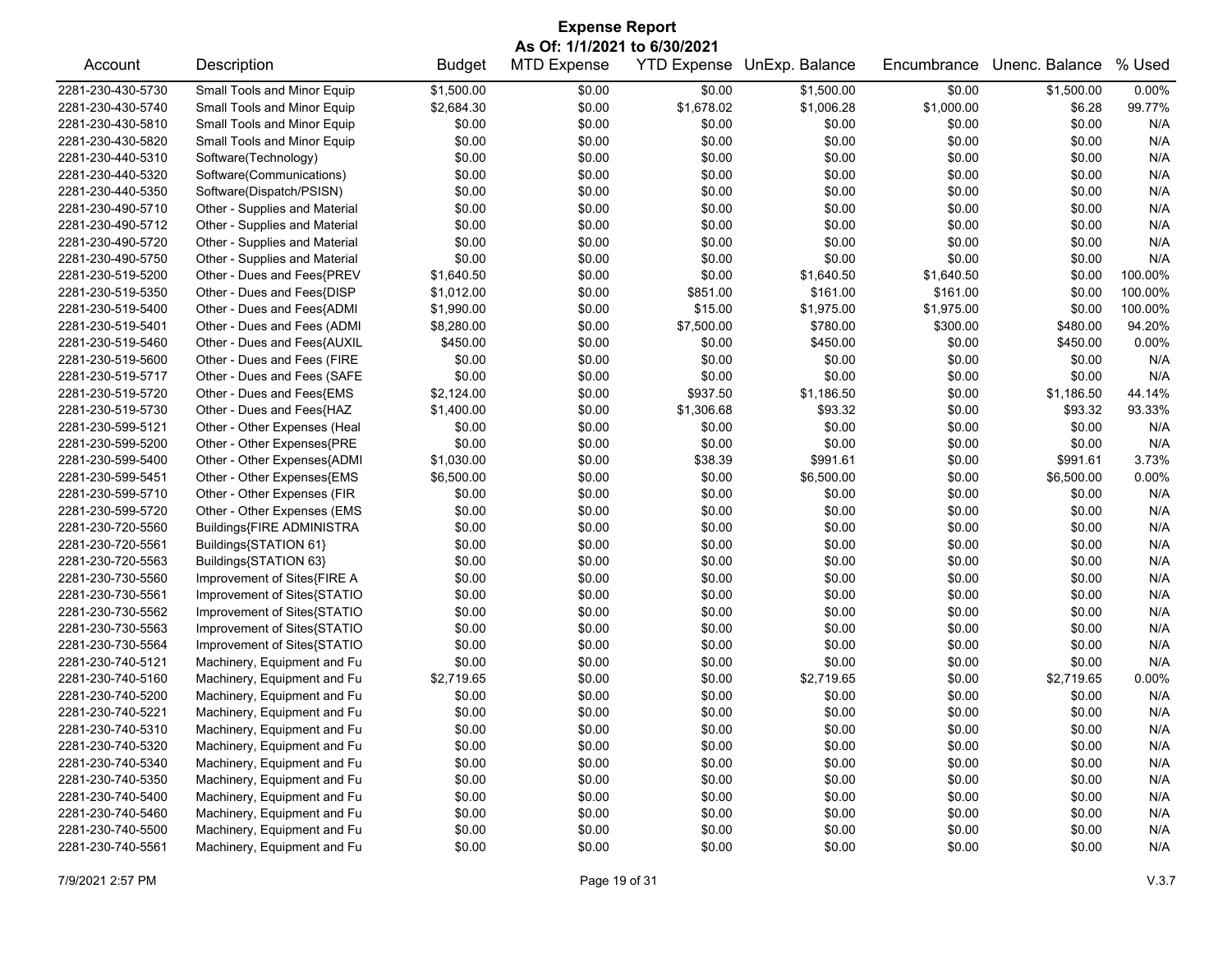| <b>Expense Report</b><br>As Of: 1/1/2021 to 6/30/2021 |                                   |                |                    |                |                            |                 |                |          |
|-------------------------------------------------------|-----------------------------------|----------------|--------------------|----------------|----------------------------|-----------------|----------------|----------|
| Account                                               | Description                       | <b>Budget</b>  | <b>MTD Expense</b> |                | YTD Expense UnExp. Balance | Encumbrance     | Unenc. Balance | % Used   |
| 2281-230-740-5600                                     | Machinery, Equipment and Fu       | \$0.00         | \$0.00             | \$0.00         | \$0.00                     | \$0.00          | \$0.00         | N/A      |
| 2281-230-740-5710                                     | Machinery, Equipment and Fu       | \$12,209.78    | \$10,132.00        | \$12,209.78    | \$0.00                     | \$0.00          | \$0.00         | 100.00%  |
| 2281-230-740-5712                                     | Machinery, Equipment and Fu       | \$75,409.42    | \$0.00             | \$8,946.00     | \$66,463.42                | \$66,463.42     | \$0.00         | 100.00%  |
| 2281-230-740-5720                                     | Machinery, Equipment and Fu       | \$18,428.20    | \$12,027.00        | \$12,027.00    | \$6,401.20                 | \$6,401.20      | \$0.00         | 100.00%  |
| 2281-230-740-5730                                     | Machinery, Equipment and Fu       | \$0.00         | \$0.00             | \$0.00         | \$0.00                     | \$0.00          | \$0.00         | N/A      |
| 2281-230-740-5740                                     | Machinery, Equipment and Fu       | \$18,422.55    | \$0.00             | \$18,422.55    | \$0.00                     | \$0.00          | \$0.00         | 100.00%  |
| 2281-230-750-5460                                     | Motor Vehicles{AUXILIARY}         | \$0.00         | \$0.00             | \$0.00         | \$0.00                     | \$0.00          | \$0.00         | N/A      |
| 2281-230-750-5600                                     | Motor Vehicles{FIRE APPAR         | \$21,518.50    | \$0.00             | \$0.00         | \$21,518.50                | \$21,518.50     | \$0.00         | 100.00%  |
| <b>Transfers</b>                                      | <b>EMS Totals:</b>                | \$1,806,382.38 | \$116,016.41       | \$1,000,566.76 | \$805,815.62               | \$576,697.03    | \$229,118.59   | 87.32%   |
| 2281-910-910-5000                                     | Transfers - Out                   | \$0.00         | \$0.00             | \$0.00         | \$0.00                     | \$0.00          | \$0.00         | N/A      |
| 2281-910-910-5999                                     | Transfers - Out (FIRE: COST       | \$0.00         | \$0.00             | \$0.00         | \$0.00                     | \$0.00          | \$0.00         | N/A      |
|                                                       | Transfers Totals:                 | \$0.00         | \$0.00             | \$0.00         | \$0.00                     | \$0.00          | \$0.00         | N/A      |
| <b>Contingencies</b>                                  |                                   |                |                    |                |                            |                 |                |          |
| 2281-930-930-5999                                     | Contingencies (FIRE: COST         | \$498.95       | \$0.00             | \$0.00         | \$498.95                   | \$0.00          | \$498.95       | 0.00%    |
|                                                       | <b>Contingencies Totals:</b>      | \$498.95       | \$0.00             | \$0.00         | \$498.95                   | \$0.00          | \$498.95       | 0.00%    |
| <b>Other Financing Uses</b><br>2281-990-990-5999      | Other - Other Financing Uses      | \$72,148.00    | \$0.00             | \$0.00         | \$72,148.00                | \$0.00          | \$72.148.00    | 0.00%    |
|                                                       | Other Financing Uses Totals:      | \$72,148.00    | \$0.00             | \$0.00         | \$72,148.00                | \$0.00          | \$72,148.00    | 0.00%    |
|                                                       |                                   |                |                    |                |                            |                 |                |          |
| 2281 Total:                                           |                                   | \$1,879,029.33 | \$116,016.41       | \$1,000,566.76 | \$878,462.57               | \$576,697.03    | \$301,765.54   | 83.94%   |
| 2901                                                  | <b>FEMA Airpack</b>               |                |                    |                |                            | Target Percent: | 50.00%         |          |
| Fire                                                  |                                   |                |                    |                |                            |                 |                |          |
| 2901-220-740-5714                                     | Machinery, Equipment and Fu       | \$446,325.00   | \$0.00             | \$0.00         | \$446,325.00               | \$0.00          | \$446,325.00   | $0.00\%$ |
|                                                       | Fire Totals:                      | \$446,325.00   | \$0.00             | \$0.00         | \$446,325.00               | \$0.00          | \$446,325.00   | 0.00%    |
| <b>Transfers</b>                                      |                                   |                |                    |                |                            |                 |                |          |
| 2901-910-910-0000                                     | Transfers - Out                   | \$0.00         | \$0.00             | \$0.00         | \$0.00                     | \$0.00          | \$0.00         | N/A      |
|                                                       | <b>Transfers Totals:</b>          | \$0.00         | \$0.00             | \$0.00         | \$0.00                     | \$0.00          | \$0.00         | N/A      |
| <b>Contingencies</b><br>2901-930-930-0000             | Contingencies                     | \$0.00         | \$0.00             | \$0.00         | \$0.00                     | \$0.00          | \$0.00         | N/A      |
|                                                       | <b>Contingencies Totals:</b>      | \$0.00         | \$0.00             | \$0.00         | \$0.00                     | \$0.00          | \$0.00         | N/A      |
| <b>Other Financing Uses</b>                           |                                   |                |                    |                |                            |                 |                |          |
| 2901-990-990-0000                                     | Other - Other Financing Uses      | \$0.00         | \$0.00             | \$0.00         | \$0.00                     | \$0.00          | \$0.00         | N/A      |
|                                                       | Other Financing Uses Totals:      | \$0.00         | \$0.00             | \$0.00         | \$0.00                     | \$0.00          | \$0.00         | N/A      |
| 2901 Total:                                           |                                   | \$446,325.00   | \$0.00             | \$0.00         | \$446,325.00               | \$0.00          | \$446,325.00   | 0.00%    |
| 2902                                                  | <b>FEMA Reimbursements: Local</b> |                |                    |                |                            | Target Percent: | 50.00%         |          |
| <b>Transfers</b>                                      |                                   |                |                    |                |                            |                 |                |          |
| 2902-910-910-0000                                     | Transfers - Out                   | \$0.00         | \$0.00             | \$0.00         | \$0.00                     | \$0.00          | \$0.00         | N/A      |
|                                                       | <b>Transfers Totals:</b>          | \$0.00         | \$0.00             | \$0.00         | \$0.00                     | \$0.00          | \$0.00         | N/A      |
| <b>Contingencies</b>                                  |                                   |                |                    |                |                            |                 |                |          |
| 2902-930-930-0000                                     | Contingencies                     | \$223,967.94   | \$0.00             | \$0.00         | \$223,967.94               | \$0.00          | \$223,967.94   | 0.00%    |
|                                                       | <b>Contingencies Totals:</b>      | \$223,967.94   | \$0.00             | \$0.00         | \$223,967.94               | \$0.00          | \$223,967.94   | $0.00\%$ |
| <b>Other Financing Uses</b>                           |                                   |                |                    |                |                            |                 |                |          |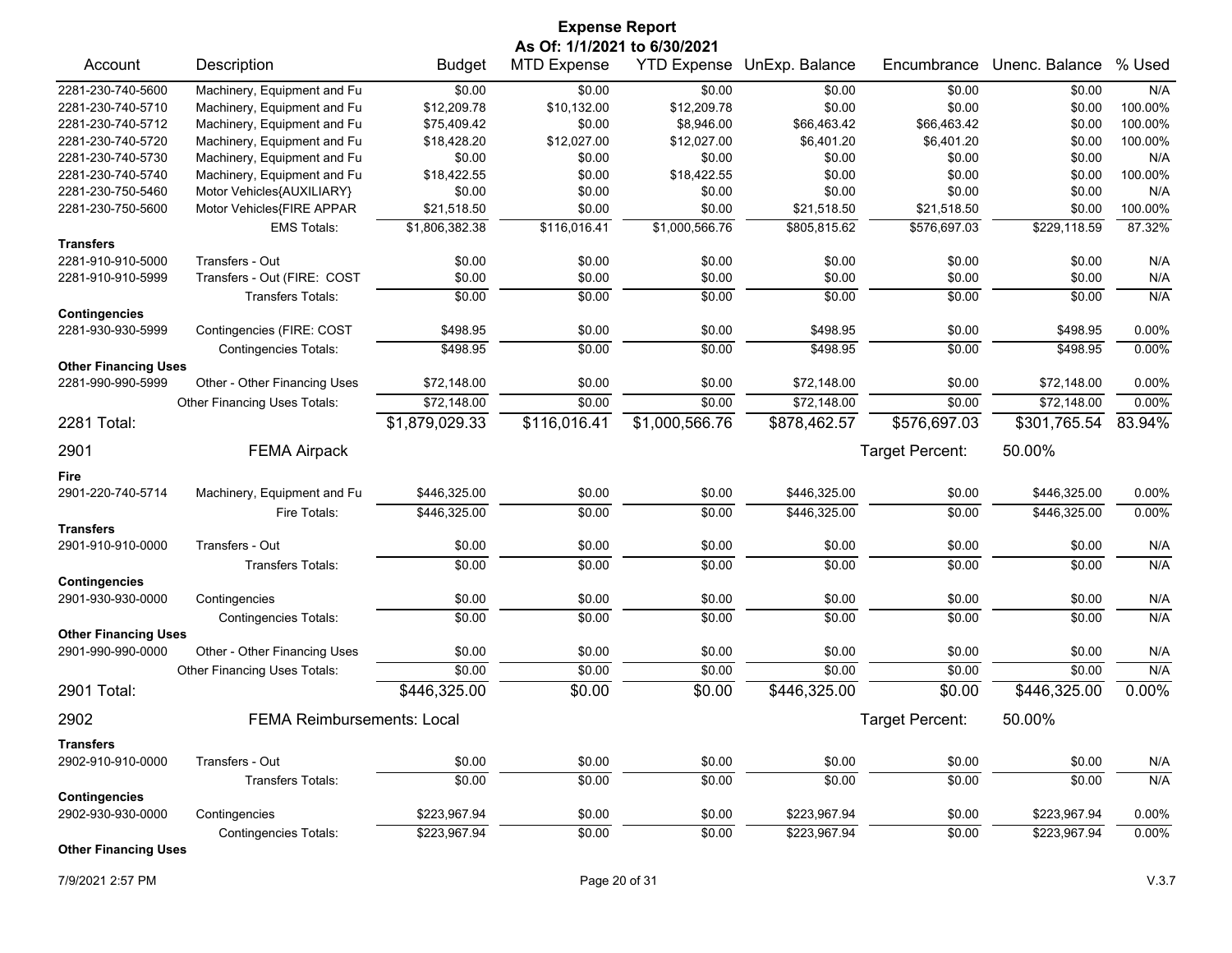| <b>Expense Report</b>       |                                 |                |                              |                    |                |                 |                |          |  |  |
|-----------------------------|---------------------------------|----------------|------------------------------|--------------------|----------------|-----------------|----------------|----------|--|--|
| Account                     |                                 |                | As Of: 1/1/2021 to 6/30/2021 |                    | UnExp. Balance | Encumbrance     | Unenc. Balance | % Used   |  |  |
|                             | Description                     | <b>Budget</b>  | <b>MTD Expense</b>           | <b>YTD Expense</b> |                |                 |                |          |  |  |
| 2902-990-990-0000           | Other - Other Financing Uses    | \$0.00         | \$0.00                       | \$0.00             | \$0.00         | \$0.00          | \$0.00         | N/A      |  |  |
|                             | Other Financing Uses Totals:    | \$0.00         | \$0.00                       | \$0.00             | \$0.00         | \$0.00          | \$0.00         | N/A      |  |  |
| 2902 Total:                 |                                 | \$223,967.94   | \$0.00                       | \$0.00             | \$223,967.94   | \$0.00          | \$223,967.94   | $0.00\%$ |  |  |
| 2903                        | Paying Accumulated Leave        |                |                              |                    |                | Target Percent: | 50.00%         |          |  |  |
| Fire                        |                                 |                |                              |                    |                |                 |                |          |  |  |
| 2903-220-190-5112           | Other - Salaries{WAGES & B      | \$47,920.00    | \$0.00                       | \$0.00             | \$47,920.00    | \$0.00          | \$47,920.00    | 0.00%    |  |  |
| 2903-220-211-5112           | Ohio Public Employees Retire    | \$0.00         | \$0.00                       | \$0.00             | \$0.00         | \$0.00          | \$0.00         | N/A      |  |  |
| 2903-220-212-5112           | Social Security (WAGES & B      | \$0.00         | \$0.00                       | \$0.00             | \$0.00         | \$0.00          | \$0.00         | N/A      |  |  |
| 2903-220-213-5112           | Medicare{WAGES & BENEFI         | \$0.00         | \$0.00                       | \$0.00             | \$0.00         | \$0.00          | \$0.00         | N/A      |  |  |
| 2903-220-215-5112           | Ohio Police and Fire Pension    | \$0.00         | \$0.00                       | \$0.00             | \$0.00         | \$0.00          | \$0.00         | N/A      |  |  |
| 2903-220-221-5112           | Medical/Hospitalization (WAG    | \$0.00         | \$0.00                       | \$0.00             | \$0.00         | \$0.00          | \$0.00         | N/A      |  |  |
| 2903-220-222-5112           | Life Insurance (WAGES AND       | \$0.00         | \$0.00                       | \$0.00             | \$0.00         | \$0.00          | \$0.00         | N/A      |  |  |
| 2903-220-223-5112           | Dental Insurance (WAGES A       | \$0.00         | \$0.00                       | \$0.00             | \$0.00         | \$0.00          | \$0.00         | N/A      |  |  |
| 2903-220-230-5112           | Workers' Compensation(WAG       | \$0.00         | \$0.00                       | \$0.00             | \$0.00         | \$0.00          | \$0.00         | N/A      |  |  |
|                             | Fire Totals:                    | \$47,920.00    | \$0.00                       | \$0.00             | \$47,920.00    | \$0.00          | \$47,920.00    | 0.00%    |  |  |
| <b>Contingencies</b>        |                                 |                |                              |                    |                |                 |                |          |  |  |
| 2903-930-930-0000           | Contingencies                   | \$0.00         | \$0.00                       | \$0.00             | \$0.00         | \$0.00          | \$0.00         | N/A      |  |  |
|                             | <b>Contingencies Totals:</b>    | \$0.00         | \$0.00                       | \$0.00             | \$0.00         | \$0.00          | \$0.00         | N/A      |  |  |
|                             |                                 |                |                              |                    |                |                 |                |          |  |  |
| 2903 Total:                 |                                 | \$47,920.00    | \$0.00                       | \$0.00             | \$47,920.00    | \$0.00          | \$47,920.00    | 0.00%    |  |  |
| 2904                        | SAFER Grant: 2017 Funding Cycle |                |                              |                    |                | Target Percent: | 50.00%         |          |  |  |
| Fire                        |                                 |                |                              |                    |                |                 |                |          |  |  |
| 2904-220-190-5112           | Other - Salaries{WAGES & B      | \$1,914,440.45 | \$74,743.97                  | \$312,347.94       | \$1,602,092.51 | \$0.00          | \$1,602,092.51 | 16.32%   |  |  |
| 2904-220-213-5112           | Medicare{WAGES & BENEFI         | \$8,382.00     | \$1,016.97                   | \$3,949.76         | \$4,432.24     | \$0.00          | \$4,432.24     | 47.12%   |  |  |
| 2904-220-215-5112           | Ohio Police and Fire Pension    | \$138,741.00   | \$14,311.21                  | \$70,660.51        | \$68,080.49    | \$0.00          | \$68,080.49    | 50.93%   |  |  |
| 2904-220-221-5112           | Medical/Hospitalization{WAG     | \$178,899.00   | \$6,660.95                   | \$46,722.20        | \$132,176.80   | \$0.00          | \$132,176.80   | 26.12%   |  |  |
| 2904-220-222-5112           | Life Insurance{WAGES & BE       | \$779.00       | \$63.00                      | \$567.00           | \$212.00       | \$0.00          | \$212.00       | 72.79%   |  |  |
| 2904-220-223-5112           | Dental Insurance{WAGES &        | \$7,310.00     | \$261.72                     | \$2,466.65         | \$4,843.35     | \$0.00          | \$4,843.35     | 33.74%   |  |  |
| 2904-220-230-5112           | Workers' Compensation{WAG       | \$10,406.00    | \$0.00                       | \$208.77           | \$10,197.23    | \$0.00          | \$10,197.23    | 2.01%    |  |  |
| 2904-220-240-5112           | Unemployment Compensatio        | \$0.00         | \$0.00                       | \$0.00             | \$0.00         | \$0.00          | \$0.00         | N/A      |  |  |
|                             | Fire Totals:                    | \$2,258,957.45 | \$97,057.82                  | \$436,922.83       | \$1,822,034.62 | \$0.00          | \$1,822,034.62 | 19.34%   |  |  |
| <b>Transfers</b>            |                                 |                |                              |                    |                |                 |                |          |  |  |
| 2904-910-910-0000           | Transfers - Out                 | \$250,000.00   | \$0.00                       | \$0.00             | \$250,000.00   | \$0.00          | \$250,000.00   | 0.00%    |  |  |
|                             | <b>Transfers Totals:</b>        | \$250,000.00   | \$0.00                       | \$0.00             | \$250,000.00   | \$0.00          | \$250,000.00   | 0.00%    |  |  |
| <b>Contingencies</b>        |                                 |                |                              |                    |                |                 |                |          |  |  |
| 2904-930-930-0000           | Contingencies                   | \$0.00         | \$0.00                       | \$0.00             | \$0.00         | \$0.00          | \$0.00         | N/A      |  |  |
|                             | <b>Contingencies Totals:</b>    | \$0.00         | \$0.00                       | \$0.00             | \$0.00         | \$0.00          | \$0.00         | N/A      |  |  |
| <b>Other Financing Uses</b> |                                 |                |                              |                    |                |                 |                |          |  |  |
| 2904-990-990-0000           | Other - Other Financing Uses    | \$0.00         | \$0.00                       | \$0.00             | \$0.00         | \$0.00          |                |          |  |  |
|                             |                                 |                |                              |                    |                |                 | \$0.00         | N/A      |  |  |
|                             | Other Financing Uses Totals:    | \$0.00         | \$0.00                       | \$0.00             | \$0.00         | \$0.00          | \$0.00         | N/A      |  |  |
| 2904 Total:                 |                                 | \$2,508,957.45 | \$97,057.82                  | \$436,922.83       | \$2,072,034.62 | \$0.00          | \$2,072,034.62 | 17.41%   |  |  |
| 2905                        | COVID-19 Relief Fund            |                |                              |                    |                | Target Percent: | 50.00%         |          |  |  |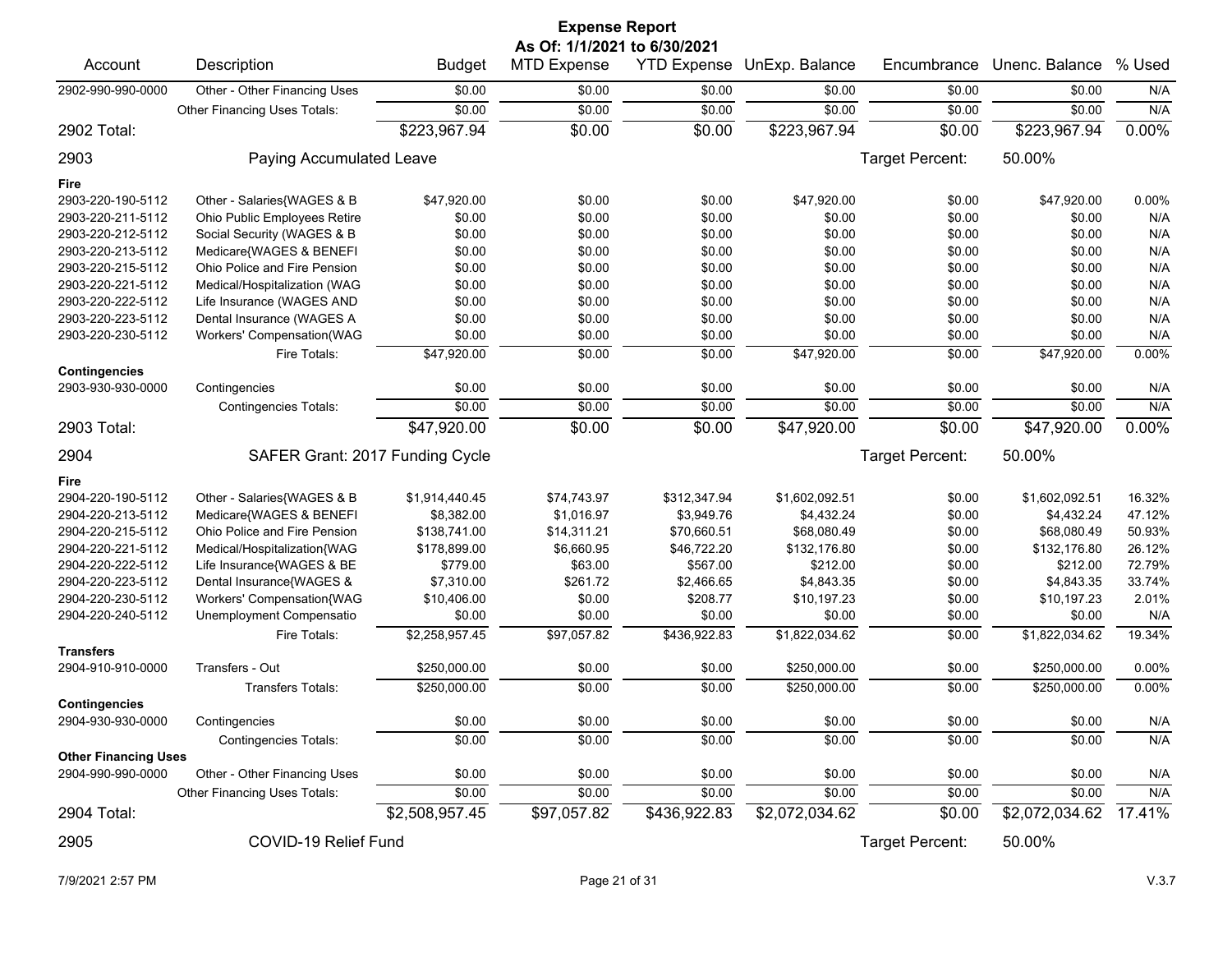| <b>Expense Report</b> |                                     |               |                              |        |                            |             |                |        |  |
|-----------------------|-------------------------------------|---------------|------------------------------|--------|----------------------------|-------------|----------------|--------|--|
|                       |                                     |               | As Of: 1/1/2021 to 6/30/2021 |        |                            |             |                |        |  |
| Account               | Description                         | <b>Budget</b> | <b>MTD Expense</b>           |        | YTD Expense UnExp. Balance | Encumbrance | Unenc. Balance | % Used |  |
| <b>Townhalls</b>      |                                     |               |                              |        |                            |             |                |        |  |
| 2905-120-740-0000     | Machinery, Equipment and Fu         | \$0.00        | \$0.00                       | \$0.00 | \$0.00                     | \$0.00      | \$0.00         | N/A    |  |
|                       | <b>Townhalls Totals:</b>            | \$0.00        | \$0.00                       | \$0.00 | \$0.00                     | \$0.00      | \$0.00         | N/A    |  |
| <b>EMS</b>            |                                     |               |                              |        |                            |             |                |        |  |
| 2905-230-259-5221     | Other Employee Reimbursem           | \$0.00        | \$0.00                       | \$0.00 | \$0.00                     | \$0.00      | \$0.00         | N/A    |  |
| 2905-230-259-5350     | Other - Employee Reimburse          | \$0.00        | \$0.00                       | \$0.00 | \$0.00                     | \$0.00      | \$0.00         | N/A    |  |
| 2905-230-259-5400     | Other - Employee Reimburse          | \$0.00        | \$0.00                       | \$0.00 | \$0.00                     | \$0.00      | \$0.00         | N/A    |  |
| 2905-230-259-5401     | Other - Employee Reimburse          | \$0.00        | \$0.00                       | \$0.00 | \$0.00                     | \$0.00      | \$0.00         | N/A    |  |
| 2905-230-259-5460     | Other - Employee Reimburse          | \$0.00        | \$0.00                       | \$0.00 | \$0.00                     | \$0.00      | \$0.00         | N/A    |  |
| 2905-230-259-5710     | Other - Employee Reimburse          | \$0.00        | \$0.00                       | \$0.00 | \$0.00                     | \$0.00      | \$0.00         | N/A    |  |
| 2905-230-259-5714     | Other - Employee Reimburse          | \$0.00        | \$0.00                       | \$0.00 | \$0.00                     | \$0.00      | \$0.00         | N/A    |  |
| 2905-230-259-5720     | Other - Employee Reimburse          | \$0.00        | \$0.00                       | \$0.00 | \$0.00                     | \$0.00      | \$0.00         | N/A    |  |
| 2905-230-259-5730     | Other - Employee Reimburse          | \$0.00        | \$0.00                       | \$0.00 | \$0.00                     | \$0.00      | \$0.00         | N/A    |  |
| 2905-230-259-5740     | Other - Employee Reimburse          | \$0.00        | \$0.00                       | \$0.00 | \$0.00                     | \$0.00      | \$0.00         | N/A    |  |
| 2905-230-311-5400     | Accounting and Legal Fees{A         | \$0.00        | \$0.00                       | \$0.00 | \$0.00                     | \$0.00      | \$0.00         | N/A    |  |
| 2905-230-314-5400     | Tax Collection Fees{ADMINIS         | \$0.00        | \$0.00                       | \$0.00 | \$0.00                     | \$0.00      | \$0.00         | N/A    |  |
| 2905-230-316-5500     | <b>Engineering Services (FIRE F</b> | \$0.00        | \$0.00                       | \$0.00 | \$0.00                     | \$0.00      | \$0.00         | N/A    |  |
| 2905-230-316-5561     | <b>Engineering Services (STATI</b>  | \$0.00        | \$0.00                       | \$0.00 | \$0.00                     | \$0.00      | \$0.00         | N/A    |  |
| 2905-230-316-5564     | <b>Engineering Services (STATI</b>  | \$0.00        | \$0.00                       | \$0.00 | \$0.00                     | \$0.00      | \$0.00         | N/A    |  |
| 2905-230-318-5200     | Training Services{PREVENTI          | \$0.00        | \$0.00                       | \$0.00 | \$0.00                     | \$0.00      | \$0.00         | N/A    |  |
| 2905-230-318-5220     | Training Services (Public Edu       | \$0.00        | \$0.00                       | \$0.00 | \$0.00                     | \$0.00      | \$0.00         | N/A    |  |
| 2905-230-318-5221     | Training Services (PUBLIC E         | \$0.00        | \$0.00                       | \$0.00 | \$0.00                     | \$0.00      | \$0.00         | N/A    |  |
| 2905-230-318-5320     | <b>Training Services (Communic</b>  | \$0.00        | \$0.00                       | \$0.00 | \$0.00                     | \$0.00      | \$0.00         | N/A    |  |
| 2905-230-318-5350     | Training Services{DISPATCH/         | \$0.00        | \$0.00                       | \$0.00 | \$0.00                     | \$0.00      | \$0.00         | N/A    |  |
| 2905-230-318-5400     | Training Services{ADMINIST          | \$0.00        | \$0.00                       | \$0.00 | \$0.00                     | \$0.00      | \$0.00         | N/A    |  |
| 2905-230-318-5401     | Training Services{ADMINIST          | \$0.00        | \$0.00                       | \$0.00 | \$0.00                     | \$0.00      | \$0.00         | N/A    |  |
| 2905-230-318-5460     | Training Services{AUXILIARY         | \$0.00        | \$0.00                       | \$0.00 | \$0.00                     | \$0.00      | \$0.00         | N/A    |  |
| 2905-230-318-5710     | Training Services{FIRE OPE          | \$0.00        | \$0.00                       | \$0.00 | \$0.00                     | \$0.00      | \$0.00         | N/A    |  |
| 2905-230-318-5712     | Training Services (Fire Gear)       | \$0.00        | \$0.00                       | \$0.00 | \$0.00                     | \$0.00      | \$0.00         | N/A    |  |
| 2905-230-318-5714     | <b>Training Services (SCBA)</b>     | \$0.00        | \$0.00                       | \$0.00 | \$0.00                     | \$0.00      | \$0.00         | N/A    |  |
| 2905-230-318-5717     | Training Services{SAFETY &          | \$0.00        | \$0.00                       | \$0.00 | \$0.00                     | \$0.00      | \$0.00         | N/A    |  |
| 2905-230-318-5720     | Training Services{EMS OPER          | \$0.00        | \$0.00                       | \$0.00 | \$0.00                     | \$0.00      | \$0.00         | N/A    |  |
| 2905-230-318-5730     | Training Services{HAZ MAT}          | \$0.00        | \$0.00                       | \$0.00 | \$0.00                     | \$0.00      | \$0.00         | N/A    |  |
| 2905-230-318-5740     | Training Services{TECHNICA          | \$0.00        | \$0.00                       | \$0.00 | \$0.00                     | \$0.00      | \$0.00         | N/A    |  |
| 2905-230-318-5750     | <b>Training Services (HONORS</b>    | \$0.00        | \$0.00                       | \$0.00 | \$0.00                     | \$0.00      | \$0.00         | N/A    |  |
| 2905-230-318-5810     | <b>Training Services</b>            | \$0.00        | \$0.00                       | \$0.00 | \$0.00                     | \$0.00      | \$0.00         | N/A    |  |
| 2905-230-318-5820     | <b>Training Services</b>            | \$0.00        | \$0.00                       | \$0.00 | \$0.00                     | \$0.00      | \$0.00         | N/A    |  |
| 2905-230-321-5220     | Rents and Leases{PUBLIC E           | \$0.00        | \$0.00                       | \$0.00 | \$0.00                     | \$0.00      | \$0.00         | N/A    |  |
| 2905-230-321-5560     | Rents and Leases{FIRE ADM           | \$0.00        | \$0.00                       | \$0.00 | \$0.00                     | \$0.00      | \$0.00         | N/A    |  |
| 2905-230-321-5561     | Rents and Leases{STATION            | \$0.00        | \$0.00                       | \$0.00 | \$0.00                     | \$0.00      | \$0.00         | N/A    |  |
| 2905-230-321-5562     | Rents and Leases{STATION            | \$0.00        | \$0.00                       | \$0.00 | \$0.00                     | \$0.00      | \$0.00         | N/A    |  |
| 2905-230-321-5563     | Rents and Leases{STATION            | \$0.00        | \$0.00                       | \$0.00 | \$0.00                     | \$0.00      | \$0.00         | N/A    |  |
| 2905-230-321-5564     | Rents and Leases{STATION            | \$0.00        | \$0.00                       | \$0.00 | \$0.00                     | \$0.00      | \$0.00         | N/A    |  |
| 2905-230-321-5600     | Rents and Leases (FIRE APP          | \$0.00        | \$0.00                       | \$0.00 | \$0.00                     | \$0.00      | \$0.00         | N/A    |  |
| 2905-230-321-5710     | Rents and Leases{FIRE OPE           | \$0.00        | \$0.00                       | \$0.00 | \$0.00                     | \$0.00      | \$0.00         | N/A    |  |
| 2905-230-321-5720     | Rents and Leases{EMS OPE            | \$0.00        | \$0.00                       | \$0.00 | \$0.00                     | \$0.00      | \$0.00         | N/A    |  |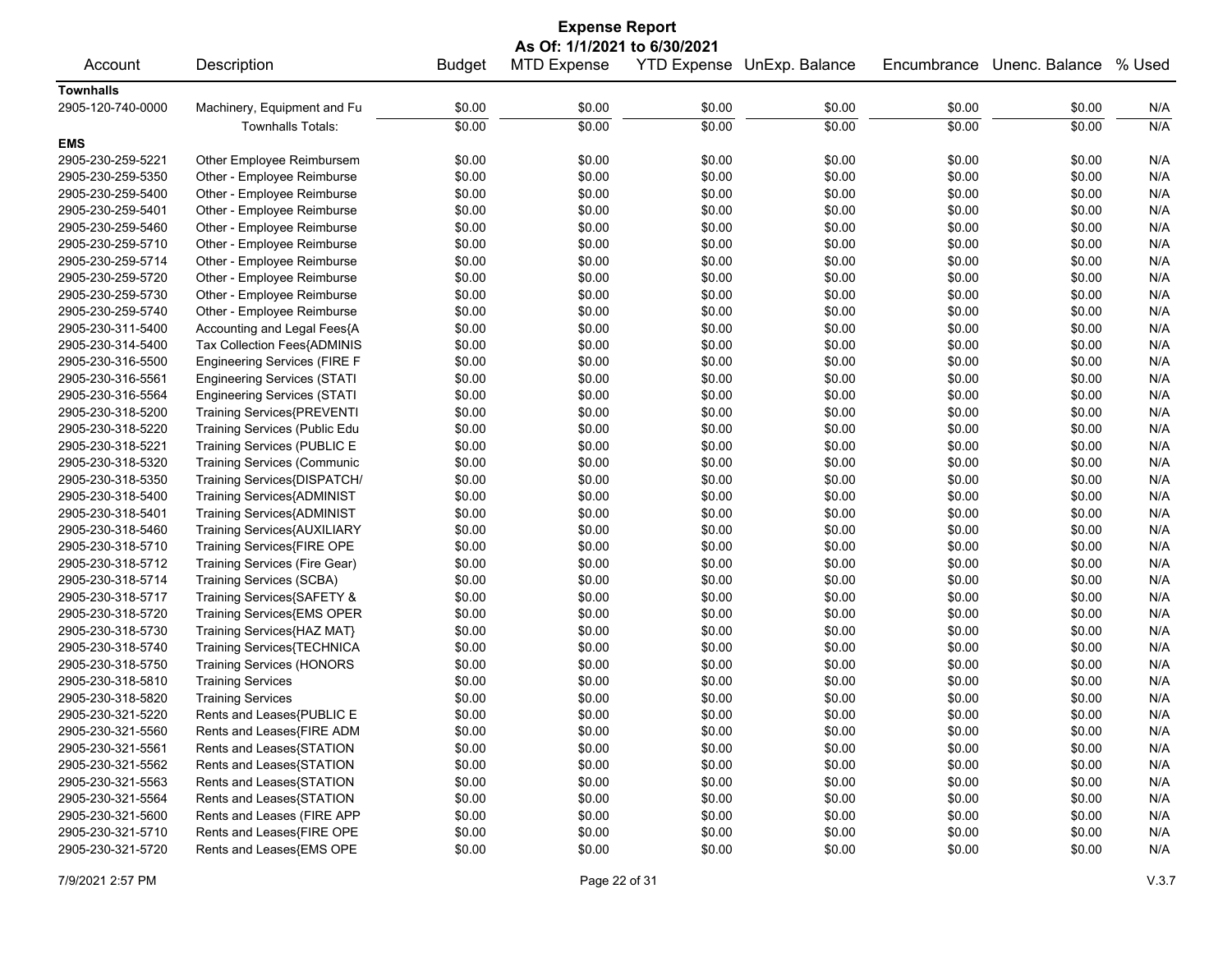| <b>Expense Report</b> |                                    |               |                    |                    |                |             |                |        |  |  |
|-----------------------|------------------------------------|---------------|--------------------|--------------------|----------------|-------------|----------------|--------|--|--|
|                       | As Of: 1/1/2021 to 6/30/2021       |               |                    |                    |                |             |                |        |  |  |
| Account               | Description                        | <b>Budget</b> | <b>MTD Expense</b> | <b>YTD Expense</b> | UnExp. Balance | Encumbrance | Unenc. Balance | % Used |  |  |
| 2905-230-322-5500     | Garbage and Trash Removal          | \$0.00        | \$0.00             | \$0.00             | \$0.00         | \$0.00      | \$0.00         | N/A    |  |  |
| 2905-230-322-5560     | Garbage and Trash Removal{         | \$0.00        | \$0.00             | \$0.00             | \$0.00         | \$0.00      | \$0.00         | N/A    |  |  |
| 2905-230-322-5561     | Garbage and Trash Removal{         | \$0.00        | \$0.00             | \$0.00             | \$0.00         | \$0.00      | \$0.00         | N/A    |  |  |
| 2905-230-322-5562     | Garbage and Trash Removal{         | \$0.00        | \$0.00             | \$0.00             | \$0.00         | \$0.00      | \$0.00         | N/A    |  |  |
| 2905-230-322-5563     | Garbage and Trash Removal{         | \$0.00        | \$0.00             | \$0.00             | \$0.00         | \$0.00      | \$0.00         | N/A    |  |  |
| 2905-230-322-5564     | Garbage and Trash Removal{         | \$0.00        | \$0.00             | \$0.00             | \$0.00         | \$0.00      | \$0.00         | N/A    |  |  |
| 2905-230-323-5121     | Repairs and Maintenance{HE         | \$0.00        | \$0.00             | \$0.00             | \$0.00         | \$0.00      | \$0.00         | N/A    |  |  |
| 2905-230-323-5160     | Repairs and Maintenance{HO         | \$0.00        | \$0.00             | \$0.00             | \$0.00         | \$0.00      | \$0.00         | N/A    |  |  |
| 2905-230-323-5200     | Repairs and Maintenance{PR         | \$0.00        | \$0.00             | \$0.00             | \$0.00         | \$0.00      | \$0.00         | N/A    |  |  |
| 2905-230-323-5220     | Repairs and Maintenance{PU         | \$0.00        | \$0.00             | \$0.00             | \$0.00         | \$0.00      | \$0.00         | N/A    |  |  |
| 2905-230-323-5310     | Repairs and Maintenance{TE         | \$0.00        | \$0.00             | \$0.00             | \$0.00         | \$0.00      | \$0.00         | N/A    |  |  |
| 2905-230-323-5320     | Repairs and Maintenance{CO         | \$0.00        | \$0.00             | \$0.00             | \$0.00         | \$0.00      | \$0.00         | N/A    |  |  |
| 2905-230-323-5340     | Repairs and Maintenance{INT        | \$0.00        | \$0.00             | \$0.00             | \$0.00         | \$0.00      | \$0.00         | N/A    |  |  |
| 2905-230-323-5350     | Repairs and Maintenance{DIS        | \$0.00        | \$0.00             | \$0.00             | \$0.00         | \$0.00      | \$0.00         | N/A    |  |  |
| 2905-230-323-5400     | Repairs and Maintenance{AD         | \$0.00        | \$0.00             | \$0.00             | \$0.00         | \$0.00      | \$0.00         | N/A    |  |  |
| 2905-230-323-5460     | Repairs and Maintenance{AU         | \$0.00        | \$0.00             | \$0.00             | \$0.00         | \$0.00      | \$0.00         | N/A    |  |  |
| 2905-230-323-5500     | Repairs and Maintenance (FI        | \$0.00        | \$0.00             | \$0.00             | \$0.00         | \$0.00      | \$0.00         | N/A    |  |  |
| 2905-230-323-5560     | Repairs and Maintenance{FIR        | \$0.00        | \$0.00             | \$0.00             | \$0.00         | \$0.00      | \$0.00         | N/A    |  |  |
| 2905-230-323-5561     | Repairs and Maintenance{ST         | \$0.00        | \$0.00             | \$0.00             | \$0.00         | \$0.00      | \$0.00         | N/A    |  |  |
| 2905-230-323-5562     | Repairs and Maintenance{ST         | \$0.00        | \$0.00             | \$0.00             | \$0.00         | \$0.00      | \$0.00         | N/A    |  |  |
| 2905-230-323-5563     | Repairs and Maintenance{ST         | \$0.00        | \$0.00             | \$0.00             | \$0.00         | \$0.00      | \$0.00         | N/A    |  |  |
| 2905-230-323-5564     | Repairs and Maintenance{ST         | \$0.00        | \$0.00             | \$0.00             | \$0.00         | \$0.00      | \$0.00         | N/A    |  |  |
| 2905-230-323-5600     | Repairs and Maintenance{FIR        | \$0.00        | \$0.00             | \$0.00             | \$0.00         | \$0.00      | \$0.00         | N/A    |  |  |
| 2905-230-323-5710     | Repairs and Maintenance{FIR        | \$0.00        | \$0.00             | \$0.00             | \$0.00         | \$0.00      | \$0.00         | N/A    |  |  |
| 2905-230-323-5712     | Repairs and Maintenance{FIR        | \$0.00        | \$0.00             | \$0.00             | \$0.00         | \$0.00      | \$0.00         | N/A    |  |  |
| 2905-230-323-5714     | Repairs and Maintenance{SC         | \$0.00        | \$0.00             | \$0.00             | \$0.00         | \$0.00      | \$0.00         | N/A    |  |  |
| 2905-230-323-5720     | Repairs and Maintenance{EM         | \$0.00        | \$0.00             | \$0.00             | \$0.00         | \$0.00      | \$0.00         | N/A    |  |  |
| 2905-230-323-5730     | Repairs and Maintenance{HA         | \$0.00        | \$0.00             | \$0.00             | \$0.00         | \$0.00      | \$0.00         | N/A    |  |  |
| 2905-230-323-5740     | Repairs and Maintenance{TE         | \$0.00        | \$0.00             | \$0.00             | \$0.00         | \$0.00      | \$0.00         | N/A    |  |  |
| 2905-230-330-5200     | Travel and Meeting Expense{        | \$0.00        | \$0.00             | \$0.00             | \$0.00         | \$0.00      | \$0.00         | N/A    |  |  |
| 2905-230-330-5221     | Travel and Meeting Expense (       | \$0.00        | \$0.00             | \$0.00             | \$0.00         | \$0.00      | \$0.00         | N/A    |  |  |
| 2905-230-330-5310     | Travel and Meeting Expense{        | \$0.00        | \$0.00             | \$0.00             | \$0.00         | \$0.00      | \$0.00         | N/A    |  |  |
| 2905-230-330-5320     | Travel and Meeting Expense{        | \$0.00        | \$0.00             | \$0.00             | \$0.00         | \$0.00      | \$0.00         | N/A    |  |  |
| 2905-230-330-5350     | Travel and Meeting Expense{        | \$0.00        | \$0.00             | \$0.00             | \$0.00         | \$0.00      | \$0.00         | N/A    |  |  |
| 2905-230-330-5400     | Travel and Meeting Expense{        | \$0.00        | \$0.00             | \$0.00             | \$0.00         | \$0.00      | \$0.00         | N/A    |  |  |
| 2905-230-330-5401     | Travel and Meeting Expense{        | \$0.00        | \$0.00             | \$0.00             | \$0.00         | \$0.00      | \$0.00         | N/A    |  |  |
| 2905-230-330-5600     | Travel and Meeting Expense{        | \$0.00        | \$0.00             | \$0.00             | \$0.00         | \$0.00      | \$0.00         | N/A    |  |  |
| 2905-230-330-5710     | Travel and Meeting Expense{        | \$0.00        | \$0.00             | \$0.00             | \$0.00         | \$0.00      | \$0.00         | N/A    |  |  |
| 2905-230-330-5712     | Travel and Meeting Expense{        | \$0.00        | \$0.00             | \$0.00             | \$0.00         | \$0.00      | \$0.00         | N/A    |  |  |
| 2905-230-330-5714     | Travel and Meeting Expense{        | \$0.00        | \$0.00             | \$0.00             | \$0.00         | \$0.00      | \$0.00         | N/A    |  |  |
| 2905-230-330-5720     | Travel and Meeting Expense (       | \$0.00        | \$0.00             | \$0.00             | \$0.00         | \$0.00      | \$0.00         | N/A    |  |  |
| 2905-230-330-5730     | Travel and Meeting Expense{        | \$0.00        | \$0.00             | \$0.00             | \$0.00         | \$0.00      | \$0.00         | N/A    |  |  |
| 2905-230-330-5740     | Travel and Meeting Expense (       | \$0.00        | \$0.00             | \$0.00             | \$0.00         | \$0.00      | \$0.00         | N/A    |  |  |
| 2905-230-330-5750     | <b>Travel and Meeting Expenses</b> | \$0.00        | \$0.00             | \$0.00             | \$0.00         | \$0.00      | \$0.00         | N/A    |  |  |
| 2905-230-330-5810     | <b>Travel and Meeting Expense</b>  | \$0.00        | \$0.00             | \$0.00             | \$0.00         | \$0.00      | \$0.00         | N/A    |  |  |
| 2905-230-330-5820     | <b>Travel and Meeting Expense</b>  | \$0.00        | \$0.00             | \$0.00             | \$0.00         | \$0.00      | \$0.00         | N/A    |  |  |
|                       |                                    |               |                    |                    |                |             |                |        |  |  |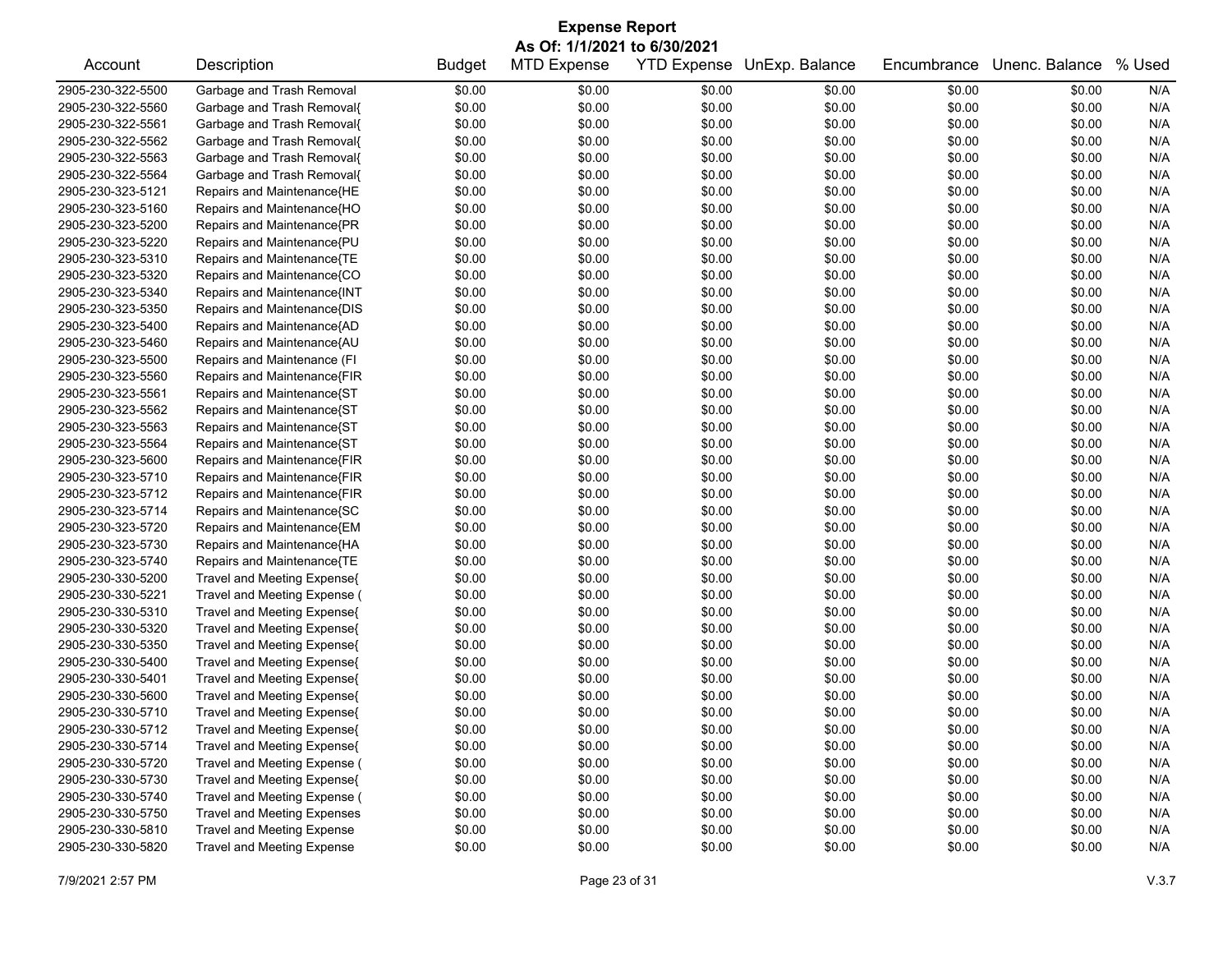| <b>Expense Report</b> |                                     |               |                    |                    |                |             |                |         |  |  |
|-----------------------|-------------------------------------|---------------|--------------------|--------------------|----------------|-------------|----------------|---------|--|--|
|                       | As Of: 1/1/2021 to 6/30/2021        |               |                    |                    |                |             |                |         |  |  |
| Account               | Description                         | <b>Budget</b> | <b>MTD Expense</b> | <b>YTD Expense</b> | UnExp. Balance | Encumbrance | Unenc. Balance | % Used  |  |  |
| 2905-230-341-5200     | Telephone (Prevention)              | \$0.00        | \$0.00             | \$0.00             | \$0.00         | \$0.00      | \$0.00         | N/A     |  |  |
| 2905-230-341-5320     | Telephone (COMMUNICATIO             | \$0.00        | \$0.00             | \$0.00             | \$0.00         | \$0.00      | \$0.00         | N/A     |  |  |
| 2905-230-341-5350     | Telephone{DISPATCH/PSISN            | \$0.00        | \$0.00             | \$0.00             | \$0.00         | \$0.00      | \$0.00         | N/A     |  |  |
| 2905-230-341-5500     | Telephone (FIRE FACILITIES          | \$0.00        | \$0.00             | \$0.00             | \$0.00         | \$0.00      | \$0.00         | N/A     |  |  |
| 2905-230-341-5560     | Telephone{FIRE ADMINISTR            | \$0.00        | \$0.00             | \$0.00             | \$0.00         | \$0.00      | \$0.00         | N/A     |  |  |
| 2905-230-341-5561     | Telephone{STATION 61}               | \$0.00        | \$0.00             | \$0.00             | \$0.00         | \$0.00      | \$0.00         | N/A     |  |  |
| 2905-230-341-5562     | Telephone{STATION 62}               | \$0.00        | \$0.00             | \$0.00             | \$0.00         | \$0.00      | \$0.00         | N/A     |  |  |
| 2905-230-341-5563     | Telephone{STATION 63}               | \$0.00        | \$0.00             | \$0.00             | \$0.00         | \$0.00      | \$0.00         | N/A     |  |  |
| 2905-230-341-5564     | Telephone{STATION 64}               | \$0.00        | \$0.00             | \$0.00             | \$0.00         | \$0.00      | \$0.00         | N/A     |  |  |
| 2905-230-341-5999     | Telephone (COST ALLOC/BU            | \$0.00        | \$0.00             | \$0.00             | \$0.00         | \$0.00      | \$0.00         | N/A     |  |  |
| 2905-230-342-5400     | Postage{ADMINISTRATION}             | \$0.00        | \$0.00             | \$0.00             | \$0.00         | \$0.00      | \$0.00         | N/A     |  |  |
| 2905-230-342-5710     | Postage (Fire Operations)           | \$0.00        | \$0.00             | \$0.00             | \$0.00         | \$0.00      | \$0.00         | N/A     |  |  |
| 2905-230-342-5714     | Postage{SCBA}                       | \$0.00        | \$0.00             | \$0.00             | \$0.00         | \$0.00      | \$0.00         | N/A     |  |  |
| 2905-230-342-5730     | Postage{HAZ MAT}                    | \$0.00        | \$0.00             | \$0.00             | \$0.00         | \$0.00      | \$0.00         | N/A     |  |  |
| 2905-230-343-5400     | Postage Machine Rental{AD           | \$0.00        | \$0.00             | \$0.00             | \$0.00         | \$0.00      | \$0.00         | N/A     |  |  |
| 2905-230-344-5220     | Printing{PUBLIC EDUCATIO            | \$0.00        | \$0.00             | \$0.00             | \$0.00         | \$0.00      | \$0.00         | N/A     |  |  |
| 2905-230-344-5221     | Printing (PUBLIC EDUCATIO           | \$0.00        | \$0.00             | \$0.00             | \$0.00         | \$0.00      | \$0.00         | N/A     |  |  |
| 2905-230-344-5400     | Printing{ADMINISTRATION}            | \$0.00        | \$0.00             | \$0.00             | \$0.00         | \$0.00      | \$0.00         | N/A     |  |  |
| 2905-230-344-5401     | Printing (ADMINISTRATION:           | \$0.00        | \$0.00             | \$0.00             | \$0.00         | \$0.00      | \$0.00         | N/A     |  |  |
| 2905-230-344-5460     | Printing (AUXILIARY)                | \$0.00        | \$0.00             | \$0.00             | \$0.00         | \$0.00      | \$0.00         | N/A     |  |  |
| 2905-230-344-5720     | Printing{EMS OPERATIONS}            | \$0.00        | \$0.00             | \$0.00             | \$0.00         | \$0.00      | \$0.00         | N/A     |  |  |
| 2905-230-344-5820     | Printing                            | \$0.00        | \$0.00             | \$0.00             | \$0.00         | \$0.00      | \$0.00         | N/A     |  |  |
| 2905-230-345-5130     | Advertising{FIRE: HUMAN R           | \$0.00        | \$0.00             | \$0.00             | \$0.00         | \$0.00      | \$0.00         | N/A     |  |  |
| 2905-230-345-5220     | Advertising{PUBLIC EDUCAT           | \$0.00        | \$0.00             | \$0.00             | \$0.00         | \$0.00      | \$0.00         | N/A     |  |  |
| 2905-230-351-5500     | Electricity (FIRE FACILITIES)       | \$0.00        | \$0.00             | \$0.00             | \$0.00         | \$0.00      | \$0.00         | N/A     |  |  |
| 2905-230-351-5560     | Electricity{FIRE ADMINISTRA         | \$0.00        | \$0.00             | \$0.00             | \$0.00         | \$0.00      | \$0.00         | N/A     |  |  |
| 2905-230-351-5561     | Electricity{STATION 61}             | \$0.00        | \$0.00             | \$0.00             | \$0.00         | \$0.00      | \$0.00         | N/A     |  |  |
| 2905-230-351-5562     | Electricity{STATION 62}             | \$0.00        | \$0.00             | \$0.00             | \$0.00         | \$0.00      | \$0.00         | N/A     |  |  |
| 2905-230-351-5563     | Electricity{STATION 63}             | \$0.00        | \$0.00             | \$0.00             | \$0.00         | \$0.00      | \$0.00         | N/A     |  |  |
| 2905-230-351-5564     | Electricity{STATION 64}             | \$0.00        | \$0.00             | \$0.00             | \$0.00         | \$0.00      | \$0.00         | N/A     |  |  |
| 2905-230-352-5500     | Water and Sewage (FIRE FA           | \$0.00        | \$0.00             | \$0.00             | \$0.00         | \$0.00      | \$0.00         | N/A     |  |  |
| 2905-230-352-5560     | Water and Sewage{FIRE AD            | \$0.00        | \$0.00             | \$0.00             | \$0.00         | \$0.00      | \$0.00         | N/A     |  |  |
| 2905-230-352-5561     | Water and Sewage{STATION            | \$0.00        | \$0.00             | \$0.00             | \$0.00         | \$0.00      | \$0.00         | N/A     |  |  |
| 2905-230-352-5562     | Water and Sewage{STATION            | \$0.00        | \$0.00             | \$0.00             | \$0.00         | \$0.00      | \$0.00         | N/A     |  |  |
| 2905-230-352-5563     | Water and Sewage{STATION            | \$0.00        | \$0.00             | \$0.00             | \$0.00         | \$0.00      | \$0.00         | N/A     |  |  |
| 2905-230-352-5564     | Water and Sewage{STATION            | \$0.00        | \$0.00             | \$0.00             | \$0.00         | \$0.00      | \$0.00         | N/A     |  |  |
| 2905-230-353-5500     | Natural Gas (FIRE FACILITIE         | \$0.00        | \$0.00             | \$0.00             | \$0.00         | \$0.00      | \$0.00         | N/A     |  |  |
| 2905-230-353-5560     | Natural Gas{FIRE ADMINIST           | \$0.00        | \$0.00             | \$0.00             | \$0.00         | \$0.00      | \$0.00         | N/A     |  |  |
| 2905-230-353-5561     | Natural Gas{STATION 61}             | \$0.00        | \$0.00             | \$0.00             | \$0.00         | \$0.00      | \$0.00         | N/A     |  |  |
| 2905-230-353-5562     | Natural Gas{STATION 62}             | \$0.00        | \$0.00             | \$0.00             | \$0.00         | \$0.00      | \$0.00         | N/A     |  |  |
| 2905-230-353-5563     | Natural Gas{STATION 63}             | \$0.00        | \$0.00             | \$0.00             | \$0.00         | \$0.00      | \$0.00         | N/A     |  |  |
| 2905-230-353-5564     | Natural Gas{STATION 64}             | \$0.00        | \$0.00             | \$0.00             | \$0.00         | \$0.00      | \$0.00         | N/A     |  |  |
| 2905-230-360-5000     | <b>Contracted Services (Operati</b> | \$4,800.00    | \$0.00             | \$4,800.00         | \$0.00         | \$0.00      | \$0.00         | 100.00% |  |  |
| 2905-230-360-5121     | Contracted Services{HEALTH          | \$0.00        | \$0.00             | \$0.00             | \$0.00         | \$0.00      | \$0.00         | N/A     |  |  |
| 2905-230-360-5130     | Contracted Services{FIRE: H         | \$0.00        | \$0.00             | \$0.00             | \$0.00         | \$0.00      | \$0.00         | N/A     |  |  |
| 2905-230-360-5200     | <b>Contracted Services (PREVE</b>   | \$0.00        | \$0.00             | \$0.00             | \$0.00         | \$0.00      | \$0.00         | N/A     |  |  |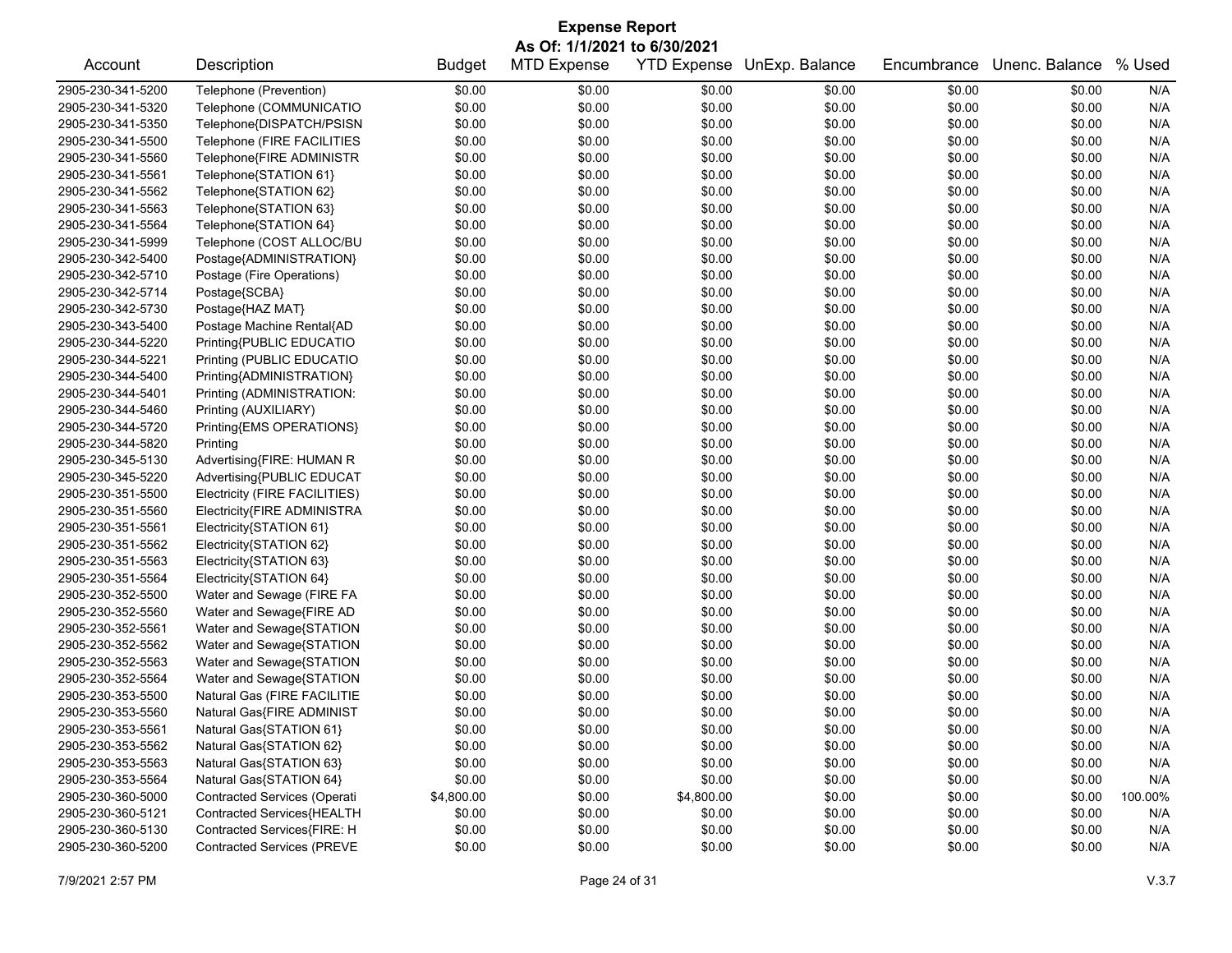| <b>Expense Report</b> |                                     |               |                              |             |                            |             |                |         |  |  |
|-----------------------|-------------------------------------|---------------|------------------------------|-------------|----------------------------|-------------|----------------|---------|--|--|
|                       |                                     |               | As Of: 1/1/2021 to 6/30/2021 |             |                            |             |                |         |  |  |
| Account               | Description                         | <b>Budget</b> | <b>MTD Expense</b>           |             | YTD Expense UnExp. Balance | Encumbrance | Unenc. Balance | % Used  |  |  |
| 2905-230-360-5310     | Contracted Services{TECHN           | \$118,269.00  | \$0.00                       | \$2,695.00  | \$115,574.00               | \$33,775.00 | \$81,799.00    | 30.84%  |  |  |
| 2905-230-360-5320     | Contracted Services{COMMU           | \$0.00        | \$0.00                       | \$0.00      | \$0.00                     | \$0.00      | \$0.00         | N/A     |  |  |
| 2905-230-360-5340     | Contracted Services{INTERO          | \$0.00        | \$0.00                       | \$0.00      | \$0.00                     | \$0.00      | \$0.00         | N/A     |  |  |
| 2905-230-360-5350     | Contracted Services{DISPAT          | \$24,970.00   | \$0.00                       | \$24,970.00 | \$0.00                     | \$0.00      | \$0.00         | 100.00% |  |  |
| 2905-230-360-5400     | Contracted Services{ADMINI          | \$0.00        | \$0.00                       | \$0.00      | \$0.00                     | \$0.00      | \$0.00         | N/A     |  |  |
| 2905-230-360-5401     | Contracted Services{ADMINI          | \$0.00        | \$0.00                       | \$0.00      | \$0.00                     | \$0.00      | \$0.00         | N/A     |  |  |
| 2905-230-360-5451     | Contracted Services{EMS BIL         | \$0.00        | \$0.00                       | \$0.00      | \$0.00                     | \$0.00      | \$0.00         | N/A     |  |  |
| 2905-230-360-5460     | <b>Contracted Services (AUXILI</b>  | \$0.00        | \$0.00                       | \$0.00      | \$0.00                     | \$0.00      | \$0.00         | N/A     |  |  |
| 2905-230-360-5500     | Contracted Services (FIRE F         | \$0.00        | \$0.00                       | \$0.00      | \$0.00                     | \$0.00      | \$0.00         | N/A     |  |  |
| 2905-230-360-5560     | Contracted Services (FIRE A         | \$0.00        | \$0.00                       | \$0.00      | \$0.00                     | \$0.00      | \$0.00         | N/A     |  |  |
| 2905-230-360-5561     | Contracted Services{STATIO          | \$0.00        | \$0.00                       | \$0.00      | \$0.00                     | \$0.00      | \$0.00         | N/A     |  |  |
| 2905-230-360-5562     | Contracted Services{STATIO          | \$0.00        | \$0.00                       | \$0.00      | \$0.00                     | \$0.00      | \$0.00         | N/A     |  |  |
| 2905-230-360-5563     | Contracted Services{STATIO          | \$0.00        | \$0.00                       | \$0.00      | \$0.00                     | \$0.00      | \$0.00         | N/A     |  |  |
| 2905-230-360-5564     | Contracted Services{STATIO          | \$0.00        | \$0.00                       | \$0.00      | \$0.00                     | \$0.00      | \$0.00         | N/A     |  |  |
| 2905-230-360-5600     | Contracted Services (FIRE A         | \$0.00        | \$0.00                       | \$0.00      | \$0.00                     | \$0.00      | \$0.00         | N/A     |  |  |
| 2905-230-360-5712     | <b>Contracted Services (FIRE G</b>  | \$0.00        | \$0.00                       | \$0.00      | \$0.00                     | \$0.00      | \$0.00         | N/A     |  |  |
| 2905-230-360-5714     | Contracted Services{SCBA}           | \$0.00        | \$0.00                       | \$0.00      | \$0.00                     | \$0.00      | \$0.00         | N/A     |  |  |
| 2905-230-360-5720     | Contracted Services{EMS OP          | \$0.00        | \$0.00                       | \$0.00      | \$0.00                     | \$0.00      | \$0.00         | N/A     |  |  |
| 2905-230-360-5730     | Contracted Services{HAZ MA          | \$0.00        | \$0.00                       | \$0.00      | \$0.00                     | \$0.00      | \$0.00         | N/A     |  |  |
| 2905-230-360-5740     | Contracted Services{TECHNI          | \$0.00        | \$0.00                       | \$0.00      | \$0.00                     | \$0.00      | \$0.00         | N/A     |  |  |
| 2905-230-360-5820     | Contracted Services{EMS TR          | \$0.00        | \$0.00                       | \$0.00      | \$0.00                     | \$0.00      | \$0.00         | N/A     |  |  |
| 2905-230-360-5999     | Contracted Services{FIRE: C         | \$0.00        | \$0.00                       | \$0.00      | \$0.00                     | \$0.00      | \$0.00         | N/A     |  |  |
| 2905-230-382-5400     | Liability Insurance Premiums{       | \$0.00        | \$0.00                       | \$0.00      | \$0.00                     | \$0.00      | \$0.00         | N/A     |  |  |
| 2905-230-410-5400     | Office Supplies{ADMINISTRA          | \$0.00        | \$0.00                       | \$0.00      | \$0.00                     | \$0.00      | \$0.00         | N/A     |  |  |
| 2905-230-420-5000     | <b>Operating Supplies (Operatio</b> | \$0.00        | \$0.00                       | \$0.00      | \$0.00                     | \$0.00      | \$0.00         | N/A     |  |  |
| 2905-230-420-5130     | Operating Supplies (Human R         | \$0.00        | \$0.00                       | \$0.00      | \$0.00                     | \$0.00      | \$0.00         | N/A     |  |  |
| 2905-230-420-5170     | Operating Supplies{UNIFOR           | \$0.00        | \$0.00                       | \$0.00      | \$0.00                     | \$0.00      | \$0.00         | N/A     |  |  |
| 2905-230-420-5200     | <b>Operating Supplies{PREVEN</b>    | \$0.00        | \$0.00                       | \$0.00      | \$0.00                     | \$0.00      | \$0.00         | N/A     |  |  |
| 2905-230-420-5220     | Operating Supplies{PUBLIC E         | \$0.00        | \$0.00                       | \$0.00      | \$0.00                     | \$0.00      | \$0.00         | N/A     |  |  |
| 2905-230-420-5221     | <b>Operating Supplies (PUBLIC</b>   | \$0.00        | \$0.00                       | \$0.00      | \$0.00                     | \$0.00      | \$0.00         | N/A     |  |  |
| 2905-230-420-5310     | Operating Supplies{TECHNO           | \$0.00        | \$0.00                       | \$0.00      | \$0.00                     | \$0.00      | \$0.00         | N/A     |  |  |
| 2905-230-420-5400     | <b>Operating Supplies{ADMINIS</b>   | \$0.00        | \$0.00                       | \$0.00      | \$0.00                     | \$0.00      | \$0.00         | N/A     |  |  |
| 2905-230-420-5460     | <b>Operating Supplies{AUXILIAR</b>  | \$0.00        | \$0.00                       | \$0.00      | \$0.00                     | \$0.00      | \$0.00         | N/A     |  |  |
| 2905-230-420-5500     | <b>Operating Supplies (FIRE FA</b>  | \$0.00        | \$0.00                       | \$0.00      | \$0.00                     | \$0.00      | \$0.00         | N/A     |  |  |
| 2905-230-420-5560     | Operating Supplies{FIRE AD          | \$0.00        | \$0.00                       | \$0.00      | \$0.00                     | \$0.00      | \$0.00         | N/A     |  |  |
| 2905-230-420-5561     | <b>Operating Supplies{STATION</b>   | \$0.00        | \$0.00                       | \$0.00      | \$0.00                     | \$0.00      | \$0.00         | N/A     |  |  |
| 2905-230-420-5562     | Operating Supplies{STATION          | \$0.00        | \$0.00                       | \$0.00      | \$0.00                     | \$0.00      | \$0.00         | N/A     |  |  |
| 2905-230-420-5563     | <b>Operating Supplies{STATION</b>   | \$0.00        | \$0.00                       | \$0.00      | \$0.00                     | \$0.00      | \$0.00         | N/A     |  |  |
| 2905-230-420-5564     | <b>Operating Supplies{STATION</b>   | \$0.00        | \$0.00                       | \$0.00      | \$0.00                     | \$0.00      | \$0.00         | N/A     |  |  |
| 2905-230-420-5600     | Operating Supplies{FIRE APP         | \$0.00        | \$0.00                       | \$0.00      | \$0.00                     | \$0.00      | \$0.00         | N/A     |  |  |
| 2905-230-420-5710     | Operating Supplies{FIRE OP          | \$0.00        | \$0.00                       | \$0.00      | \$0.00                     | \$0.00      | \$0.00         | N/A     |  |  |
| 2905-230-420-5712     | Operating Supplies{FIRE GE          | \$0.00        | \$0.00                       | \$0.00      | \$0.00                     | \$0.00      | \$0.00         | N/A     |  |  |
| 2905-230-420-5714     | <b>Operating Supplies{SCBA}</b>     | \$0.00        | \$0.00                       | \$0.00      | \$0.00                     | \$0.00      | \$0.00         | N/A     |  |  |
| 2905-230-420-5717     | <b>Operating Supplies{SAFETY</b>    | \$0.00        | \$0.00                       | \$0.00      | \$0.00                     | \$0.00      | \$0.00         | N/A     |  |  |
| 2905-230-420-5720     | Operating Supplies{EMS OPE          | \$0.00        | \$0.00                       | \$0.00      | \$0.00                     | \$0.00      | \$0.00         | N/A     |  |  |
| 2905-230-420-5730     | Operating Supplies{HAZ MAT          | \$0.00        | \$0.00                       | \$0.00      | \$0.00                     | \$0.00      | \$0.00         | N/A     |  |  |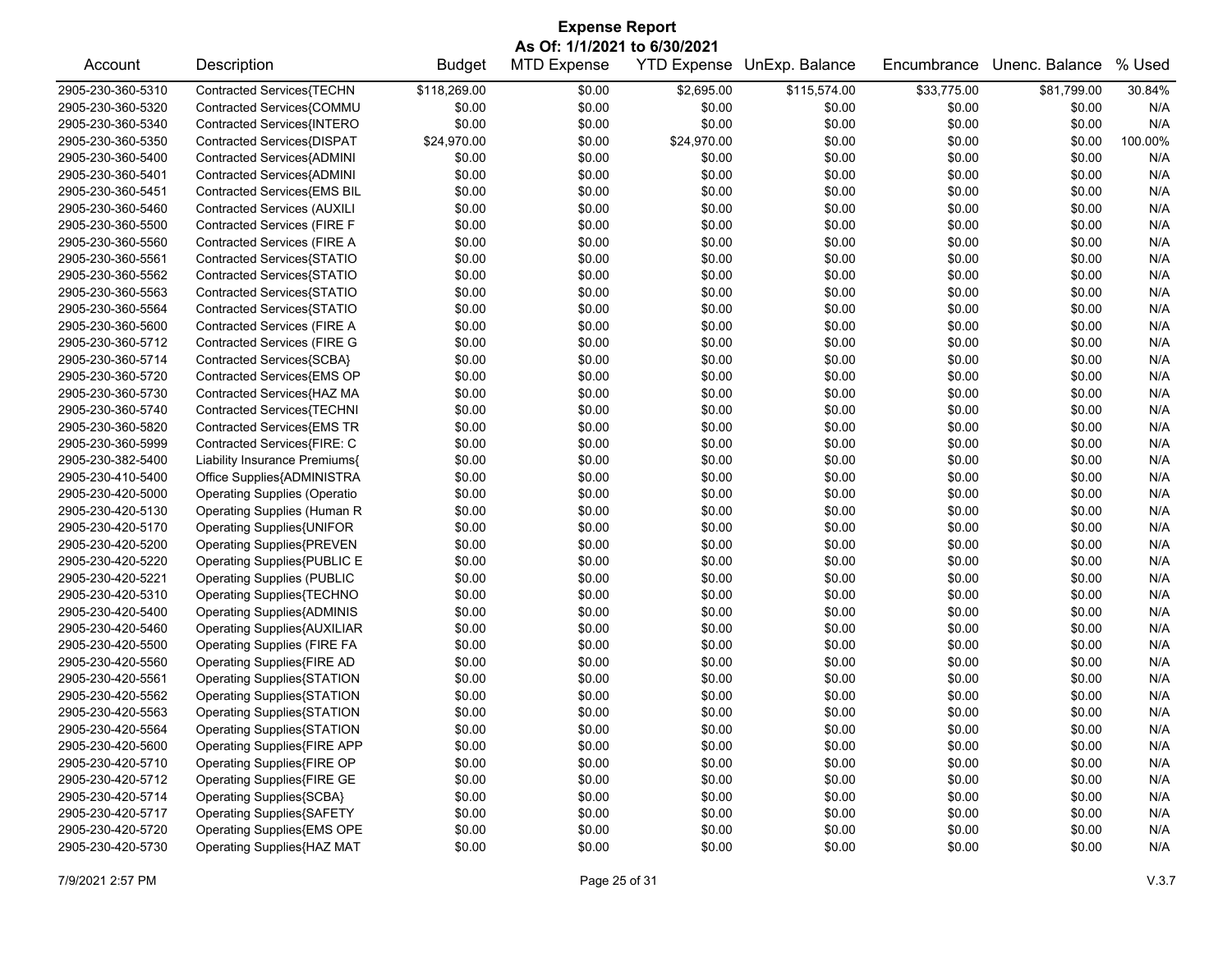|                                        | <b>Expense Report</b>                                |                  |                              |        |                            |             |                       |            |  |  |
|----------------------------------------|------------------------------------------------------|------------------|------------------------------|--------|----------------------------|-------------|-----------------------|------------|--|--|
|                                        |                                                      |                  | As Of: 1/1/2021 to 6/30/2021 |        |                            |             |                       |            |  |  |
| Account                                | Description                                          | <b>Budget</b>    | <b>MTD Expense</b>           |        | YTD Expense UnExp. Balance | Encumbrance | Unenc. Balance % Used |            |  |  |
| 2905-230-420-5740                      | <b>Operating Supplies{TECHNIC</b>                    | \$0.00           | \$0.00                       | \$0.00 | \$0.00                     | \$0.00      | \$0.00                | N/A        |  |  |
| 2905-230-420-5750                      | <b>Operating Supplies{HONORS</b>                     | \$0.00           | \$0.00                       | \$0.00 | \$0.00                     | \$0.00      | \$0.00                | N/A        |  |  |
| 2905-230-420-5810                      | <b>Operating Supplies</b>                            | \$0.00           | \$0.00                       | \$0.00 | \$0.00                     | \$0.00      | \$0.00                | N/A        |  |  |
| 2905-230-420-5820                      | <b>Operating Supplies</b>                            | \$0.00           | \$0.00                       | \$0.00 | \$0.00                     | \$0.00      | \$0.00                | N/A        |  |  |
| 2905-230-430-5121                      | Small Tools and Minor Equip                          | \$0.00           | \$0.00                       | \$0.00 | \$0.00                     | \$0.00      | \$0.00                | N/A        |  |  |
| 2905-230-430-5160                      | Small Tools and Minor Equip                          | \$0.00           | \$0.00                       | \$0.00 | \$0.00                     | \$0.00      | \$0.00                | N/A        |  |  |
| 2905-230-430-5200                      | Small Tools and Minor Equip                          | \$0.00           | \$0.00                       | \$0.00 | \$0.00                     | \$0.00      | \$0.00                | N/A        |  |  |
| 2905-230-430-5220                      | Small Tools and Minor Equip                          | \$0.00           | \$0.00                       | \$0.00 | \$0.00                     | \$0.00      | \$0.00                | N/A        |  |  |
| 2905-230-430-5310                      | Small Tools and Minor Equip                          | \$0.00           | \$0.00                       | \$0.00 | \$0.00                     | \$0.00      | \$0.00                | N/A        |  |  |
| 2905-230-430-5320                      | Small Tools and Minor Equip                          | \$0.00           | \$0.00                       | \$0.00 | \$0.00                     | \$0.00      | \$0.00                | N/A        |  |  |
| 2905-230-430-5340                      | Small Tools and Minor Equip                          | \$0.00           | \$0.00                       | \$0.00 | \$0.00                     | \$0.00      | \$0.00                | N/A        |  |  |
| 2905-230-430-5350                      | Small Tools and Minor Equip                          | \$0.00           | \$0.00                       | \$0.00 | \$0.00                     | \$0.00      | \$0.00                | N/A        |  |  |
| 2905-230-430-5400                      | Small Tools and Minor Equip                          | \$0.00           | \$0.00                       | \$0.00 | \$0.00                     | \$0.00      | \$0.00                | N/A        |  |  |
| 2905-230-430-5460                      | Small Tools and Minor Equip                          | \$0.00           | \$0.00                       | \$0.00 | \$0.00                     | \$0.00      | \$0.00                | N/A        |  |  |
| 2905-230-430-5600                      | Small Tools and Minor Equip                          | \$0.00           | \$0.00                       | \$0.00 | \$0.00                     | \$0.00      | \$0.00                | N/A        |  |  |
| 2905-230-430-5710                      | Small Tools and Minor Equip                          | \$0.00           | \$0.00                       | \$0.00 | \$0.00                     | \$0.00      | \$0.00                | N/A        |  |  |
| 2905-230-430-5712                      | Small Tools and Minor Equip                          | \$0.00           | \$0.00                       | \$0.00 | \$0.00                     | \$0.00      | \$0.00                | N/A        |  |  |
| 2905-230-430-5714                      | Small Tools and Minor Equip                          | \$0.00           | \$0.00                       | \$0.00 | \$0.00                     | \$0.00      | \$0.00                | N/A        |  |  |
| 2905-230-430-5720                      | Small Tools and Minor Equip                          | \$0.00           | \$0.00                       | \$0.00 | \$0.00                     | \$0.00      | \$0.00                | N/A        |  |  |
| 2905-230-430-5730                      | Small Tools and Minor Equip                          | \$0.00           | \$0.00                       | \$0.00 | \$0.00                     | \$0.00      | \$0.00                | N/A        |  |  |
| 2905-230-430-5740                      | Small Tools and Minor Equip                          | \$0.00           | \$0.00                       | \$0.00 | \$0.00                     | \$0.00      | \$0.00                | N/A        |  |  |
| 2905-230-430-5810                      | Small Tools and Minor Equip                          | \$0.00           | \$0.00                       | \$0.00 | \$0.00                     | \$0.00      | \$0.00                | N/A        |  |  |
| 2905-230-430-5820                      | Small Tools and Minor Equip                          | \$0.00           | \$0.00                       | \$0.00 | \$0.00                     | \$0.00      | \$0.00                | N/A        |  |  |
| 2905-230-490-5710                      | Other - Supplies and Material                        | \$0.00           | \$0.00                       | \$0.00 | \$0.00                     | \$0.00      | \$0.00                | N/A        |  |  |
| 2905-230-490-5712                      | Other - Supplies and Material                        | \$0.00           | \$0.00                       | \$0.00 | \$0.00                     | \$0.00      | \$0.00                | N/A        |  |  |
| 2905-230-490-5720                      | Other - Supplies and Material                        | \$0.00           | \$0.00                       | \$0.00 | \$0.00                     | \$0.00      | \$0.00                | N/A        |  |  |
| 2905-230-490-5750                      | Other - Supplies and Material                        | \$0.00           | \$0.00                       | \$0.00 | \$0.00                     | \$0.00      | \$0.00                | N/A        |  |  |
| 2905-230-519-5200                      | Other - Dues and Fees{PREV                           | \$0.00           | \$0.00                       | \$0.00 | \$0.00                     | \$0.00      | \$0.00                | N/A        |  |  |
| 2905-230-519-5350                      | Other - Dues and Fees{DISP                           | \$0.00           | \$0.00                       | \$0.00 | \$0.00                     | \$0.00      | \$0.00                | N/A        |  |  |
| 2905-230-519-5400                      | Other - Dues and Fees{ADMI                           | \$0.00           | \$0.00                       | \$0.00 | \$0.00                     | \$0.00      | \$0.00                | N/A        |  |  |
| 2905-230-519-5401                      | Other - Dues and Fees (ADMI                          | \$0.00           | \$0.00                       | \$0.00 | \$0.00                     | \$0.00      | \$0.00                | N/A        |  |  |
| 2905-230-519-5460                      | Other - Dues and Fees{AUXIL                          | \$0.00           | \$0.00                       | \$0.00 | \$0.00                     | \$0.00      | \$0.00                | N/A        |  |  |
| 2905-230-519-5600                      | Other - Dues and Fees (FIRE                          | \$0.00           | \$0.00                       | \$0.00 | \$0.00                     | \$0.00      | \$0.00                | N/A        |  |  |
| 2905-230-519-5717                      | Other - Dues and Fees (SAFE                          | \$0.00           | \$0.00                       | \$0.00 | \$0.00                     | \$0.00      | \$0.00                | N/A        |  |  |
| 2905-230-519-5720                      | Other - Dues and Fees{EMS                            | \$0.00           | \$0.00                       | \$0.00 | \$0.00                     | \$0.00      | \$0.00                | N/A        |  |  |
| 2905-230-519-5730                      | Other - Dues and Fees{HAZ                            | \$0.00           | \$0.00                       | \$0.00 | \$0.00                     | \$0.00      | \$0.00                | N/A        |  |  |
| 2905-230-599-5121                      | Other - Other Expenses (Heal                         | \$0.00           | \$0.00                       | \$0.00 | \$0.00                     | \$0.00      | \$0.00                | N/A        |  |  |
| 2905-230-599-5200                      | Other - Other Expenses{PRE                           | \$0.00           | \$0.00                       | \$0.00 | \$0.00                     | \$0.00      | \$0.00                | N/A        |  |  |
| 2905-230-599-5400                      | Other - Other Expenses{ADMI                          | \$0.00           | \$0.00                       | \$0.00 | \$0.00                     | \$0.00      | \$0.00                | N/A        |  |  |
| 2905-230-599-5451                      | Other - Other Expenses{EMS                           | \$0.00           | \$0.00                       | \$0.00 | \$0.00                     | \$0.00      | \$0.00                | N/A        |  |  |
| 2905-230-599-5710                      | Other - Other Expenses (FIR                          | \$0.00           | \$0.00                       | \$0.00 |                            |             |                       |            |  |  |
| 2905-230-599-5720                      | Other - Other Expenses (EMS                          |                  |                              |        | \$0.00                     | \$0.00      | \$0.00<br>\$0.00      | N/A<br>N/A |  |  |
| 2905-230-720-5560                      | Buildings{FIRE ADMINISTRA                            | \$0.00           | \$0.00                       | \$0.00 | \$0.00                     | \$0.00      |                       |            |  |  |
|                                        |                                                      | \$0.00           | \$0.00                       | \$0.00 | \$0.00                     | \$0.00      | \$0.00                | N/A        |  |  |
| 2905-230-720-5561                      | Buildings{STATION 61}                                | \$0.00           | \$0.00                       | \$0.00 | \$0.00                     | \$0.00      | \$0.00                | N/A        |  |  |
| 2905-230-720-5563<br>2905-230-730-5560 | Buildings{STATION 63}<br>Improvement of Sites{FIRE A | \$0.00<br>\$0.00 | \$0.00                       | \$0.00 | \$0.00<br>\$0.00           | \$0.00      | \$0.00                | N/A        |  |  |
|                                        |                                                      |                  | \$0.00                       | \$0.00 |                            | \$0.00      | \$0.00                | N/A        |  |  |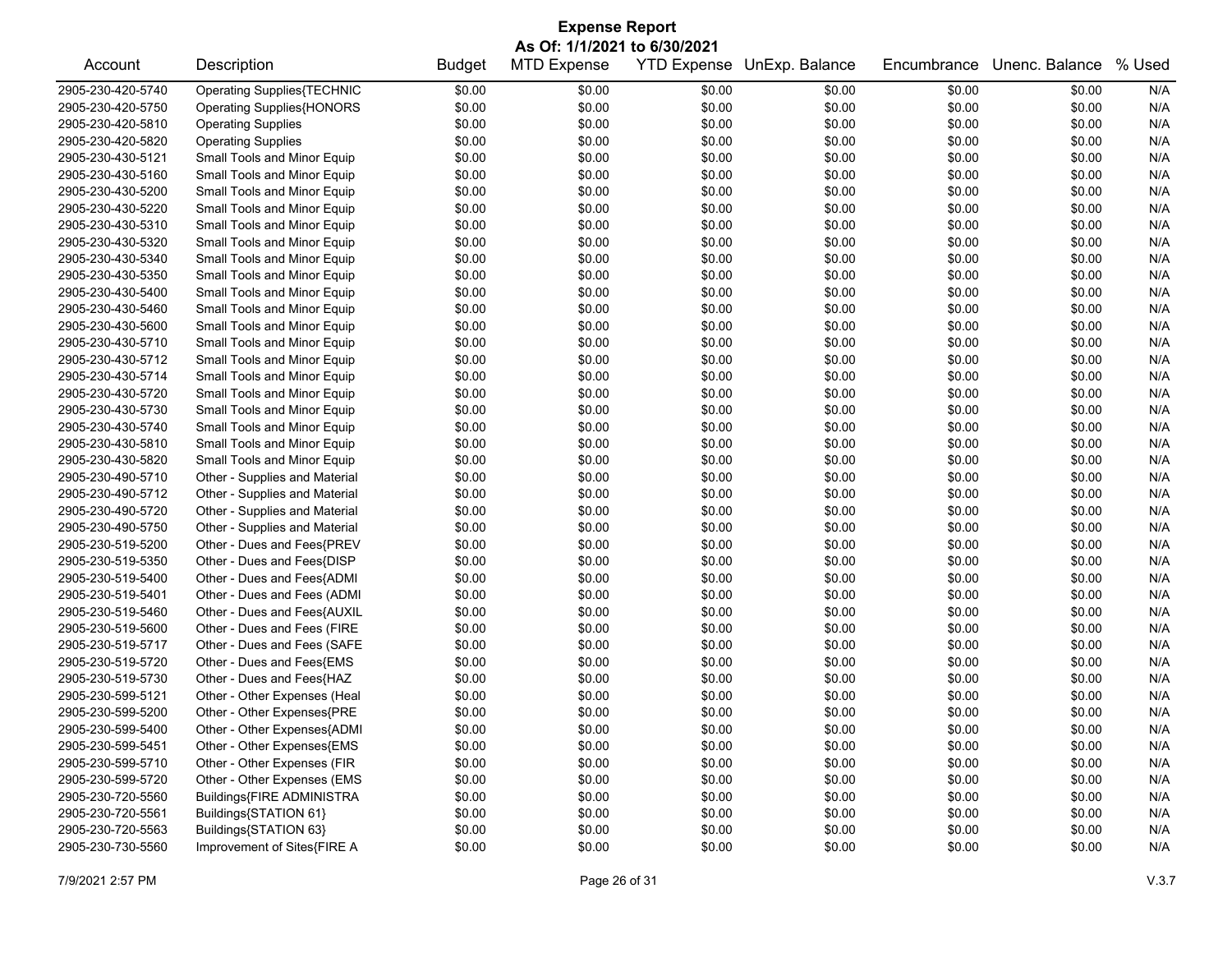| <b>Expense Report</b>                 |                                               |               |                              |                    |                |                 |                     |         |
|---------------------------------------|-----------------------------------------------|---------------|------------------------------|--------------------|----------------|-----------------|---------------------|---------|
|                                       |                                               |               | As Of: 1/1/2021 to 6/30/2021 |                    |                |                 |                     |         |
| Account                               | Description                                   | <b>Budget</b> | <b>MTD Expense</b>           | <b>YTD Expense</b> | UnExp. Balance | Encumbrance     | Unenc. Balance      | % Used  |
| 2905-230-730-5561                     | Improvement of Sites{STATIO                   | \$0.00        | \$0.00                       | \$0.00             | \$0.00         | \$0.00          | \$0.00              | N/A     |
| 2905-230-730-5562                     | Improvement of Sites{STATIO                   | \$0.00        | \$0.00                       | \$0.00             | \$0.00         | \$0.00          | \$0.00              | N/A     |
| 2905-230-730-5563                     | Improvement of Sites{STATIO                   | \$0.00        | \$0.00                       | \$0.00             | \$0.00         | \$0.00          | \$0.00              | N/A     |
| 2905-230-730-5564                     | Improvement of Sites{STATIO                   | \$0.00        | \$0.00                       | \$0.00             | \$0.00         | \$0.00          | \$0.00              | N/A     |
| 2905-230-740-5121                     | Machinery, Equipment and Fu                   | \$0.00        | \$0.00                       | \$0.00             | \$0.00         | \$0.00          | \$0.00              | N/A     |
| 2905-230-740-5160                     | Machinery, Equipment and Fu                   | \$0.00        | \$0.00                       | \$0.00             | \$0.00         | \$0.00          | \$0.00              | N/A     |
| 2905-230-740-5200                     | Machinery, Equipment and Fu                   | \$0.00        | \$0.00                       | \$0.00             | \$0.00         | \$0.00          | \$0.00              | N/A     |
| 2905-230-740-5221                     | Machinery, Equipment and Fu                   | \$0.00        | \$0.00                       | \$0.00             | \$0.00         | \$0.00          | \$0.00              | N/A     |
| 2905-230-740-5310                     | Machinery, Equipment and Fu                   | \$109,795.11  | \$0.00                       | \$27,996.00        | \$81,799.11    | \$0.00          | \$81,799.11         | 25.50%  |
| 2905-230-740-5320                     | Machinery, Equipment and Fu                   | \$0.00        | \$0.00                       | \$0.00             | \$0.00         | \$0.00          | \$0.00              | N/A     |
| 2905-230-740-5340                     | Machinery, Equipment and Fu                   | \$0.00        | \$0.00                       | \$0.00             | \$0.00         | \$0.00          | \$0.00              | N/A     |
| 2905-230-740-5350                     | Machinery, Equipment and Fu                   | \$0.00        | \$0.00                       | \$0.00             | \$0.00         | \$0.00          | \$0.00              | N/A     |
| 2905-230-740-5400                     | Machinery, Equipment and Fu                   | \$0.00        | \$0.00                       | \$0.00             | \$0.00         | \$0.00          | \$0.00              | N/A     |
| 2905-230-740-5460                     | Machinery, Equipment and Fu                   | \$0.00        | \$0.00                       | \$0.00             | \$0.00         | \$0.00          | \$0.00              | N/A     |
| 2905-230-740-5500                     | Machinery, Equipment and Fu                   | \$0.00        | \$0.00                       | \$0.00             | \$0.00         | \$0.00          | \$0.00              | N/A     |
| 2905-230-740-5561                     | Machinery, Equipment and Fu                   | \$0.00        | \$0.00                       | \$0.00             | \$0.00         | \$0.00          | \$0.00              | N/A     |
| 2905-230-740-5600                     | Machinery, Equipment and Fu                   | \$0.00        | \$0.00                       | \$0.00             | \$0.00         | \$0.00          | \$0.00              | N/A     |
| 2905-230-740-5710                     | Machinery, Equipment and Fu                   | \$0.00        | \$0.00                       | \$0.00             | \$0.00         | \$0.00          | \$0.00              | N/A     |
| 2905-230-740-5712                     | Machinery, Equipment and Fu                   | \$0.00        | \$0.00                       | \$0.00             | \$0.00         | \$0.00          | \$0.00              | N/A     |
| 2905-230-740-5720                     | Machinery, Equipment and Fu                   | \$3,993.36    | \$0.00                       | \$0.00             | \$3,993.36     | \$3,993.36      | \$0.00              | 100.00% |
| 2905-230-740-5730                     | Machinery, Equipment and Fu                   | \$0.00        | \$0.00                       | \$0.00             | \$0.00         | \$0.00          | \$0.00              | N/A     |
| 2905-230-740-5740                     | Machinery, Equipment and Fu                   | \$0.00        | \$0.00                       | \$0.00             | \$0.00         | \$0.00          | \$0.00              | N/A     |
| 2905-230-750-5460                     | Motor Vehicles{AUXILIARY}                     | \$0.00        | \$0.00                       | \$0.00             | \$0.00         | \$0.00          | \$0.00              | N/A     |
| 2905-230-750-5600                     | Motor Vehicles{FIRE APPAR                     | \$0.00        | \$0.00                       | \$0.00             | \$0.00         | \$0.00          | \$0.00              | N/A     |
|                                       | <b>EMS Totals:</b>                            | \$261,827.47  | \$0.00                       | \$60,461.00        | \$201,366.47   | \$37,768.36     | \$163,598.11        | 37.52%  |
| <b>Transfers</b>                      |                                               |               |                              |                    |                |                 |                     |         |
| 2905-910-910-5000                     | Transfers - Out                               | \$0.00        | \$0.00                       | \$0.00             | \$0.00         | \$0.00          | \$0.00              | N/A     |
| 2905-910-910-5999                     | Transfers - Out (FIRE: COST                   | \$0.00        | \$0.00                       | \$0.00             | \$0.00         | \$0.00          | \$0.00              | N/A     |
|                                       | <b>Transfers Totals:</b>                      | \$0.00        | \$0.00                       | \$0.00             | \$0.00         | \$0.00          | \$0.00              | N/A     |
| <b>Contingencies</b>                  |                                               |               |                              |                    |                |                 |                     |         |
| 2905-930-930-0000                     | Contingencies                                 | \$706.11      | \$0.00                       | \$0.00             | \$706.11       | \$0.00          | \$706.11            | 0.00%   |
| 2905-930-930-5999                     | Contingencies (FIRE: COST                     | \$0.00        | \$0.00                       | \$0.00             | \$0.00         | \$0.00          | \$0.00              | N/A     |
|                                       | <b>Contingencies Totals:</b>                  | \$706.11      | \$0.00                       | \$0.00             | \$706.11       | \$0.00          | \$706.11            | 0.00%   |
| <b>Other Financing Uses</b>           |                                               |               |                              |                    |                |                 |                     |         |
| 2905-990-990-0000                     | Other - Other Financing Uses                  | \$0.00        | \$0.00                       | \$0.00             | \$0.00         | \$0.00          | \$0.00              | N/A     |
| 2905-990-990-5999                     | Other - Other Financing Uses                  | \$0.00        | \$0.00                       | \$0.00             | \$0.00         | \$0.00          | \$0.00              | N/A     |
|                                       | Other Financing Uses Totals:                  | \$0.00        | \$0.00                       | \$0.00             | \$0.00         | \$0.00          | \$0.00              | N/A     |
| 2905 Total:                           |                                               | \$262,533.58  | \$0.00                       | \$60,461.00        | \$202,072.58   | \$37,768.36     | \$164,304.22 37.42% |         |
| 4101                                  | <b>Bond</b>                                   |               |                              |                    |                | Target Percent: | 50.00%              |         |
| Debt Service - Bond Principal Payment |                                               |               |                              |                    |                |                 |                     |         |
| 4101-810-810-0000                     | Principal Payments - Bonds                    | \$0.00        | \$0.00                       | \$0.00             | \$0.00         | \$0.00          | \$0.00              | N/A     |
|                                       | Debt Service - Bond Principal Payment Totals: | \$0.00        | $\frac{1}{0000}$             | \$0.00             | \$0.00         | \$0.00          | \$0.00              | N/A     |
| <b>Debt Service - Interest</b>        |                                               |               |                              |                    |                |                 |                     |         |
| 4101-830-830-0000                     | Interest Payments                             | \$0.00        | \$0.00                       | \$0.00             | \$0.00         | \$0.00          | \$0.00              | N/A     |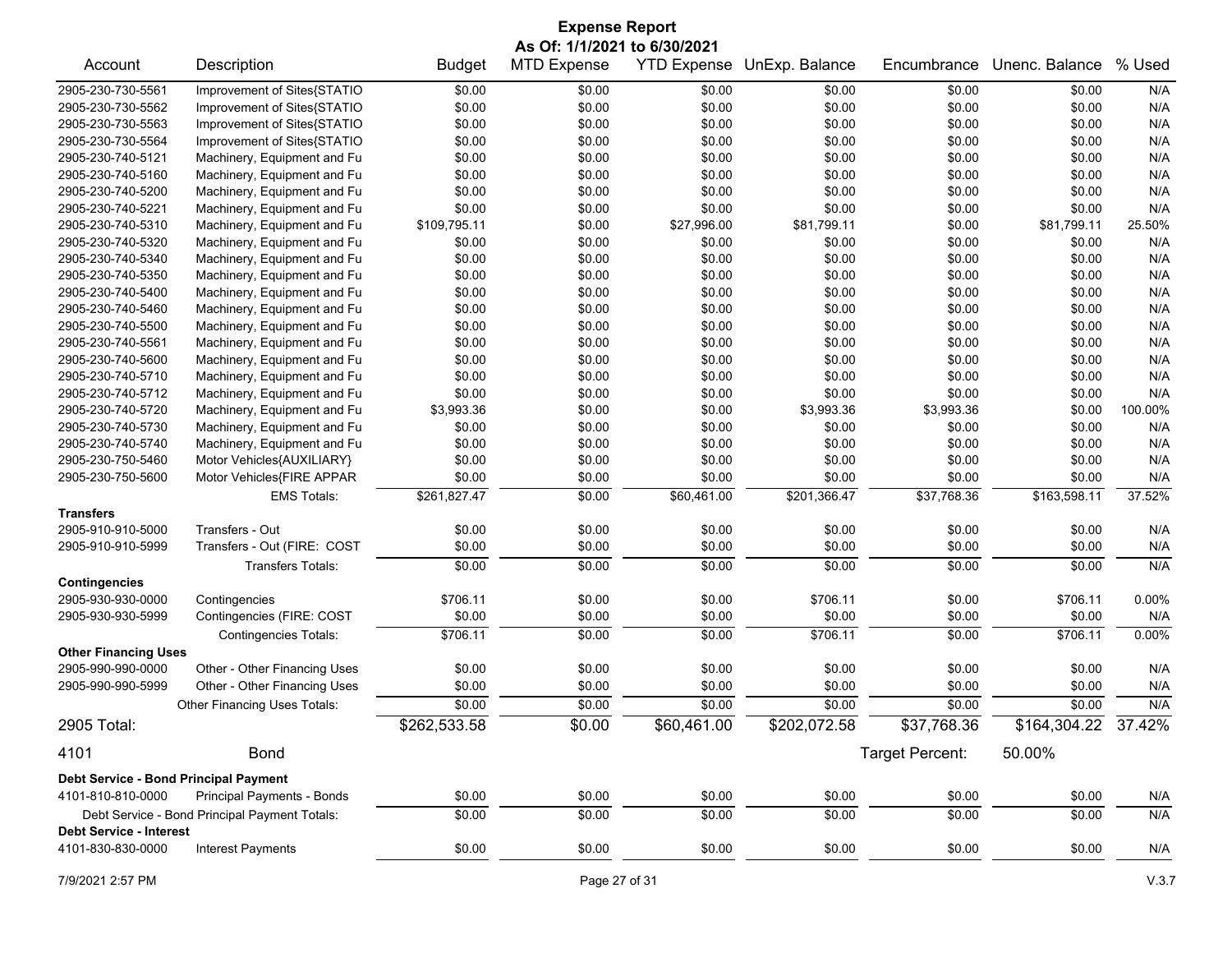|                                                  |                                               |               | <b>Expense Report</b>        |                    |                |                 |                |           |
|--------------------------------------------------|-----------------------------------------------|---------------|------------------------------|--------------------|----------------|-----------------|----------------|-----------|
|                                                  |                                               |               | As Of: 1/1/2021 to 6/30/2021 |                    |                |                 |                |           |
| Account                                          | Description                                   | <b>Budget</b> | <b>MTD Expense</b>           | <b>YTD Expense</b> | UnExp. Balance | Encumbrance     | Unenc. Balance | % Used    |
|                                                  | Debt Service - Interest Totals:               | \$0.00        | \$0.00                       | \$0.00             | \$0.00         | \$0.00          | \$0.00         | N/A       |
| 4101 Total:                                      |                                               | \$0.00        | \$0.00                       | \$0.00             | \$0.00         | \$0.00          | \$0.00         | N/A       |
| 4301                                             | Capital Improvement Fund                      |               |                              |                    |                | Target Percent: | 50.00%         |           |
| <b>Capital Outlay</b>                            |                                               |               |                              |                    |                |                 |                |           |
| 4301-760-790-0000                                | Capital Outlay                                | \$400,000.00  | \$0.00                       | \$0.00             | \$400,000.00   | \$0.00          | \$400,000.00   | 0.00%     |
|                                                  | Capital Outlay Totals:                        | \$400,000.00  | \$0.00                       | \$0.00             | \$400,000.00   | \$0.00          | \$400,000.00   | 0.00%     |
| Contingencies<br>4301-930-930-0000               |                                               | \$0.00        | \$0.00                       | \$0.00             | \$0.00         | \$0.00          | \$0.00         | N/A       |
|                                                  | Contengencies<br><b>Contingencies Totals:</b> | \$0.00        | \$0.00                       | \$0.00             | \$0.00         | \$0.00          | \$0.00         | N/A       |
| 4301 Total:                                      |                                               | \$400,000.00  | \$0.00                       | \$0.00             | \$400,000.00   | \$0.00          | \$400,000.00   | 0.00%     |
| 4304                                             | Improvement of Parks                          |               |                              |                    |                | Target Percent: | 50.00%         |           |
|                                                  |                                               |               |                              |                    |                |                 |                |           |
| <b>Capital Outlay</b><br>4304-760-730-0000       | Improvement of Sites                          | \$0.00        | \$0.00                       | \$0.00             | \$0.00         | \$0.00          | \$0.00         | N/A       |
|                                                  | Capital Outlay Totals:                        | \$0.00        | \$0.00                       | \$0.00             | \$0.00         | \$0.00          | \$0.00         | N/A       |
| 4304 Total:                                      |                                               | \$0.00        | \$0.00                       | \$0.00             | \$0.00         | \$0.00          | \$0.00         | N/A       |
| 4901                                             | New Ambulance                                 |               |                              |                    |                | Target Percent: | 50.00%         |           |
| Fire                                             |                                               |               |                              |                    |                |                 |                |           |
| 4901-220-330-5600                                | Travel and Meeting Expense (                  | \$0.00        | \$0.00                       | \$0.00             | \$0.00         | \$0.00          | \$0.00         | N/A       |
| 4901-220-740-5600                                | Machinery, Equipment and Fu                   | \$0.00        | \$0.00                       | \$0.00             | \$0.00         | \$0.00          | \$0.00         | N/A       |
| 4901-220-750-5600                                | Motor Vehicles{FIRE APPAR                     | \$0.00        | \$0.00                       | \$0.00             | \$0.00         | \$0.00          | \$0.00         | N/A       |
| 4901-220-750-5900                                | Motor Vehicles{CAPITAL}                       | \$11,000.00   | \$0.00                       | \$0.00             | \$11,000.00    | \$11,000.00     | \$0.00         | 100.00%   |
|                                                  | Fire Totals:                                  | \$11,000.00   | $\frac{1}{00}$               | \$0.00             | \$11,000.00    | \$11,000.00     | \$0.00         | 100.00%   |
| <b>Transfers</b>                                 |                                               |               |                              |                    |                |                 |                |           |
| 4901-910-910-0000                                | Transfers - Out                               | \$0.00        | \$0.00                       | \$0.00             | \$0.00         | \$0.00          | \$0.00         | N/A       |
|                                                  | <b>Transfers Totals:</b>                      | \$0.00        | \$0.00                       | \$0.00             | \$0.00         | \$0.00          | \$0.00         | N/A       |
| <b>Contingencies</b>                             |                                               |               |                              |                    |                |                 |                |           |
| 4901-930-930-5999                                | Contingencies (FIRE: COST                     | \$9,596.72    | \$0.00                       | \$0.00             | \$9,596.72     | \$0.00          | \$9,596.72     | 0.00%     |
|                                                  | <b>Contingencies Totals:</b>                  | \$9,596.72    | \$0.00                       | \$0.00             | \$9,596.72     | \$0.00          | \$9,596.72     | 0.00%     |
| <b>Other Financing Uses</b><br>4901-990-990-5999 | Other - Other Financing Uses                  | \$0.00        | \$0.00                       | \$0.00             | \$0.00         | \$0.00          | \$0.00         | N/A       |
|                                                  | Other Financing Uses Totals:                  | \$0.00        | \$0.00                       | \$0.00             | \$0.00         | \$0.00          | \$0.00         | N/A       |
| 4901 Total:                                      |                                               | \$20,596.72   | \$0.00                       | \$0.00             | \$20,596.72    | \$11,000.00     | \$9,596.72     | $53.41\%$ |
| 4902                                             | <b>Land Acquisition</b>                       |               |                              |                    |                | Target Percent: | 50.00%         |           |
| Administrative                                   |                                               |               |                              |                    |                |                 |                |           |
| 4902-110-360-0000                                | <b>Contracted Services</b>                    | \$0.00        | \$0.00                       | \$0.00             | \$0.00         | \$0.00          | \$0.00         | N/A       |
|                                                  | Administrative Totals:                        | \$0.00        | \$0.00                       | \$0.00             | \$0.00         | \$0.00          | \$0.00         | N/A       |
| <b>Capital Outlay</b>                            |                                               |               |                              |                    |                |                 |                |           |
| 4902-760-360-0000                                | <b>Contracted Services</b>                    | \$0.00        | \$0.00                       | \$0.00             | \$0.00         | \$0.00          | \$0.00         | N/A       |
| 4902-760-710-0000                                | Land                                          | \$0.00        | \$0.00                       | \$0.00             | \$0.00         | \$0.00          | \$0.00         | N/A       |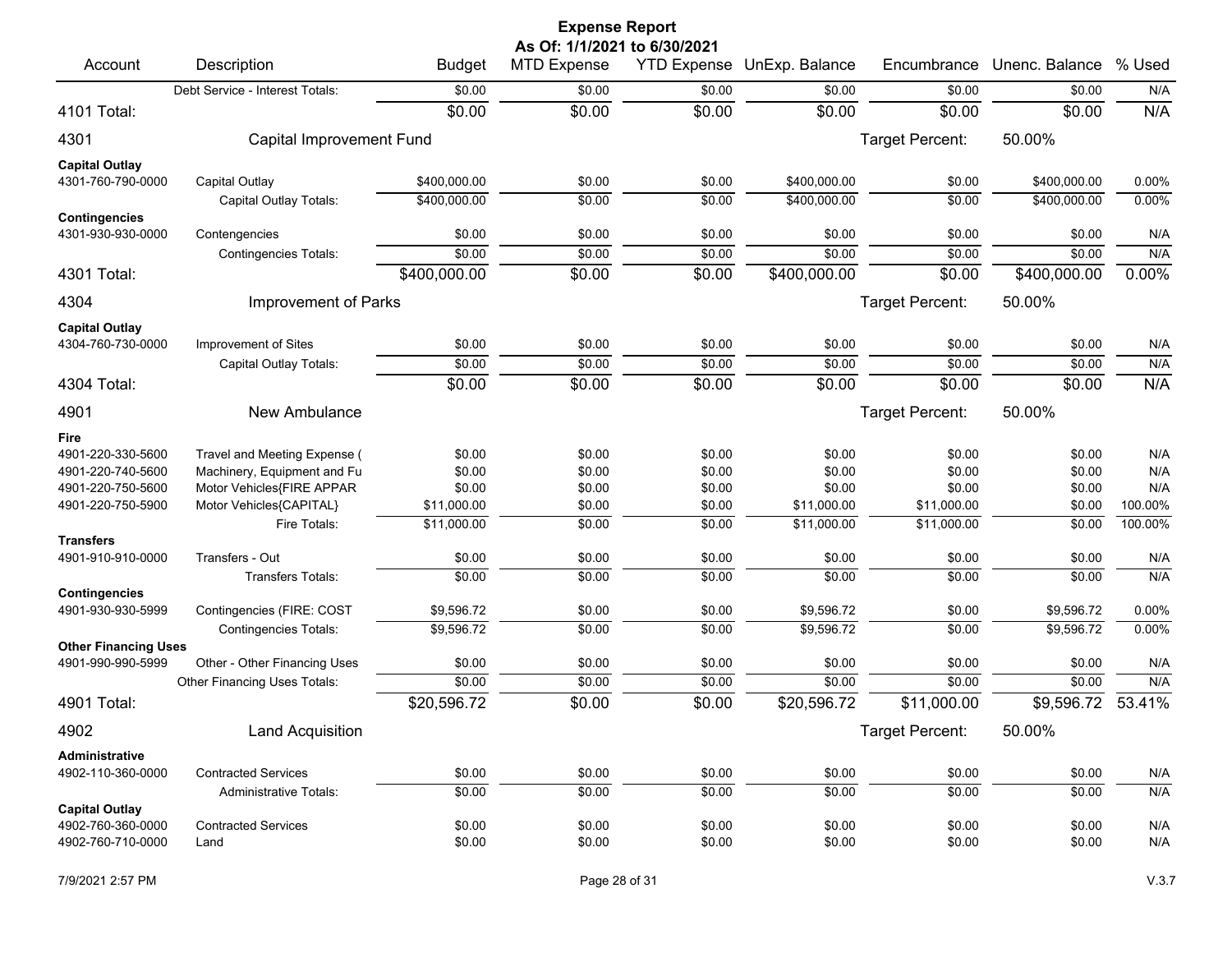|                             | <b>Expense Report</b>              |                |                              |                |                            |                 |                |                |  |  |
|-----------------------------|------------------------------------|----------------|------------------------------|----------------|----------------------------|-----------------|----------------|----------------|--|--|
|                             |                                    |                | As Of: 1/1/2021 to 6/30/2021 |                |                            |                 |                |                |  |  |
| Account                     | Description                        | <b>Budget</b>  | <b>MTD Expense</b>           |                | YTD Expense UnExp. Balance | Encumbrance     | Unenc. Balance | % Used         |  |  |
| 4902-760-730-0000           | Improvement of Sites               | \$0.00         | \$0.00                       | \$0.00         | \$0.00                     | \$0.00          | \$0.00         | N/A            |  |  |
|                             | Capital Outlay Totals:             | \$0.00         | \$0.00                       | \$0.00         | \$0.00                     | \$0.00          | \$0.00         | N/A            |  |  |
| <b>Transfers</b>            |                                    |                |                              |                |                            |                 |                |                |  |  |
| 4902-910-910-0000           | Transfers - Out                    | \$0.00         | \$0.00                       | \$0.00         | \$0.00                     | \$0.00          | \$0.00         | N/A            |  |  |
|                             | Transfers Totals:                  | \$0.00         | \$0.00                       | \$0.00         | \$0.00                     | \$0.00          | \$0.00         | N/A            |  |  |
| <b>Contingencies</b>        |                                    |                |                              |                |                            |                 |                |                |  |  |
| 4902-930-930-0000           | Contingencies                      | \$0.00         | \$0.00                       | \$0.00         | \$0.00                     | \$0.00          | \$0.00         | N/A            |  |  |
|                             | <b>Contingencies Totals:</b>       | \$0.00         | \$0.00                       | \$0.00         | \$0.00                     | \$0.00          | \$0.00         | N/A            |  |  |
| <b>Other Financing Uses</b> |                                    |                |                              |                |                            |                 |                |                |  |  |
| 4902-990-990-0000           | Other - Other Financing Uses       | \$0.00         | \$0.00                       | \$0.00         | \$0.00                     | \$0.00          | \$0.00         | N/A            |  |  |
|                             | Other Financing Uses Totals:       | \$0.00         | \$0.00                       | \$0.00         | \$0.00                     | \$0.00          | \$0.00         | N/A            |  |  |
| 4902 Total:                 |                                    | \$0.00         | \$0.00                       | \$0.00         | \$0.00                     | \$0.00          | \$0.00         | N/A            |  |  |
|                             |                                    |                |                              |                |                            |                 |                |                |  |  |
| 4903                        | <b>ALS Engine</b>                  |                |                              |                |                            | Target Percent: | 50.00%         |                |  |  |
| Fire                        |                                    |                |                              |                |                            |                 |                |                |  |  |
| 4903-220-750-5600           | Motor Vehicles{FIRE APPAR          | \$7,515.00     | \$0.00                       | \$0.00         | \$7,515.00                 | \$7,515.00      | \$0.00         | 100.00%        |  |  |
| 4903-220-750-5900           | Motor Vehicles (CAPITAL)           | \$0.00         | \$0.00                       | \$0.00         | \$0.00                     | \$0.00          | \$0.00         | N/A            |  |  |
|                             | Fire Totals:                       | \$7,515.00     | \$0.00                       | \$0.00         | \$7,515.00                 | \$7,515.00      | \$0.00         | 100.00%        |  |  |
| <b>Transfers</b>            |                                    |                |                              |                |                            |                 |                |                |  |  |
| 4903-910-910-0000           | Transfers - Out                    | \$0.00         | \$0.00                       | \$0.00         | \$0.00                     | \$0.00          | \$0.00         | N/A            |  |  |
|                             | <b>Transfers Totals:</b>           | \$0.00         | \$0.00                       | \$0.00         | \$0.00                     | \$0.00          | \$0.00         | N/A            |  |  |
| <b>Contingencies</b>        |                                    |                |                              |                |                            |                 |                |                |  |  |
| 4903-930-930-0000           | Contingencies                      | \$0.00         | \$0.00                       | \$0.00         | \$0.00                     | \$0.00          | \$0.00         | N/A            |  |  |
| 4903-930-930-5999           | Contingencies (FIRE: COST          | \$0.00         | \$0.00                       | \$0.00         | \$0.00                     | \$0.00          | \$0.00         | N/A            |  |  |
|                             |                                    | \$0.00         | \$0.00                       |                | \$0.00                     |                 | \$0.00         | N/A            |  |  |
|                             | <b>Contingencies Totals:</b>       |                |                              | \$0.00         |                            | \$0.00          |                |                |  |  |
| 4903 Total:                 |                                    | \$7,515.00     | \$0.00                       | \$0.00         | \$7,515.00                 | \$7,515.00      |                | \$0.00 100.00% |  |  |
| 4904                        | <b>Fire Stations</b>               |                |                              |                |                            | Target Percent: | 50.00%         |                |  |  |
| Fire                        |                                    |                |                              |                |                            |                 |                |                |  |  |
| 4904-220-311-5565           | Accounting and Legal Fees{S        | \$12,500.00    | \$0.00                       | \$3,981.25     | \$8,518.75                 | \$0.00          | \$8,518.75     | 31.85%         |  |  |
| 4904-220-311-5566           | Accounting and Legal Fees (S       | \$15,000.00    | \$0.00                       | \$0.00         | \$15,000.00                | \$0.00          | \$15,000.00    | 0.00%          |  |  |
| 4904-220-316-5564           | Engineering Services{STATIO        | \$0.00         | \$0.00                       | \$0.00         | \$0.00                     | \$0.00          | \$0.00         | N/A            |  |  |
| 4904-220-321-5600           | Rents and Leases (FIRE APP         | \$0.00         | \$0.00                       | \$0.00         | \$0.00                     | \$0.00          | \$0.00         | N/A            |  |  |
| 4904-220-345-5564           | Advertising (STATION 64)           | \$0.00         | \$0.00                       | \$0.00         | \$0.00                     | \$0.00          | \$0.00         | N/A            |  |  |
| 4904-220-345-5565           | Advertising{STATION 65}            | \$0.00         | \$0.00                       | \$0.00         | \$0.00                     | \$0.00          | \$0.00         | N/A            |  |  |
| 4904-220-345-5566           | Advertising (STATION 66)           | \$500.00       | \$0.00                       | \$0.00         | \$500.00                   | \$0.00          | \$500.00       | 0.00%          |  |  |
| 4904-220-351-5565           | Electricity (STATION 65)           | \$0.00         | \$0.00                       | \$0.00         | \$0.00                     | \$0.00          | \$0.00         | N/A            |  |  |
| 4904-220-360-5564           | <b>Contracted Services (STATIO</b> | \$0.00         | \$0.00                       | \$0.00         | \$0.00                     | \$0.00          | \$0.00         | N/A            |  |  |
| 4904-220-360-5565           | Contracted Services{STATIO         | \$482,412.16   | \$23,716.44                  | \$81,142.21    | \$401,269.95               | \$150,157.15    | \$251,112.80   | 47.95%         |  |  |
| 4904-220-360-5566           | Contracted Services (STATIO        | \$281,000.00   | \$0.00                       | \$21,896.61    | \$259,103.39               | \$181,565.89    | \$77,537.50    | 72.41%         |  |  |
| 4904-220-519-5564           | Other - Dues and Fees (STAT        | \$0.00         | \$0.00                       | \$0.00         | \$0.00                     | \$0.00          | \$0.00         | N/A            |  |  |
| 4904-220-519-5565           | Other - Dues and Fees (STAT        | \$150,000.00   | \$0.00                       | \$1,447.80     | \$148,552.20               | \$0.00          | \$148,552.20   | 0.97%          |  |  |
| 4904-220-720-5564           | Buildings{STATION 64}              | \$0.00         | \$0.00                       | \$0.00         | \$0.00                     | \$0.00          | \$0.00         | N/A            |  |  |
| 4904-220-720-5565           | Buildings (STATION 65)             | \$3,248,052.76 | \$780,327.95                 | \$2,348,417.25 | \$899,635.51               | \$883,518.51    | \$16,117.00    | 99.50%         |  |  |
|                             |                                    |                |                              |                |                            |                 |                |                |  |  |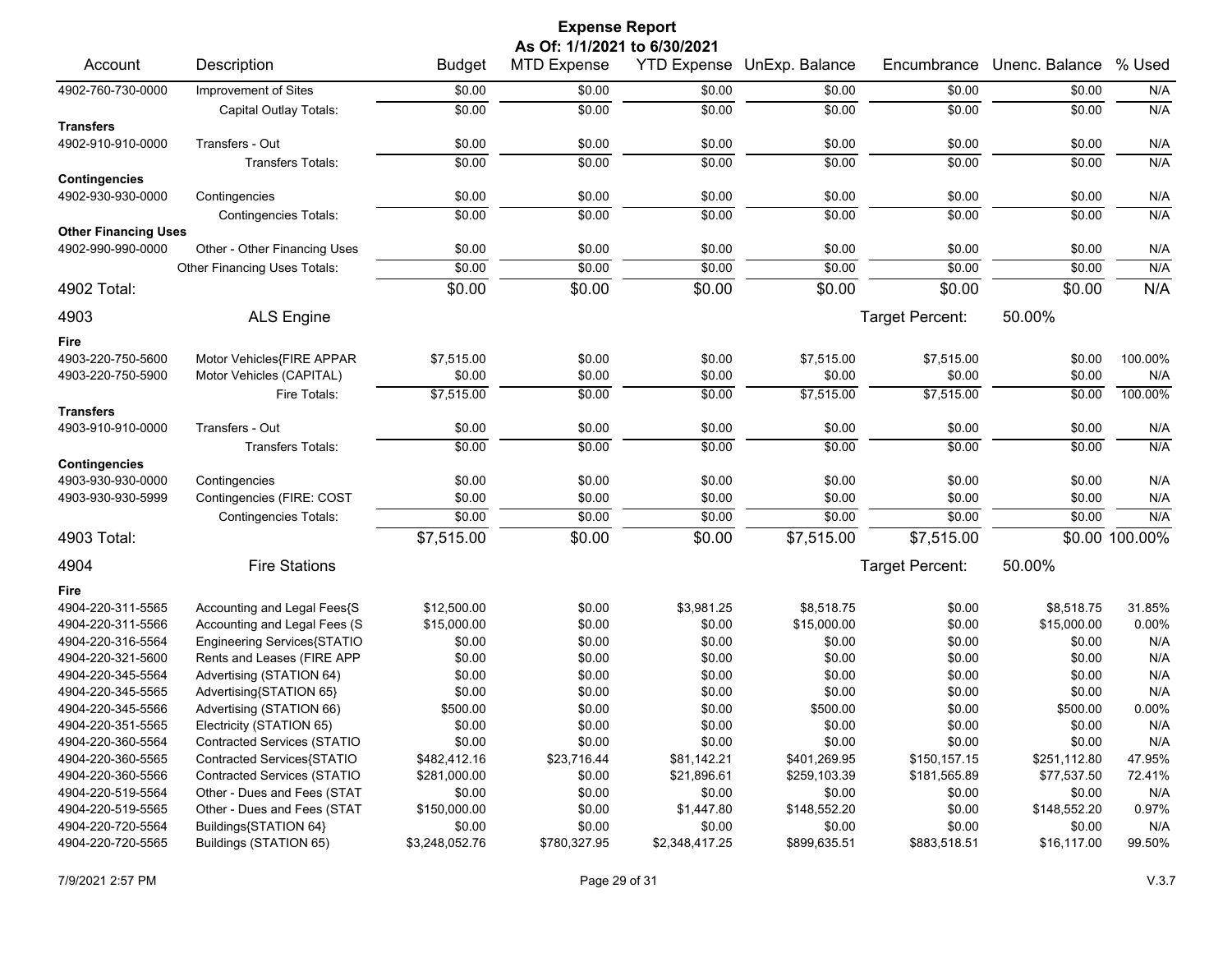|                                       |                                               |                          | <b>Expense Report</b>        |                |                            |                 |                |                |
|---------------------------------------|-----------------------------------------------|--------------------------|------------------------------|----------------|----------------------------|-----------------|----------------|----------------|
|                                       |                                               |                          | As Of: 1/1/2021 to 6/30/2021 |                |                            |                 |                |                |
| Account                               | Description                                   | <b>Budget</b>            | <b>MTD Expense</b>           |                | YTD Expense UnExp. Balance | Encumbrance     | Unenc. Balance | % Used         |
| 4904-220-720-5566                     | Buildings (STATION 66)                        | \$0.00                   | \$0.00                       | \$0.00         | \$0.00                     | \$0.00          | \$0.00         | N/A            |
| 4904-220-740-5564                     | Machinery, Equipment and Fu                   | \$0.00                   | \$0.00                       | \$0.00         | \$0.00                     | \$0.00          | \$0.00         | N/A            |
| 4904-220-740-5565                     | Machinery, Equipment and Fu                   | \$154,129.41             | \$1,999.69                   | \$18,624.92    | \$135,504.49               | \$38,388.34     | \$97,116.15    | 36.99%         |
|                                       | Fire Totals:                                  | \$4,343,594.33           | \$806,044.08                 | \$2,475,510.04 | \$1,868,084.29             | \$1,253,629.89  | \$614,454.40   | 85.85%         |
| Transfers                             | Transfers - Out                               | \$0.00                   | \$0.00                       |                |                            |                 |                |                |
| 4904-910-910-0000                     |                                               |                          |                              | \$0.00         | \$0.00                     | \$0.00          | \$0.00         | N/A            |
| <b>Contingencies</b>                  | Transfers Totals:                             | \$0.00                   | \$0.00                       | \$0.00         | \$0.00                     | \$0.00          | \$0.00         | N/A            |
| 4904-930-930-5564                     | Contingencies (STATION 64)                    | \$0.00                   | \$0.00                       | \$0.00         | \$0.00                     | \$0.00          | \$0.00         | N/A            |
| 4904-930-930-5565                     | Contingencies (STATION 65)                    | \$0.00                   | \$0.00                       | \$0.00         | \$0.00                     | \$0.00          | \$0.00         | N/A            |
|                                       | <b>Contingencies Totals:</b>                  | \$0.00                   | \$0.00                       | \$0.00         | \$0.00                     | \$0.00          | \$0.00         | N/A            |
| 4904 Total:                           |                                               | \$4,343,594.33           | \$806,044.08                 | \$2,475,510.04 | \$1,868,084.29             | \$1,253,629.89  | \$614,454.40   | 85.85%         |
| 4905                                  | <b>Land Mobile Radios</b>                     |                          |                              |                |                            | Target Percent: | 50.00%         |                |
|                                       |                                               |                          |                              |                |                            |                 |                |                |
| <b>Capital Outlay</b>                 |                                               |                          |                              |                |                            |                 |                |                |
| 4905-760-740-5320                     | Machinery, Equipment and Fu                   | \$1,920.00<br>\$1.920.00 | \$0.00                       | \$1,920.00     | \$0.00                     | \$0.00          | \$0.00         | 100.00%        |
| <b>Transfers</b>                      | Capital Outlay Totals:                        |                          | \$0.00                       | \$1,920.00     | \$0.00                     | \$0.00          | \$0.00         | 100.00%        |
| 4905-910-910-0000                     | Transfers - Out                               | \$196,883.92             | \$0.00                       | \$196,883.92   | \$0.00                     | \$0.00          | \$0.00         | 100.00%        |
|                                       | Transfers Totals:                             | \$196,883.92             | \$0.00                       | \$196,883.92   | \$0.00                     | \$0.00          | \$0.00         | 100.00%        |
| <b>Contingencies</b>                  |                                               |                          |                              |                |                            |                 |                |                |
| 4905-930-930-0000                     | Contingencies                                 | \$0.00                   | \$0.00                       | \$0.00         | \$0.00                     | \$0.00          | \$0.00         | N/A            |
|                                       | <b>Contingencies Totals:</b>                  | \$0.00                   | \$0.00                       | \$0.00         | \$0.00                     | \$0.00          | \$0.00         | N/A            |
| 4905 Total:                           |                                               | \$198,803.92             | \$0.00                       | \$198,803.92   | \$0.00                     | \$0.00          |                | \$0.00 100.00% |
| 9001                                  | <b>LGIF MARCS</b>                             |                          |                              |                |                            | Target Percent: | 50.00%         |                |
| Administrative                        |                                               |                          |                              |                |                            |                 |                |                |
| 9001-110-370-0000                     | Payment to Another Political                  | \$0.00                   | \$0.00                       | \$0.00         | \$0.00                     | \$0.00          | \$0.00         | N/A            |
| 9001-110-599-0000                     | Other - Other Expenses                        | \$61,471.92              | \$0.00                       | \$0.00         | \$61,471.92                | \$0.00          | \$61,471.92    | 0.00%          |
|                                       | <b>Administrative Totals:</b>                 | \$61,471.92              | \$0.00                       | \$0.00         | \$61,471.92                | \$0.00          | \$61,471.92    | 0.00%          |
| Debt Service - Note Principal Payment |                                               |                          |                              |                |                            |                 |                |                |
| 9001-820-820-0000                     | <b>Principal Payments - Notes</b>             | \$69,750.00              | \$0.00                       | \$46,500.00    | \$23,250.00                | \$23,250.00     | \$0.00         | 100.00%        |
|                                       | Debt Service - Note Principal Payment Totals: | \$69,750.00              | \$0.00                       | \$46,500.00    | \$23,250.00                | \$23,250.00     | \$0.00         | 100.00%        |
| 9001 Total:                           |                                               | \$131,221.92             | \$0.00                       | \$46,500.00    | \$84,721.92                | \$23,250.00     | \$61,471.92    | 53.15%         |
| 9751                                  | Private-purpose Trust                         |                          |                              |                |                            | Target Percent: | 50.00%         |                |
| <b>Cemeteries</b>                     |                                               |                          |                              |                |                            |                 |                |                |
| 9751-410-360-0000                     | <b>Contracted Services</b>                    | \$0.00                   | \$0.00                       | \$0.00         | \$0.00                     | \$0.00          | \$0.00         | N/A            |
| 9751-410-420-0000                     | <b>Operating Supplies</b>                     | \$0.00                   | \$0.00                       | \$0.00         | \$0.00                     | \$0.00          | \$0.00         | N/A            |
|                                       | <b>Cemeteries Totals:</b>                     | \$0.00                   | \$0.00                       | \$0.00         | \$0.00                     | \$0.00          | \$0.00         | N/A            |
| <b>Contingencies</b>                  |                                               |                          |                              |                |                            |                 |                |                |
| 9751-930-930-0000                     | Contingencies                                 | \$6,188.93               | \$0.00                       | \$0.00         | \$6,188.93                 | \$0.00          | \$6,188.93     | 0.00%          |
|                                       | Contingencies Totals:                         | \$6,188.93               | \$0.00                       | \$0.00         | \$6,188.93                 | \$0.00          | \$6,188.93     | 0.00%          |